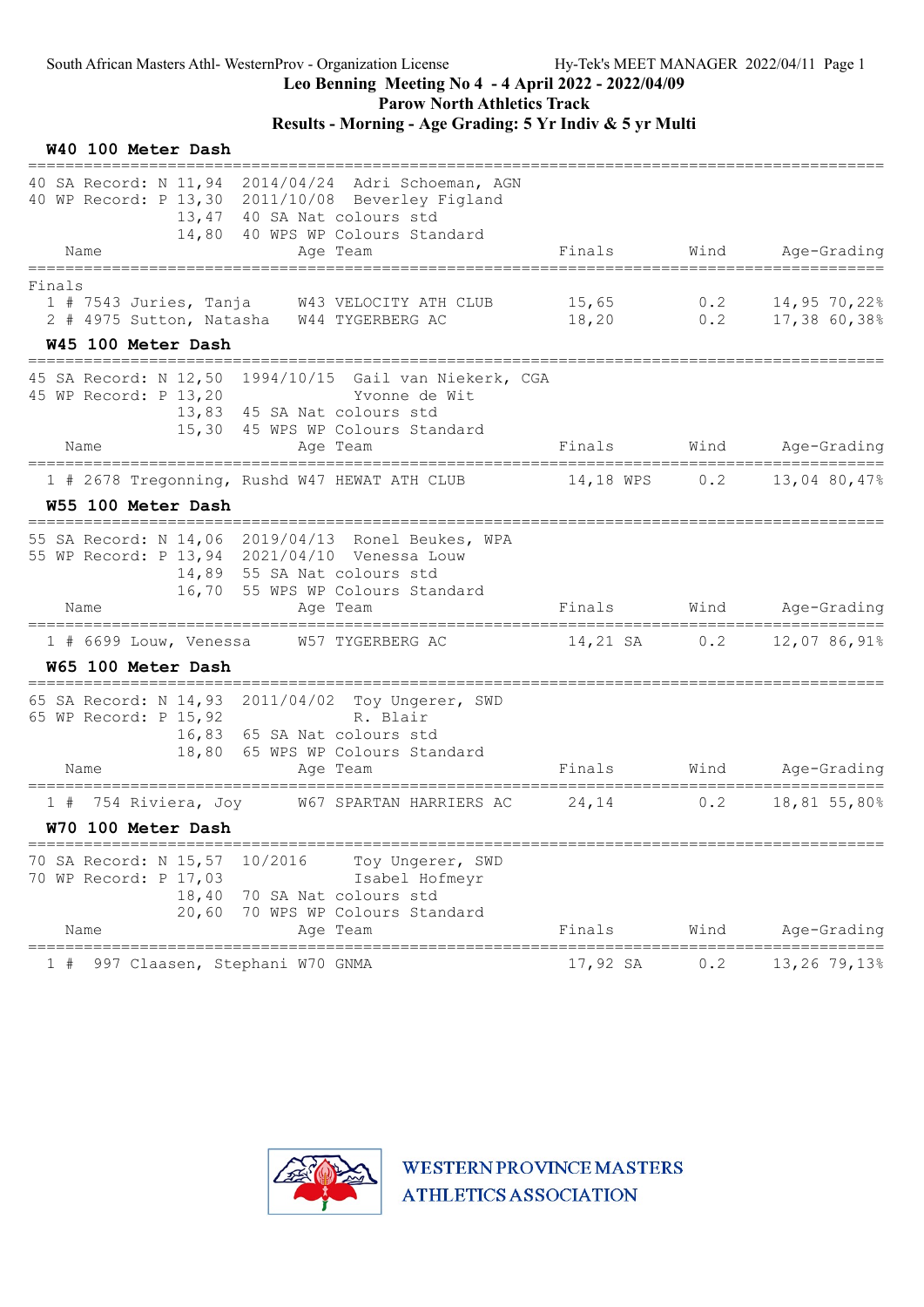Parow North Athletics Track

# Results - Morning - Age Grading: 5 Yr Indiv & 5 yr Multi

| W85 100 Meter Dash                                                                                                                                                                                        |                                               |            |                                                                                    |
|-----------------------------------------------------------------------------------------------------------------------------------------------------------------------------------------------------------|-----------------------------------------------|------------|------------------------------------------------------------------------------------|
| ======================<br>85 SA Record: N 21,95 2016/04/02 Christi du Plooy, CGA<br>85 WP Record: P 21,80 2022/03/19 Magdalene Johnson<br>26,00 85 SA Nat colours std<br>29,00 85 WPS WP Colours Standard |                                               |            |                                                                                    |
| Age Team<br>Name                                                                                                                                                                                          | Finals                                        | Wind       | Age-Grading                                                                        |
| 1 # 8808 Johnson, Magdalen W85 TYGERBERG AC<br>M30 100 Meter Dash                                                                                                                                         | 23,54 SA 0.2                                  |            | 13,56 77,36%                                                                       |
| 30 SA Record: N 10,50 Eric Essman, CGA<br>30 WP Record: P 10,97 2022/03/19 Jonathan Dreyer<br>12,00 30 WPS WP Colours Standard<br>Age Team<br>Name                                                        | Finals                                        | Wind       | Age-Grading 1                                                                      |
| 1 # 5741 Ruiters, Curt<br>M30 TYGERBERG AC<br>2 # 1741 Benjamin, Raydon M30 LANGEBAAN STRAND<br>3 # 4981 Steenkamp, Theodo M33 BELLVILLE AC                                                               | 11,09 WPS<br>11,33 WPS<br>13,27               | 1.1<br>1.1 | 11,10 88,28%<br>1.1 $11,3486,41%$<br>13,28 73,78%                                  |
| M35 100 Meter Dash<br>===============================                                                                                                                                                     |                                               |            |                                                                                    |
| 35 SA Record: N 10,30<br>E. Jeffreys, KZN<br>35 WP Record: P 10,95 2019/03/23 Jonathan Dreyer<br>11,34 35 SA Nat colours std<br>12,20 35 WPS WP Colours Standard<br>Name<br>Age Team                      | Finals                                        | Wind       | Age-Grading 1                                                                      |
|                                                                                                                                                                                                           |                                               |            |                                                                                    |
| M36 PAARL AC<br>Ntutu, Jonathan<br>$\mathbf{1}$<br>2 # 4985 Simpson, Kofi M35 TYGERBERG AC<br>3 # 4978 August, Denzil M36 INDIVIDUAL ENTRY<br>M38 INDIVIDUAL ENTRY<br>4 # 4986 Hassan, Qaasim             | 11,40 WPS<br>12,65<br>13,20<br>14,06          | 1.7<br>1.7 | 11,26 87,02%<br>$1.1$ $12,49$ $78,42\%$<br>$1.1$ $13,03$ $75,15\%$<br>13,88 70,55% |
| M40 100 Meter Dash<br>=================                                                                                                                                                                   |                                               |            |                                                                                    |
| 40 SA Record: N 10,70<br>Stan Wald, CGA<br>40 WP Record: P 11, 13 2018/04/27 Ricardo Mentoor<br>11,70<br>40 SA Nat colours std<br>12,60<br>40 WPS WP Colours Standard<br>Name<br>Age Team                 | Finals                                        | Wind       | Age-Grading 1                                                                      |
| 1 # 4333 Dreyer, Jonathan M40 ITHEKO AC                                                                                                                                                                   | 11,21 SA                                      | 1.7        | 10,74 91,17%                                                                       |
| M45 100 Meter Dash                                                                                                                                                                                        |                                               |            |                                                                                    |
| 45 SA Record: N 11,10<br>Stan Wald, CGA<br>45 WP Record: P 11,51<br>2012/03/31 Johan Uys<br>12,05 45 SA Nat colours std<br>13,00<br>45 WPS WP Colours Standard<br>Name<br>Age Team                        | Finals                                        | Wind       | Age-Grading 1                                                                      |
| =======<br>=================<br>6473 Jewaskiewitz, Deo M49 GNMA<br>2 # 2423 Bothma, Rupert<br>M47 BELLVILLE AC                                                                                            | =======<br>============<br>12,24 WPS<br>13,23 | 1.7<br>1.7 | 11,37 86,11%<br>$12,29$ 79,67%                                                     |

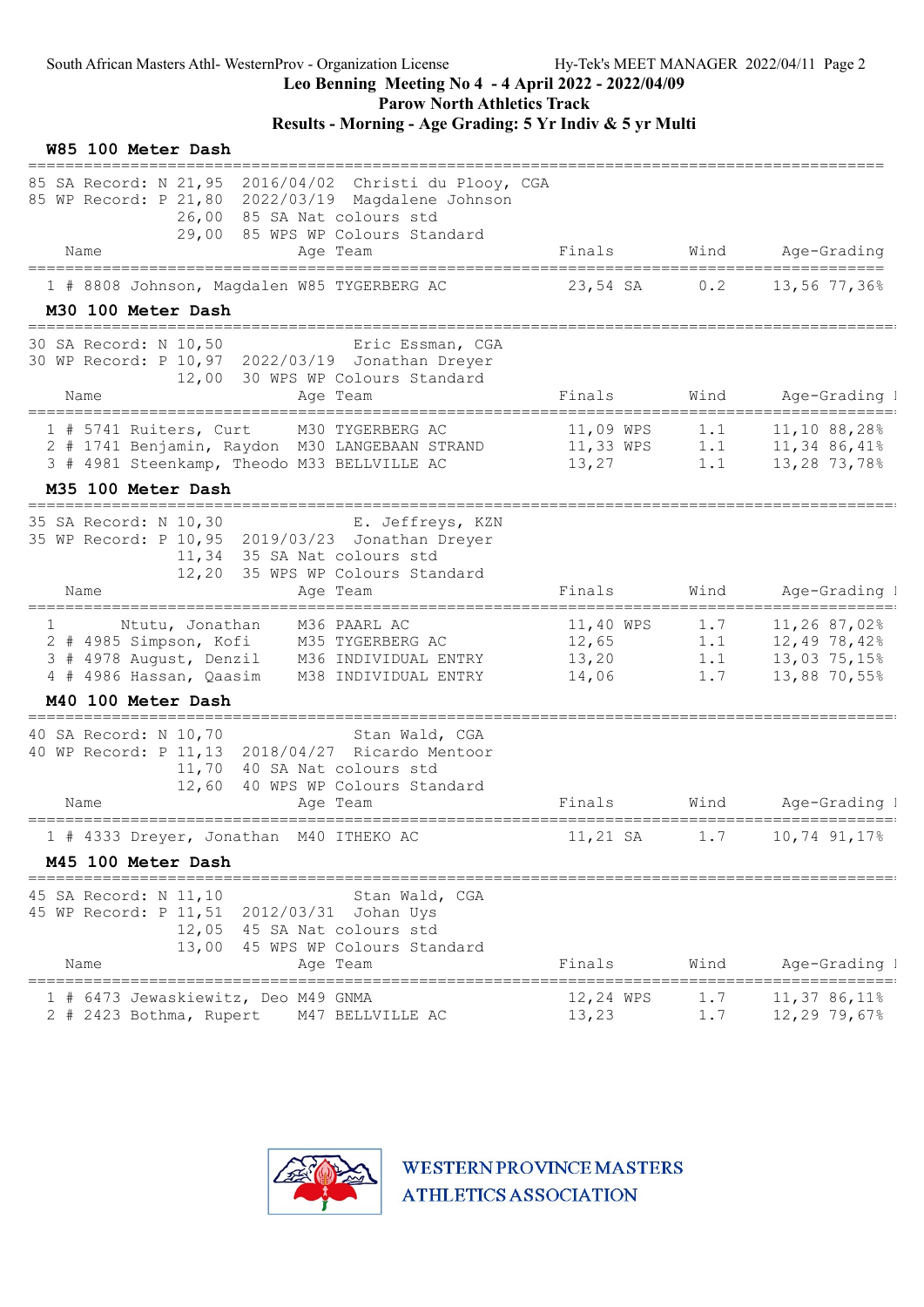Parow North Athletics Track

# Results - Morning - Age Grading: 5 Yr Indiv & 5 yr Multi

| M50 100 Meter Dash                                                                                                                                                                                                       |                                  |            |                                                     |
|--------------------------------------------------------------------------------------------------------------------------------------------------------------------------------------------------------------------------|----------------------------------|------------|-----------------------------------------------------|
| 50 SA Record: N 11,70<br>Stan Wald, CGA<br>50 WP Record: P 12,16<br>Basil Carnie<br>12,17 50 SA Nat colours std<br>13,40 50 WPS WP Colours Standard<br>Age Team<br>Name                                                  | Finals                           | Wind       | Age-Grading 1                                       |
|                                                                                                                                                                                                                          |                                  |            |                                                     |
| M50 BELLVILLE AC<br>$1$ # 2422 Cloete, John<br>2 # 1237 Solomons, Anthony M51 DCS DRAKENSTEIN 12,63 WPS 1.7 11,37 86,14%<br>3 # 3075 Russell, Scott M53 CAPE PEN UNIVERS 13,30 WPS 1.5<br>M55 100 Meter Dash             | 12,15 SA                         | 1.7        | $10,94$ 89,55%<br>11,97 81,80%                      |
|                                                                                                                                                                                                                          |                                  |            |                                                     |
| 55 SA Record: N 11,80<br>T. George<br>55 WP Record: P 12,06 2011/04/09 Joseph Warries<br>12,52 55 SA Nat colours std<br>14,00 55 WPS WP Colours Standard<br>Name<br>Age Team                                             |                                  |            | Finals Wind Age-Grading                             |
| ==================================<br>1 # 4166 Christians, Alwyn M55 SA DEFENCE FORCE AC 13,15 WPS 1.5 11,45 85,55%<br>2 # 4277 Toll, Michael M57 ITHEKO AC<br>3 # 5761 Van Wyk, Roelof M57 TYGERBERG AC 14,43           |                                  | 1.5        | 13,24 WPS 1.5 11,53 84,97%<br>12,57 77,96%          |
| M60 100 Meter Dash<br>============================                                                                                                                                                                       |                                  |            |                                                     |
| 60 SA Record: N 12,81 2022/01/22 Johan Myburgh, WPA<br>60 WP Record: P 12,81 2022/01/22 Johan Myburgh<br>12,92 60 SA Nat colours std<br>14,50 60 WPS WP Colours Standard<br>Name<br>Age Team                             | Finals                           |            | Wind Age-Grading                                    |
| 1 # 2436 Myburgh, Johan M60 BELLVILLE AC                                                                                                                                                                                 |                                  |            | 12,61 SA 1.5 10,62 92,31%                           |
| M65 100 Meter Dash                                                                                                                                                                                                       |                                  |            |                                                     |
| ====================================<br>65 SA Record: N 13,10 A. van Zyl, KZN<br>65 WP Record: P 13, 44 2021/04/10 Joseph Warries<br>13,73 65 SA Nat colours std<br>15,40 65 WPS WP Colours Standard<br>Age Team<br>Name | Finals                           | Wind       | Age-Grading I                                       |
|                                                                                                                                                                                                                          |                                  |            |                                                     |
| 1 # 6214 Warries, Joseph M66 UNIVERSITY WESTE 13,93 WPS 1.5 11,30 86,65%<br>2 # 2402 Deetlefs, Pietie M69 BELLVILLE AC<br>3 # 1247 Jefthas, Christo M66 DCS DRAKENSTEIN<br>4 # 6765 Sylvester, David M65 CAPRICORN AC    | 14,63 WPS<br>14,82 WPS<br>16, 31 | 1.5<br>1.5 | 11,87 82,50%<br>1.1    12,03 81,44%<br>13,23 74,00% |
| M70 100 Meter Dash                                                                                                                                                                                                       |                                  |            |                                                     |
| ===================================<br>70 SA Record: N 12,90<br>F.P. Reid, CGA<br>70 WP Record: P 13,92<br>Ron Cross<br>14,43<br>70 SA Nat colours std<br>16,20<br>70 WPS WP Colours Standard                            |                                  |            |                                                     |
| Name<br>Age Team<br>----------------------------                                                                                                                                                                         | Finals                           | Wind       | Age-Grading 1<br>==============                     |
| M70 TITANS<br>1 # 3971 April, Niklaas                                                                                                                                                                                    | 17,43                            | 1.1        | 13,57 72,17%                                        |

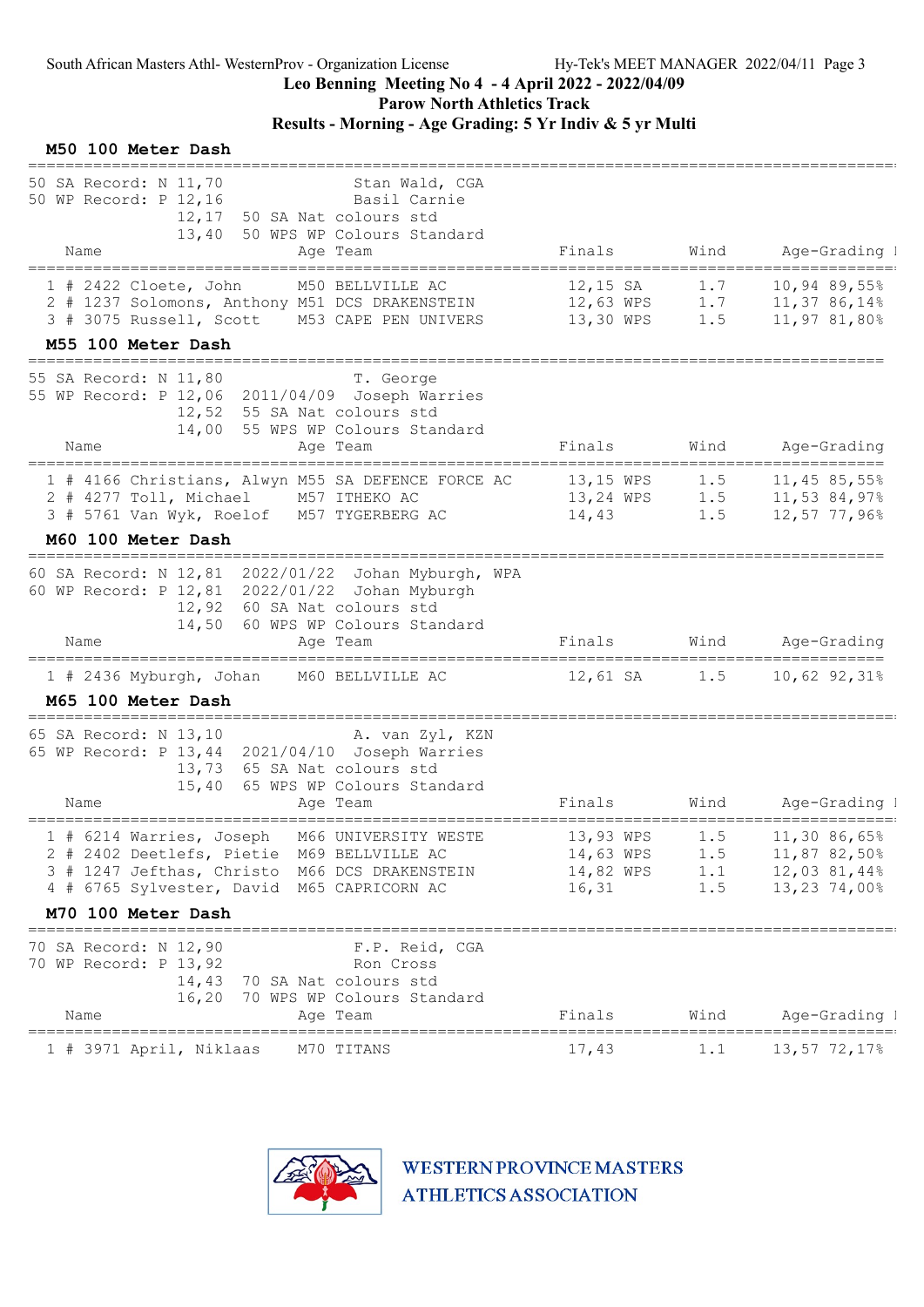## Leo Benning Meeting No 4 - 4 April 2022 - 2022/04/09

Parow North Athletics Track

# Results - Morning - Age Grading: 5 Yr Indiv & 5 yr Multi

| W40 200 Meter Dash                                                                                                                                                                                    |                                     |                   |                                                                       |
|-------------------------------------------------------------------------------------------------------------------------------------------------------------------------------------------------------|-------------------------------------|-------------------|-----------------------------------------------------------------------|
| 40 SA Record: N 24,46 2014/04/26 Adri Schoeman, AGN<br>40 WP Record: P 26,50<br>Koba Bellingan<br>27,72<br>40 SA Nat colours std<br>31,00<br>40 WPS WP Colours Standard<br>Name<br>Age Team           | Finals                              | Wind              | Age-Grading                                                           |
| $1$ # 7543 Juries, Tanja<br>W43 VELOCITY ATH CLUB<br>W85 200 Meter Dash                                                                                                                               | 33,25                               | 0.9               | 31,0768,69%                                                           |
| 85 SA Record: N 51,20 2006/04/02 Christi du Plooy, CGA<br>85 WP Record: P 57,57 2022/02/12 Magdalene Johnson<br>56,00 85 SA Nat colours std<br>1:03,00 85 WPS WP Colours Standard<br>Age Team<br>Name | Finals                              |                   | Wind Age-Grading                                                      |
| 1 # 8808 Johnson, Magdalen W85 TYGERBERG AC                                                                                                                                                           | 54,30PSA                            | 0.9               | 26,79,79,69                                                           |
| M30 200 Meter Dash                                                                                                                                                                                    |                                     |                   |                                                                       |
| ====================================<br>30 SA Record: N 21,20<br>E. Essman, CGA<br>30 WP Record: P 21,78 2021/05/29 Roscoe Engel<br>24,50 30 WPS WP Colours Standard<br>Name<br>Age Team              | Finals                              |                   | Wind Age-Grading I                                                    |
| 1 # 1741 Benjamin, Raydon M30 LANGEBAAN STRAND<br>2 # 4981 Steenkamp, Theodo M33 BELLVILLE AC<br>M35 200 Meter Dash                                                                                   | 23,64 WPS 1.0 23,65 81,73%<br>28,37 | $1.0$             | 28,38 68,10%                                                          |
| 35 SA Record: N 21,20<br>E Jeffreys, KZN<br>35 WP Record: P 22, 22 2017/10/21 Jonathan Dreyer<br>22,90<br>35 SA Nat colours std<br>25,00 35 WPS WP Colours Standard<br>Name<br>Age Team               | Finals                              | Wind              | Age-Grading I                                                         |
| 1<br>Ntutu, Jonathan<br>M36 PAARL AC<br>2 # 4978 August, Denzil M36 INDIVIDUAL ENTRY<br>3 # 4986 Hassan, Qaasim<br>M38 INDIVIDUAL ENTRY<br>M40 200 Meter Dash                                         | 23,19 WPS<br>27,51<br>30, 37        | 1.4<br>1.0<br>1.4 | $22,82,84,69$ <sup>§</sup><br>27,07 71,39%<br>29,88 64,67%            |
|                                                                                                                                                                                                       |                                     |                   |                                                                       |
| 40 SA Record: N 22,00<br>Stan Wald, CGA<br>40 WP Record: P 22,65<br>2018/03/24 Ricardo Mentoor<br>23,42<br>40 SA Nat colours std<br>25,50 40 WPS WP Colours Standard<br>Age Team<br>Name              | Finals                              | Wind              | Age-Grading I                                                         |
| 1 # 4333 Dreyer, Jonathan M40 ITHEKO AC<br>2 # 2428 Le Grange, Jacobu M42 BELLVILLE AC                                                                                                                | 22,79 SA<br>25,77                   | 1.4<br>1.4        | =====================================<br>21,74 88,90%<br>24,58 78,62% |

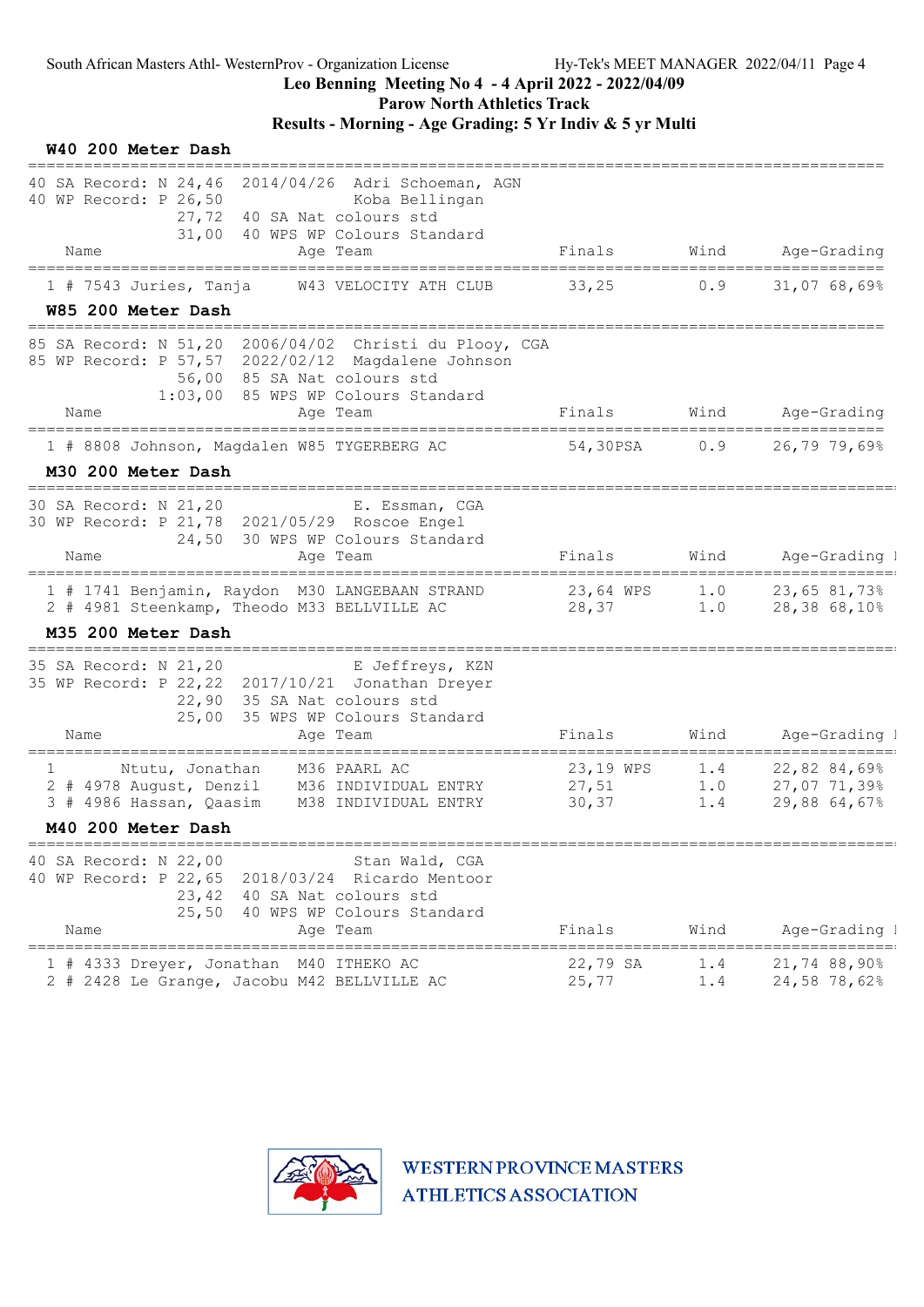Parow North Athletics Track

# Results - Morning - Age Grading: 5 Yr Indiv & 5 yr Multi

#### M45 200 Meter Dash

| 45 SA Record: N 22,90<br>Stan Wald, CGA                                                                                  |                                                |            |                                            |
|--------------------------------------------------------------------------------------------------------------------------|------------------------------------------------|------------|--------------------------------------------|
| 45 WP Record: P 23,89 2017/05/18 Marius Basson<br>24,22 45 SA Nat colours std                                            |                                                |            |                                            |
| 26,50 45 WPS WP Colours Standard<br>Name<br>Age Team<br>====================<br>===========                              | Finals<br>------------------------------------ | Wind       | Age-Grading 1<br>_______                   |
| 1 # 6473 Jewaskiewitz, Deo M49 GNMA                                                                                      | 24,77 WPS                                      | 0.3        | 22,88 84,46%                               |
| 2 # 8878 Basson, Marius M49 CAPE MULTI-SPORT<br>3 # 2423 Bothma, Rupert M47 BELLVILLE AC                                 | 26,50 WPS                                      | 1.4        | 25,08 WPS 0.3 23,17 83,41%<br>24,48 78,94% |
| M50 200 Meter Dash<br>------------------------------------                                                               |                                                |            |                                            |
| 50 SA Record: N 23,29<br>Stan Wald, CGA                                                                                  |                                                |            |                                            |
| 50 WP Record: P 24,79<br>Basil Carnie<br>25,00 50 SA Nat colours std                                                     |                                                |            |                                            |
| 27,50 50 WPS WP Colours Standard                                                                                         |                                                |            |                                            |
| Name<br>Age Team                                                                                                         | Finals                                         |            | Wind Age-Grading I                         |
| M50 BELLVILLE AC<br>$1$ # 2422 Cloete, John<br>2 # 1237 Solomons, Anthony M51 DCS DRAKENSTEIN 26,20 WPS 0.3 23,41 82,56% |                                                |            | 25,10 WPS 0.3 22,43 86,18%                 |
| M55 200 Meter Dash                                                                                                       |                                                |            |                                            |
|                                                                                                                          |                                                |            |                                            |
| 55 SA Record: N 24,71 Montey Hacker, CGA<br>55 WP Record: P 24,84 2011/04/09 Joseph Warries                              |                                                |            |                                            |
| 25,83 55 SA Nat colours std<br>28,90 55 WPS WP Colours Standard                                                          |                                                |            |                                            |
| Name<br>Age Team                                                                                                         | Finals                                         | Wind       | Age-Grading I                              |
| 1 # 4166 Christians, Alwyn M55 SA DEFENCE FORCE AC                                                                       | 26,74 WPS 0.3                                  |            | 23,0983,69%<br>28,39 WPS 0.3 24,51 78,83%  |
| 2 # 4277 Toll, Michael M57 ITHEKO AC<br>M60 200 Meter Dash                                                               |                                                |            |                                            |
| =================================                                                                                        |                                                |            |                                            |
| 60 SA Record: N 25,80 Miloje Grujic, CGA<br>60 WP Record: P 26,03 2021/11/20 Johan Myburgh                               |                                                |            |                                            |
| 26,76 60 SA Nat colours std<br>30,00                                                                                     |                                                |            |                                            |
| 60 WPS WP Colours Standard<br>Name<br>Age Team                                                                           | Finals                                         | Wind       | Age-Grading                                |
| 1 # 2436 Myburgh, Johan M60 BELLVILLE AC                                                                                 | 26,01 SA                                       |            | $0.4$ 21,68 89,16%                         |
| M65 200 Meter Dash                                                                                                       |                                                |            |                                            |
| 65 SA Record: N 26,99<br>Monty Hacker, CGA                                                                               |                                                |            |                                            |
| 65 WP Record: P 27,78<br>2021/11/20 Joseph Warries<br>28,40<br>65 SA Nat colours std                                     |                                                |            |                                            |
| 32,00<br>65 WPS WP Colours Standard                                                                                      |                                                |            |                                            |
| Name<br>Age Team                                                                                                         | Finals                                         | Wind       | Age-Grading                                |
| 1 # 6214 Warries, Joseph<br>M66 UNIVERSITY WESTE                                                                         | 29,16 WPS                                      | 0.4        | 23,35 82,75%                               |
| $2$ # 2366 Windt, Johan<br>M69 GNMA<br># 1247 Jefthas, Christo<br>M66 DCS DRAKENSTEIN<br>3.                              | 30,31 WPS<br>30,64 WPS                         | 0.4<br>0.4 | 24,27 79,61%<br>24,54 78,75%               |
| 4 # 2402 Deetlefs, Pietie M69 BELLVILLE AC                                                                               | 31,49 WPS                                      | 0.4        | 25, 22 76, 63%                             |

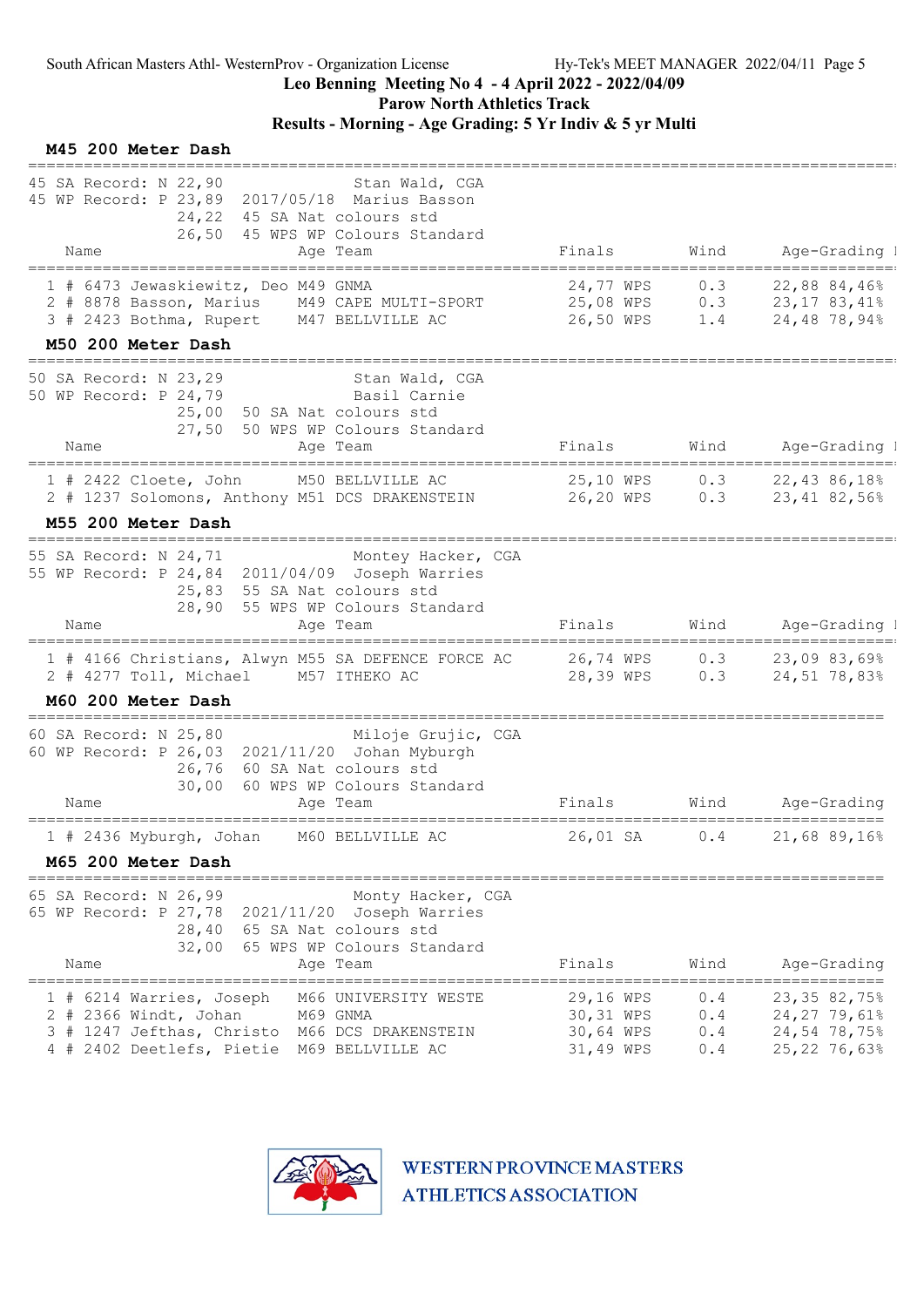| South African Masters Athl-WesternProv - Organization License<br>Hy-Tek's MEET MANAGER 2022/04/11 Page 6<br>Leo Benning Meeting No 4 - 4 April 2022 - 2022/04/09<br><b>Parow North Athletics Track</b> |           |  |                                                     |
|--------------------------------------------------------------------------------------------------------------------------------------------------------------------------------------------------------|-----------|--|-----------------------------------------------------|
| Results - Morning - Age Grading: 5 Yr Indiv & 5 yr Multi                                                                                                                                               |           |  |                                                     |
| M65 200 Meter Dash                                                                                                                                                                                     |           |  |                                                     |
| 5 # 4982 Rhoda, Keith<br>M65 CARBINEERS ATH CLUB                                                                                                                                                       | 32,16     |  | 0.4 $25,76,75,03$ <sup>§</sup>                      |
| 6 # 6765 Sylvester, David M65 CAPRICORN AC                                                                                                                                                             | 35,26     |  | $0.4$ 28, 24 68, 43%                                |
| M70 200 Meter Dash                                                                                                                                                                                     |           |  |                                                     |
| 70 SA Record: N 27,50 Fred Reid, CGA<br>70 WP Record: P 29,10 Ron Cross                                                                                                                                |           |  |                                                     |
|                                                                                                                                                                                                        |           |  |                                                     |
| 30,00 70 SA Nat colours std<br>34,00 70 WPS WP Colours Standard                                                                                                                                        |           |  |                                                     |
| Name<br>Age Team                                                                                                                                                                                       | Finals    |  | Wind Age-Grading I                                  |
| ______________________                                                                                                                                                                                 |           |  |                                                     |
| 1 # 998 Claassen, Len     M71 GNMA<br>2 # 3971 April, Niklaas   M70 TITANS                                                                                                                             |           |  | 29,77 SA 0.4 22,76 84,92%<br>41,42 0.3 31,66 61,03% |
| W40 400 Meter Dash                                                                                                                                                                                     |           |  |                                                     |
| ====================================                                                                                                                                                                   |           |  |                                                     |
| 40 SA Record: N 56,30 1967/10/28 Anne McKenzie, CGA                                                                                                                                                    |           |  |                                                     |
| 40 WP Record: P 56,50<br>Anne McKenzie<br>1:04,00 40 SA Nat colours std                                                                                                                                |           |  |                                                     |
| 1:12,00 40 WPS WP Colours Standard                                                                                                                                                                     |           |  |                                                     |
| Age Team<br>Name                                                                                                                                                                                       | Finals    |  | Age-Grading                                         |
| Miske, Mirjam<br>W42 TYGERBERG AC<br>$\perp$                                                                                                                                                           | 1:16,51   |  | $1:11,86$ 66,25%                                    |
| M35 400 Meter Dash                                                                                                                                                                                     |           |  |                                                     |
|                                                                                                                                                                                                        |           |  |                                                     |
| 35 SA Record: N 47,90 J. Cyrus<br>35 WP Record: P 51,61<br>T. Dixon                                                                                                                                    |           |  |                                                     |
| 51,00 35 SA Nat colours std                                                                                                                                                                            |           |  |                                                     |
| 57,00 35 WPS WP Colours Standard                                                                                                                                                                       |           |  |                                                     |
| Name<br>Age Team                                                                                                                                                                                       | Finals    |  | Age-Grading H#                                      |
| 1 # 5756 Mulumba, Patrick M39 TYGERBERG AC 56,61 WPS                                                                                                                                                   |           |  | 54,66 79,01% 3                                      |
| M40 400 Meter Dash                                                                                                                                                                                     |           |  |                                                     |
| 40 SA Record: N 49,70 Leon Hacker, CGA                                                                                                                                                                 |           |  |                                                     |
| 40 WP Record: P 50,38 2011/04/09 Shawn Abrahams                                                                                                                                                        |           |  |                                                     |
| 52,41 40 SA Nat colours std                                                                                                                                                                            |           |  |                                                     |
| 58,00 40 WPS WP Colours Standard                                                                                                                                                                       | Finals    |  |                                                     |
| Name<br>Age Team<br>==================================                                                                                                                                                 |           |  | Age-Grading H#                                      |
| 1 # 5760 Sewanyana, Jason M40 TYGERBERG AC                                                                                                                                                             | 54,90 WPS |  | 51,36 84,08% 2                                      |
| 2 # 731 Von Durckheim, Ch M43 STELLENBOSCH AC                                                                                                                                                          | 55,32 WPS |  | 51,75 83,44% 2                                      |
| 3 # 2428 Le Grange, Jacobu M42 BELLVILLE AC                                                                                                                                                            | 58,10     |  | 54, 35 79, 45% 2                                    |

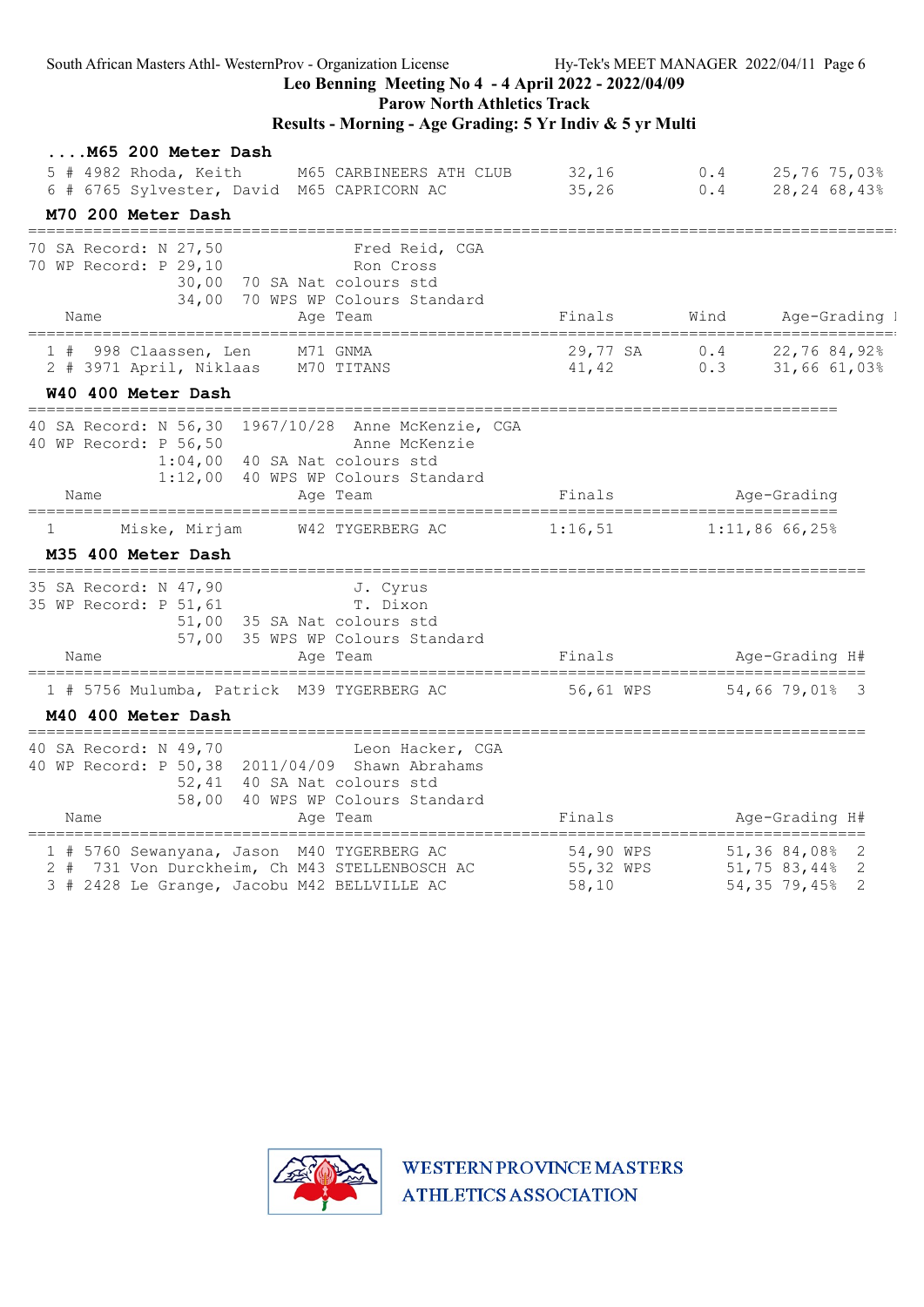Parow North Athletics Track

# Results - Morning - Age Grading: 5 Yr Indiv & 5 yr Multi

| M45 400 Meter Dash<br>------------------                                                                                                                                                           |                                |                                                                                 |
|----------------------------------------------------------------------------------------------------------------------------------------------------------------------------------------------------|--------------------------------|---------------------------------------------------------------------------------|
| 45 SA Record: N 51,07 9/2018<br>Spencer Moraope, NWN<br>45 WP Record: P 52,44 2017/05/18 Marius Basson<br>54,44 45 SA Nat colours std<br>1:00,00 45 WPS WP Colours Standard<br>Age Team<br>Name    | Finals                         | Age-Grading H#                                                                  |
| 1 # 8878 Basson, Marius M49 CAPE MULTI-SPORT<br>2 # 2473 Stanley, Christop M49 BELLVILLE AC 1:03,67 57,65 74,90% 2<br>1:09,70<br>3 # 864 Mapukata, Sihle M45 NEDBANK WP<br>M50 400 Meter Dash      | 57,50 WPS                      | 52,0782,9482<br>$1:03,11$ 68,42% 2                                              |
| Miloje Crujic, CGA<br>50 SA Record: N 52,50<br>50 WP Record: P 55,70 J. Swiegers<br>56,36 50 SA Nat colours std<br>1:02,00 50 WPS WP Colours Standard<br>Name<br>Age Team                          | Finals                         | Age-Grading H#                                                                  |
| Fortuin, Maurice M51 DCS DRAKENSTEIN 1:01,81 WPS 54,11 79,81% 2<br>$1 \qquad \qquad$<br>2 # 3075 Russell, Scott M53 CAPE PEN UNIVERS 1:01,83 WPS 54,13 79,78% 2<br>M55 400 Meter Dash              |                                |                                                                                 |
| 55 SA Record: N 55,00<br>Miloje Crujic / Stan Immelman<br>55 WP Record: P 57,58 2011/04/09 Joseph Warries<br>58,13 55 SA Nat colours std<br>1:05,00 55 WPS WP Colours Standard<br>Name<br>Age Team | Finals                         | Age-Grading                                                                     |
| 1 # 1740 Cupido, Clive M56 LANGEBAAN STRAND<br>2 # 730 Smit, Willem M57 STELLENBOSCH AC<br>3<br>De Wet Kotze, Hend M59 STRAND AC                                                                   | 1:06,10<br>1:19,46             | $1:01,22$ WPS $51,76$ 83,44%<br>$55,89\ 77,28$ <sup>8</sup><br>$1:07,18$ 64,28% |
| M60 400 Meter Dash<br>=================<br>60 SA Record: N 55,53<br>Miloje Crujic, CGA                                                                                                             |                                |                                                                                 |
| 60 WP Record: P 1:01,41 2017/05/18 Joseph Warries<br>$1:01,66$ 60 SA Nat colours std<br>1:09,00 60 WPS WP Colours Standard<br>Age Team<br>Name                                                     | Finals                         | Age-Grading                                                                     |
| 1 # 5955 Julie, Merlin<br>M61 SOUTH PENINSULA AC                                                                                                                                                   | $1:05,84$ WPS                  | 53,69 80,44%                                                                    |
| M65 400 Meter Dash<br>=========================                                                                                                                                                    |                                | ------------------------------------                                            |
| 65 SA Record: N<br>59,52<br>A. van Zyl, KZN<br>65 WP Record: P 1:03,44 2021/04/10 Joseph Warries<br>1:05,36 65 SA Nat colours std<br>1:13,00 65 WPS WP Colours Standard<br>Name<br>Age Team        | Finals                         | Age-Grading                                                                     |
| ========================<br>M69 GNMA<br>$1$ # 2366 Windt, Johan<br>2 # 4982 Rhoda, Keith<br>M65 CARBINEERS ATH CLUB                                                                                | $1:08,23$ WPS<br>$1:12,61$ WPS | 53,47 80,76%<br>56,90 75,88%                                                    |

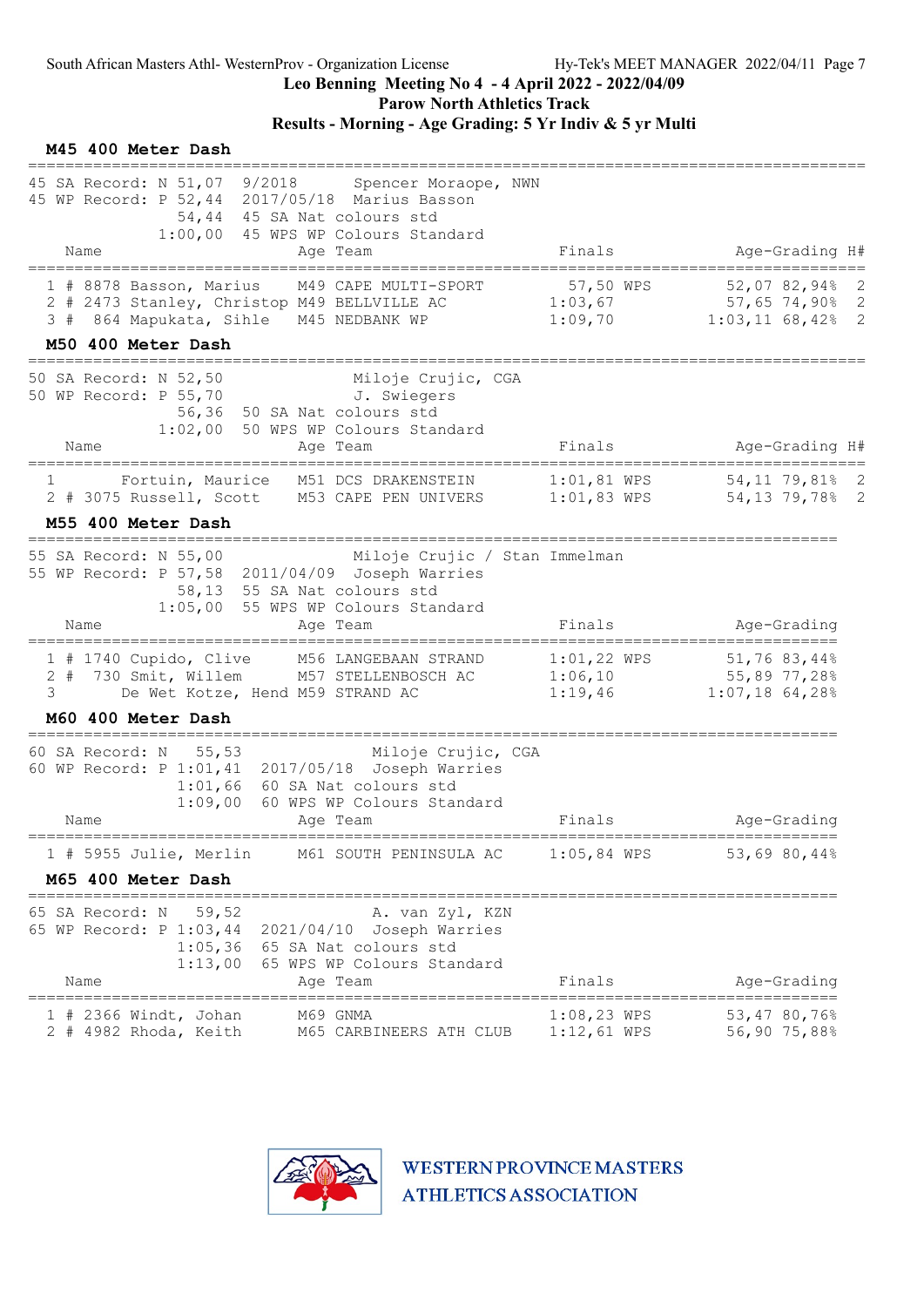# Leo Benning Meeting No 4 - 4 April 2022 - 2022/04/09

Parow North Athletics Track

#### Results - Morning - Age Grading: 5 Yr Indiv & 5 yr Multi

#### M70 400 Meter Dash ======================================================================================= 70 SA Record: N 1:04,16 Lucas Nel, KZN 70 WP Record: P 1:11,70 N. Sharpley 1:11,06 70 SA Nat colours std 1:20,00 70 WPS WP Colours Standard Name Age Team Age Team Finals Age-Grading ======================================================================================= 1 # 998 Claassen, Len M71 GNMA 1:07,63PSA 50,46 85,58% W35 800 Meter Run ======================================================================================= 35 SA Record: N 2:08,00 1965/07/15 Anne McKenzie, CGA 35 WP Record: P 2:11,34 2018/02/03 Mandie Brandt 2:29,00 35 SA Nat colours std 2:45,00 35 WPS WP Colours Standard Name Age Team Finals Age-Grading ======================================================================================= 1 # 2915 Lepati, Emmeranth W38 ELSIESRIVIER RUN 2:34,09 WPS 2:33,34 73,88% W45 800 Meter Run ======================================================================================= 45 SA Record: N 2:17,12 2013/10/01 S Vermeulen/ M Munnik, AGN 45 WP Record: P 2:19,20 Anne McKenzie 2:33,00 45 SA Nat colours std 2:50,00 45 WPS WP Colours Standard Name **Age Team** Age Team Finals Age-Grading ======================================================================================= 1 # 4748 Rossouw, Charmain W48 STRAND AC W55 800 Meter Run ======================================================================================= 55 SA Record: N 2:33,64 10/2016 Elaine Pretorius, AGN 55 WP Record: P 2:43,80 2017/05/18 Bridgette Hamilton Russel 2:53,00 55 SA Nat colours std 3:13,00 55 WPS WP Colours Standard Name Age Team Finals Age-Grading ======================================================================================= 1 # 4756 Van der Watt, Mic W55 STRAND AC 2:59,66 WPS M35 800 Meter Run ======================================================================================= 35 SA Record: N 1:49,40 Deon Brummer, AGN 35 WP Record: P 1:53,78 Johan Landsman 2:00,00 35 SA Nat colours std 2:14,00 35 WPS WP Colours Standard Name **Age Team** Age Team Finals Age-Grading ======================================================================================= 1 Smith, Randall M37 WHALERS AC 2:11,04 WPS 2:09,96 77,81% 2 Ndwangu, Sandile M37 ITHEKO AC 2:11,14 WPS 2:10,06 77,75% 3 # 7443 Titus, Brandon M36 ELSIESRIVIER RUN 2:31,94 2:30,68 67,11%

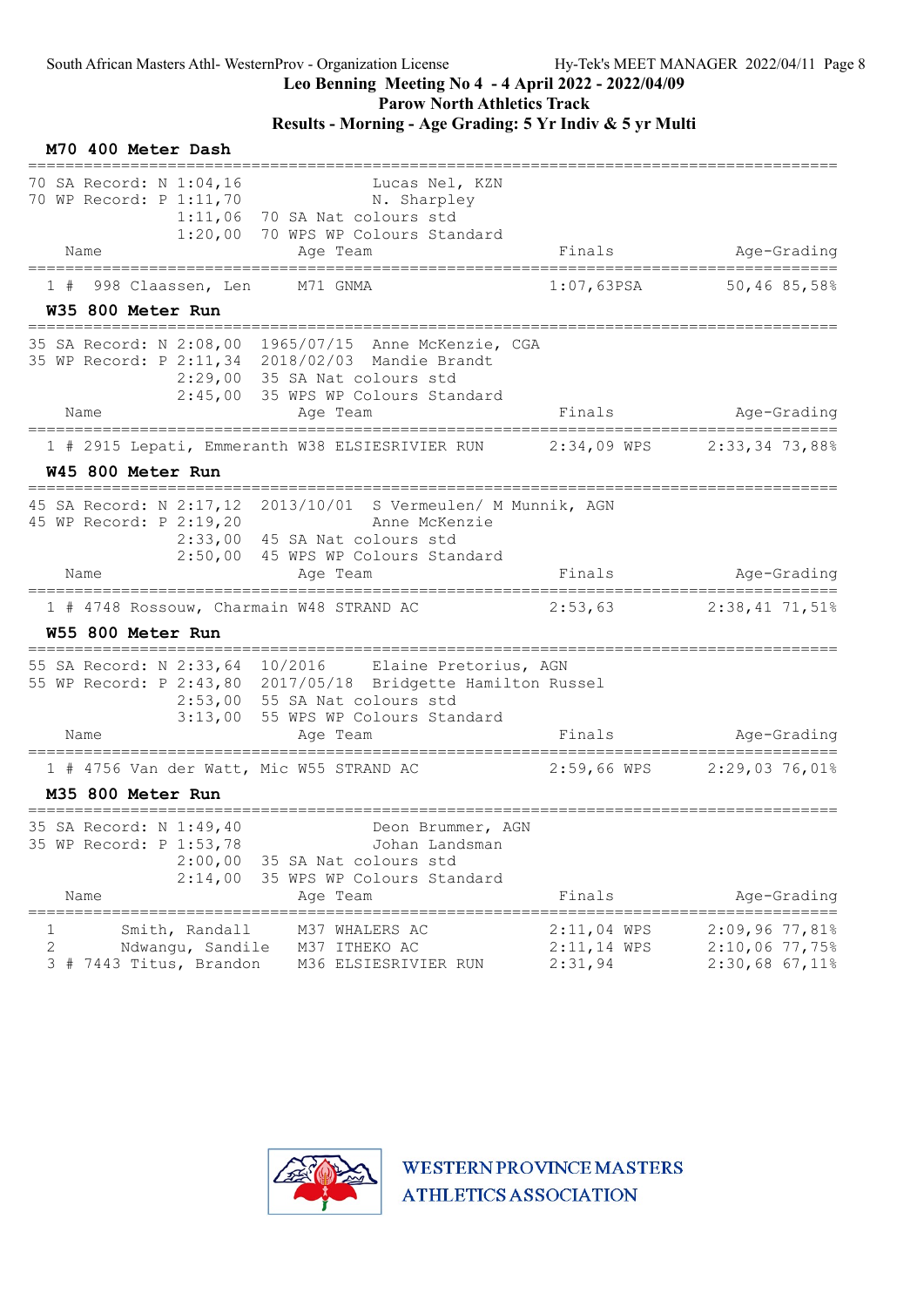M40 800 Meter Run

#### Leo Benning Meeting No 4 - 4 April 2022 - 2022/04/09

Parow North Athletics Track

#### Results - Morning - Age Grading: 5 Yr Indiv & 5 yr Multi

| 40 SA Record: N 1:55,80<br>40 WP Record: P 1:56,52              | S. Ditsele<br>T. Brown<br>2:01,00 40 SA Nat colours std<br>2:16,00 40 WPS WP Colours Standard                                                                                                      |                        |                                                                |
|-----------------------------------------------------------------|----------------------------------------------------------------------------------------------------------------------------------------------------------------------------------------------------|------------------------|----------------------------------------------------------------|
| Name<br>=====================                                   | Age Team                                                                                                                                                                                           | Finals                 | Age-Grading                                                    |
| $1$ # 1941 Blauw, Ricardo                                       | M40 NEDBANK WP                                                                                                                                                                                     | $2:11,68$ WPS          | 2:05,8980,32%                                                  |
| M45 800 Meter Run<br>---------------------                      |                                                                                                                                                                                                    |                        |                                                                |
| 45 SA Record: N 1:58,10<br>45 WP Record: P 1:59,09              | 2019/11/09 Spence Moraope, NWN<br>T. Brown<br>2:07,00 45 SA Nat colours std<br>2:22,00 45 WPS WP Colours Standard                                                                                  |                        |                                                                |
| Name<br>================================                        | Age Team                                                                                                                                                                                           | Finals                 | Age-Grading                                                    |
| 1 # 2892 Swartz, Quintin M47 TITANS                             | 2 # 2473 Stanley, Christop M49 BELLVILLE AC 2:20,59 WPS 2:09,39 78,15%<br>3 # 864 Mapukata, Sihle M45 NEDBANK WP<br>4 # 4575 Juries, Chubasco M46 ITHEKO AC                                        | 2:20,03 WPS<br>2:28,77 | $2:08,87$ 78,46%<br>$2:16,92$ 73,85%<br>2:33,13 2:20,93 71,75% |
| M50 800 Meter Run                                               |                                                                                                                                                                                                    |                        |                                                                |
| 50 SA Record: N 2:01,86<br>50 WP Record: P 2:09,45              | Len Claassen, AGN<br>Vince O'Donoghue<br>2:11,00 50 SA Nat colours std<br>2:27,00 50 WPS WP Colours Standard                                                                                       |                        |                                                                |
| Name                                                            | Age Team                                                                                                                                                                                           | Finals                 | Age-Grading                                                    |
| $1 \quad \Box$                                                  | Fortuin, Maurice M51 DCS DRAKENSTEIN<br>2 # 1949 Cooper, Andrew M54 NEDBANK WP 2:29,63 2:12,38 76,38%<br>3 # 7870 Hill, Theodore M51 DURBANVILLE AC                                                | 2:32,15                | 2:23,05 WPS 2:06,56 79,90%<br>$2:14,61$ 75,12%                 |
| M55 800 Meter Run                                               |                                                                                                                                                                                                    |                        |                                                                |
| Name                                                            | 55 SA Record: N 2:03,70 2001/12/01 Stan Immelman, CGA<br>55 WP Record: P 2:12,72 2019/05/02 Thobias Philander<br>$2:18,00$ 55 SA Nat colours std<br>2:35,00 55 WPS WP Colours Standard<br>Age Team | Finals                 | Age-Grading                                                    |
|                                                                 | 1 # 1740 Cupido, Clive M56 LANGEBAAN STRAND                                                                                                                                                        | $2:19,12$ WPS          | $1:58,12$ 85,60%                                               |
|                                                                 | 2 # 7440 Philander, Tobias M57 ELSIESRIVIER RUN                                                                                                                                                    |                        | 2:23,23 WPS 2:01,61 83,15%                                     |
| M60 800 Meter Run                                               |                                                                                                                                                                                                    |                        |                                                                |
| 60 SA Record: N 2:16,49 7/2011<br>Name                          | Len Claassen, AGN<br>60 WP Record: P 2:20,58 2021/11/13 Anthony Grendon<br>2:26,00 60 SA Nat colours std<br>2:44,00 60 WPS WP Colours Standard<br>Age Team                                         | Finals                 | Age-Grading                                                    |
| =====================================<br>1 # 5955 Julie, Merlin | M61 SOUTH PENINSULA AC                                                                                                                                                                             | $2:37,68$ WPS          | $2:08,25$ 78,84%                                               |
|                                                                 |                                                                                                                                                                                                    |                        |                                                                |

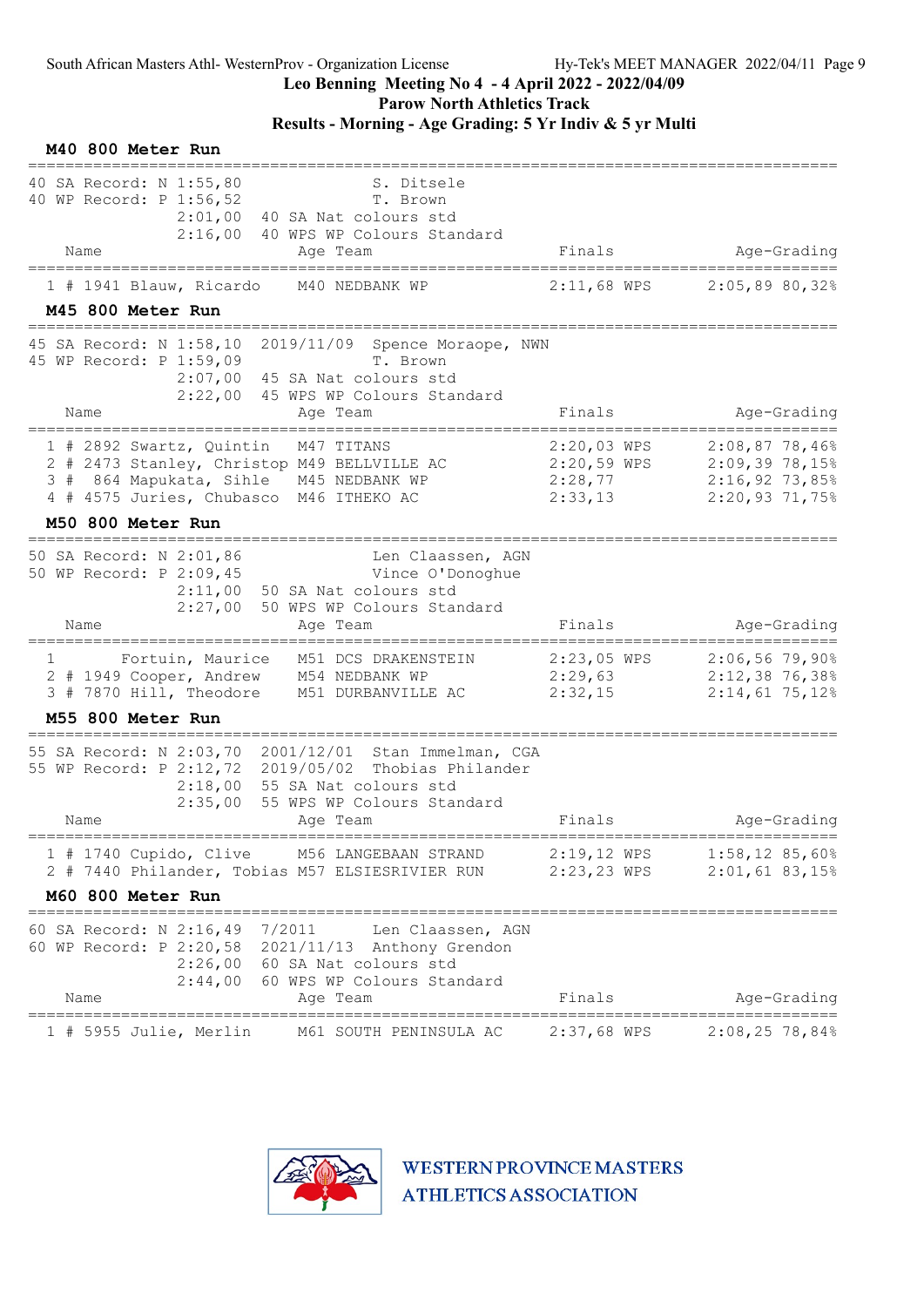Parow North Athletics Track

Results - Morning - Age Grading: 5 Yr Indiv & 5 yr Multi

| M80 800 Meter Run                                                                                                                                                                                   |                |                                                          |                                      |
|-----------------------------------------------------------------------------------------------------------------------------------------------------------------------------------------------------|----------------|----------------------------------------------------------|--------------------------------------|
| 80 SA Record: N 2:58,64 2015/05/15 Ken Nurden, AGN<br>80 WP Record: P 3:58,33 2021/05/29 Manfred Geunter<br>3:54,00 80 SA Nat colours std<br>4:22,00 80 WPS WP Colours Standard<br>Name<br>Age Team | Finals         |                                                          | Age-Grading                          |
| ====================<br>1 # 3541 Geutner, Manfred M80 PINELANDS AC                                                                                                                                  | $4:06,38$ WPS  |                                                          | $2:34,76$ 65,34%                     |
| W45 1500 Meter Run                                                                                                                                                                                  |                |                                                          |                                      |
| 45 SA Record: N 4:47,81 2013/04/27 Salome Vermeulen, AGN<br>45 WP Record: P 4:49,21<br>Anne McKenzie<br>5:13,00 45 SA Nat colours std<br>6:06,00 45 WPS WP Colours Standard                         |                |                                                          |                                      |
| Name<br>Age Team<br>==================                                                                                                                                                              | Finals         |                                                          | Age-Grading                          |
| 1 # 4748 Rossouw, Charmain W48 STRAND AC<br>2 # 1176 Pienaar, Lee-Anne W45 DURBANVILLE AC 6:19,69                                                                                                   | 5:51,54 WPS    |                                                          | $5:17,87$ 73,14%<br>$5:43,32$ 67,71% |
| W55 1500 Meter Run                                                                                                                                                                                  |                |                                                          |                                      |
| 55 SA Record: N 5:31,10 1980/12/10 Anne McKenzie, CGA<br>55 WP Record: P 5:31,10<br>Anne McKenzie<br>5:50,00 55 SA Nat colours std<br>6:49,00 55 WPS WP Colours Standard                            |                |                                                          |                                      |
| Name<br>Age Team                                                                                                                                                                                    | Finals         |                                                          | Age-Grading                          |
| 1 # 4756 Van der Watt, Mic W55 STRAND AC<br>M35 1500 Meter Run                                                                                                                                      |                | 6:02,95 WPS 4:58,06 78,00%                               |                                      |
| =====================<br>35 SA Record: N 3:54,04<br>Deon Brummer, AGN<br>35 WP Record: P 3:54,04<br>Johan Landsman<br>$4:00,00$ 35 SA Nat colours std<br>4:41,00 35 WPS WP Colours Standard<br>Name | Finals         |                                                          | Age-Grading                          |
| Age Team                                                                                                                                                                                            |                |                                                          |                                      |
| 1 # 2221 Kammies, Morne<br>M35 SANLAM AC<br>2<br>Smith, Randall<br>M37 WHALERS AC<br>3 # 6901 Ockhuis, Garron M37 GOODWOOD HARRIERS<br>-- # 7443 Titus, Brandon M36 ELSIESRIVIER RUN                | 4:50,96<br>DNF | 4:16,21 WPS 4:13,99 81,11%<br>4:33,51 WPS 4:31,14 75,98% | $4:48,43$ 71,42%                     |
| M40 1500 Meter Run                                                                                                                                                                                  |                |                                                          |                                      |
| 40 SA Record: N 3:58,90<br>Terence Brown, KZN<br>40 WP Record: P 3:58,90<br>Terence Brown<br>4:06,00<br>40 SA Nat colours std<br>4:48,00<br>40 WPS WP Colours Standard<br>Age Team<br>Name          | Finals         |                                                          | Age-Grading                          |
| =====<br>============<br>1 # 1941 Blauw, Ricardo<br>M40 NEDBANK WP                                                                                                                                  | $4:28,02$ WPS  |                                                          | 4:15,13 80,74%                       |

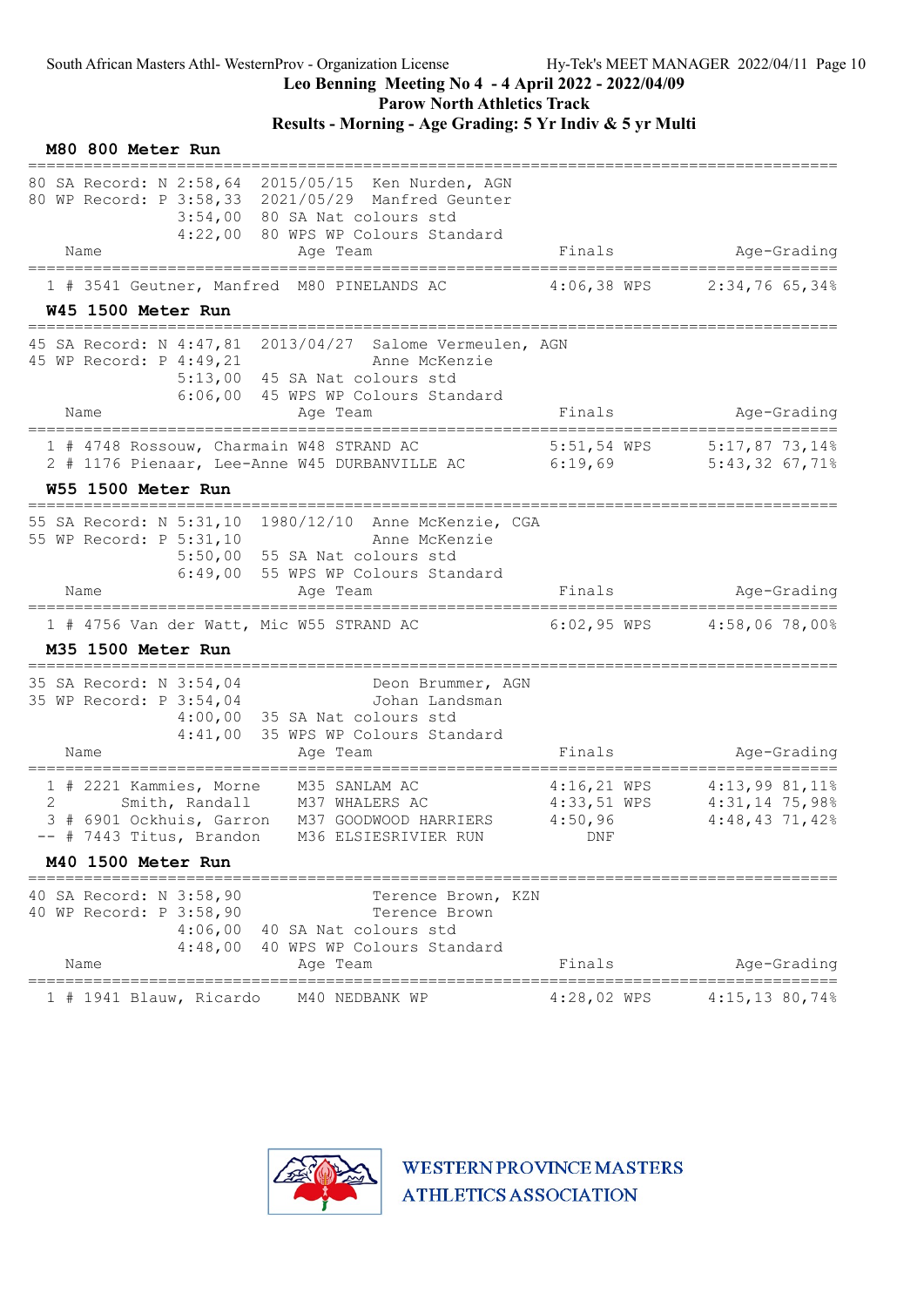Parow North Athletics Track

# Results - Morning - Age Grading: 5 Yr Indiv & 5 yr Multi

#### M45 1500 Meter Run

| 45 SA Record: N 4:03,13<br>Terence Brown, KZN<br>45 WP Record: P 4:03,13<br>Terence Brown<br>4:15,00 45 SA Nat colours std<br>4:58,00 45 WPS WP Colours Standard                                       |                                           |                                                                                        |
|--------------------------------------------------------------------------------------------------------------------------------------------------------------------------------------------------------|-------------------------------------------|----------------------------------------------------------------------------------------|
| Name<br>Age Team<br>=====================<br>--------------------                                                                                                                                      | Finals                                    | Age-Grading                                                                            |
| Bailey, Jason<br>M45 GROOT CONSTANTIA<br>1<br>2 # 864 Mapukata, Sihle M45 NEDBANK WP<br>3 # 2892 Swartz, Quintin M47 TITANS<br>4 # 4575 Juries, Chubasco M46 ITHEKO AC                                 | $4:49,63$ WPS<br>$4:53,23$ WPS<br>5:14,04 | $4:24,29$ 77,94%<br>4:53,13 WPS 4:27,49 77,01%<br>$4:27,58$ 76,99%<br>$4:46,57$ 71,89% |
| M50 1500 Meter Run                                                                                                                                                                                     |                                           |                                                                                        |
| 50 SA Record: N 4:18,94 2004/02/20 Sean Rice, CGA<br>50 WP Record: P 4:23,75 2018/02/17 Thobias Philander<br>4:29,00 50 SA Nat colours std<br>5:15,00 50 WPS WP Colours Standard<br>Name<br>Age Team   | Finals                                    | Age-Grading                                                                            |
| 1 # 1949 Cooper, Andrew M54 NEDBANK WP                                                                                                                                                                 |                                           | 4:54,95 WPS 4:17,53 79,99%                                                             |
| M55 1500 Meter Run                                                                                                                                                                                     |                                           |                                                                                        |
| 55 SA Record: N 4:32,40<br>Sybrand Mostert, WPA<br>55 WP Record: P 4:32,40<br>Stefanus Mostert<br>$4:41,00$ 55 SA Nat colours std<br>5:29,00 55 WPS WP Colours Standard<br>Age Team<br>Name            | Finals                                    | Age-Grading                                                                            |
|                                                                                                                                                                                                        |                                           | ==============                                                                         |
| 1 # 7440 Philander, Tobias M57 ELSIESRIVIER RUN 4:49,25 WPS 4:01,15 85,42%<br>Jacobs, Phillip M56 SALKORIANE ATHLE<br>2                                                                                | 6:00,44                                   | 5:00,5068,55%                                                                          |
| M60 1500 Meter Run<br>=====================================                                                                                                                                            |                                           |                                                                                        |
| 60 SA Record: N 4:54,40 2021/11/13 Anthony Grendon, WPA<br>60 WP Record: P 4:53,20 2015/01/24 Terence Brown<br>4:58,00 60 SA Nat colours std<br>5:49,00 60 WPS WP Colours Standard<br>Name<br>Age Team | Finals                                    | Age-Grading                                                                            |
| =====================================<br>M61 SWD<br>1 # 1778 Kotze, Dirk<br>-- # 8778 Ruppert, Max M60 STRAND AC                                                                                       | 5:20,00 WPS<br>DNF                        | 4:14,0581,09%                                                                          |
| W30 5000 Meter Run                                                                                                                                                                                     |                                           |                                                                                        |
| 30 SA Record: N 16:26,70 1994/11/19 A. Vermeulen<br>30 WP Record: P 17:43,30 2015/02/21 Anneline Roffey<br>21:50,00 30 WPS WP Colours Standard<br>Name<br>Age Team                                     | Finals                                    | Age-Grading                                                                            |
| =================<br>1 # 4009 Claassen, Anene<br>W32 ATLANTIC ATHLETI                                                                                                                                  | 19:06,74 WPS                              | 19:06,75 75,40%                                                                        |
| 2 # 3982 Jacobs, Mandy-Lee W33 ATLANTIC ATHLETI                                                                                                                                                        | 20:37,22 WPS                              | 20:37,23 69,89%                                                                        |

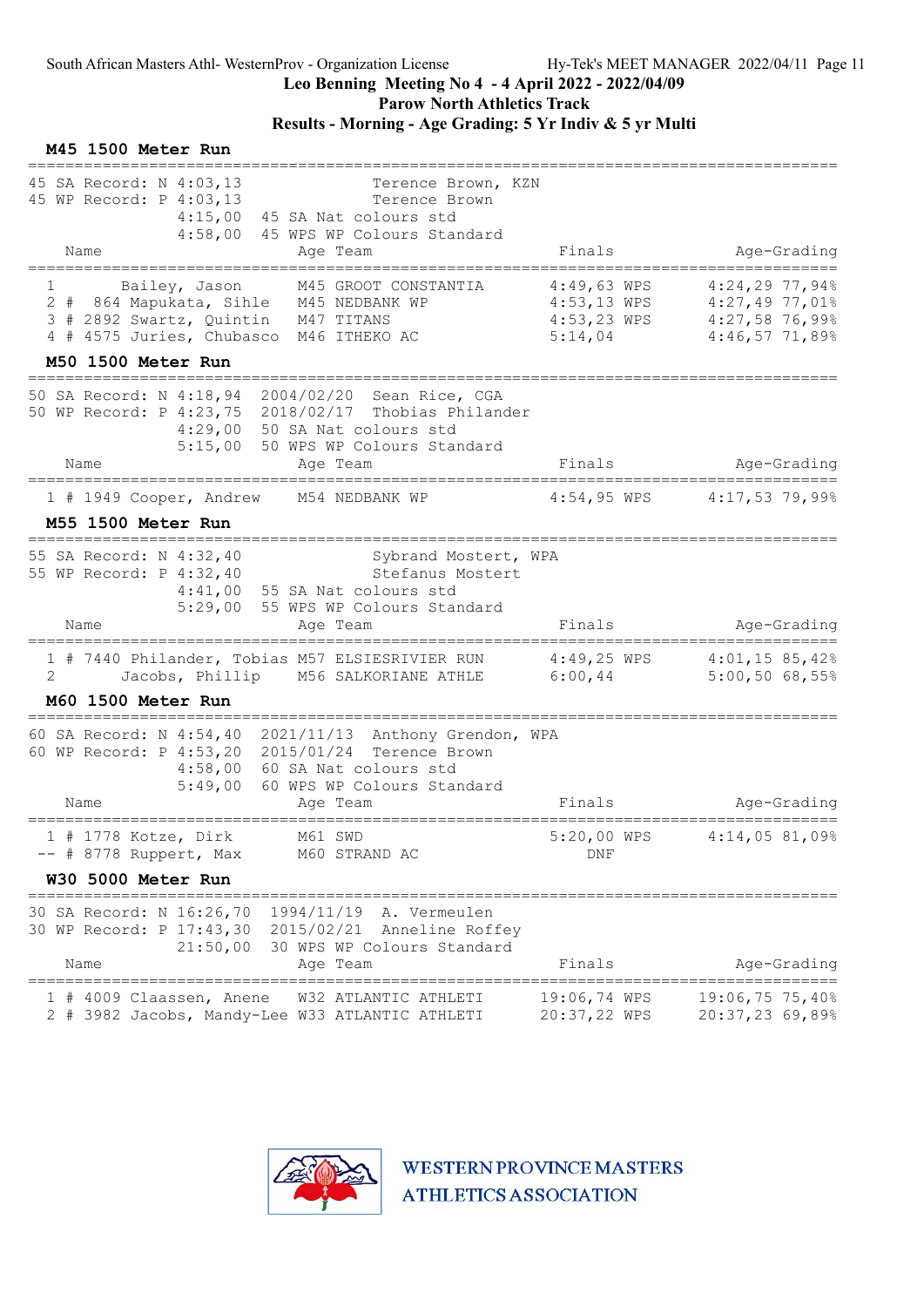Parow North Athletics Track

# Results - Morning - Age Grading: 5 Yr Indiv & 5 yr Multi

|      | W45 5000 Meter Run                                                           |                                                                                                                                                                                                 |                              |                                                                     |
|------|------------------------------------------------------------------------------|-------------------------------------------------------------------------------------------------------------------------------------------------------------------------------------------------|------------------------------|---------------------------------------------------------------------|
| Name |                                                                              | 45 SA Record: N 18:27,36 1997/07/17 S. du Toit, AGN<br>45 WP Record: P 18:50,50 2012/03/22 Elmarie Coetzee<br>19:45,00 45 SA Nat colours std<br>23:10,00 45 WPS WP Colours Standard<br>Age Team | Finals                       | Age-Grading                                                         |
|      | 1 # 4748 Rossouw, Charmain W48 STRAND AC                                     |                                                                                                                                                                                                 | 20:49,81 WPS                 | 19:03,58 75,61%                                                     |
|      | W50 5000 Meter Run                                                           |                                                                                                                                                                                                 |                              |                                                                     |
| Name | 50 SA Record: N 18:55,90<br>50 WP Record: P 18:55,90                         | 1993/05/07 J. Hann<br>J. Hann<br>20:39,00 50 SA Nat colours std<br>24:00,00 50 WPS WP Colours Standard<br>Age Team                                                                              | Finals                       | Age-Grading                                                         |
|      | ===================                                                          | ==============<br>=========                                                                                                                                                                     |                              | ========================                                            |
|      | 2 # 1940 De Villiers, Cori W50 NEDBANK WP                                    | 1 # 4002 Janse van Rensbur W51 ATLANTIC ATHLETI<br>3 # 3906 Davis, Lynn W53 ATLANTIC ATHLETI 22:52,34 WPS                                                                                       | 20:41,15 WPS<br>21:50,42 WPS | 18:02,9179,85%<br>19:03,35 75,63%<br>19:57,37 72,22%                |
|      | W55 5000 Meter Run                                                           |                                                                                                                                                                                                 |                              |                                                                     |
| Name | 55 WP Record: P 19:55,63 2021/05/29 J. Hann                                  | 55 SA Record: N 19:51,10 2000/04/28 J. Allebone, KZN<br>21:28,00 55 SA Nat colours std<br>25:10,00 55 WPS WP Colours Standard<br>Age Team                                                       | Finals                       | Age-Grading                                                         |
|      | 2 # 4756 Van der Watt, Mic W55 STRAND AC                                     | 1 # 141 Coetzee, Elmarie W58 MURRAY AND ROBERTS 20:10,36 SA 16:44,60 86,07%                                                                                                                     | $21:13,07$ SA                | 17:36,6581,83%                                                      |
|      | <b>W65 5000 Meter Run</b>                                                    |                                                                                                                                                                                                 |                              |                                                                     |
| Name | 65 SA Record: N 22:43,00<br>65 WP Record: P 23:38,50<br>26:00,00<br>30:20,00 | 2014/04/26 L. Ruickbie, CGA<br>Jane Geldenhuys<br>65 SA Nat colours std<br>65 WPS WP Colours Standard<br>Age Team                                                                               | Finals                       | Age-Grading                                                         |
|      | 1 # 3352 Will, Nancy W69 PINELANDS AC                                        |                                                                                                                                                                                                 | 24:04,06 SA                  | $17:41,82$ 81,43%                                                   |
|      | M30 5000 Meter Run                                                           |                                                                                                                                                                                                 |                              |                                                                     |
| Name | 30 SA Record: N 14:16,25<br>30 WP Record: P 15:20,80<br>17:30,00             | 2002/05/04<br>M. Nobanda<br>W. Visser<br>30 WPS WP Colours Standard<br>Age Team                                                                                                                 | Finals                       | Age-Grading                                                         |
|      | 1 # 6252 Swartz, Godwin<br>2 # 7444 October, Faizel                          | M30 BOXER WP ATH CLUB<br>M34 ELSIESRIVIER RUN                                                                                                                                                   | 16:11,92 WPS<br>17:03,25 WPS | =============================<br>16:11,93 77,89%<br>17:03,26 73,98% |

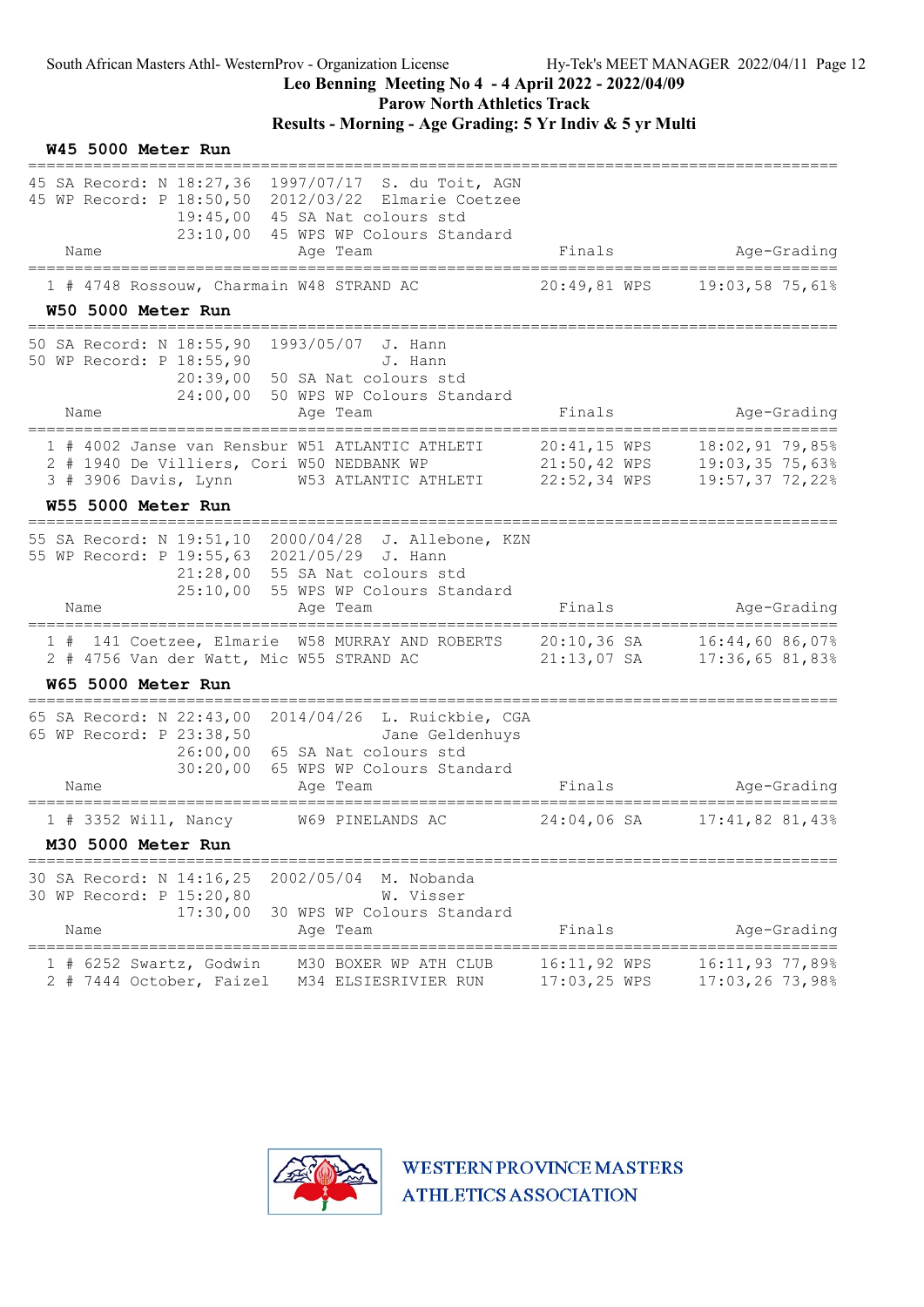Parow North Athletics Track

# Results - Morning - Age Grading: 5 Yr Indiv & 5 yr Multi

#### M35 5000 Meter Run

| 35 SA Record: N 14:15,10<br>35 WP Record: P 14:56,42<br>15:10,00<br>17:45,00<br>Name                                                                            | H. Lekgangane<br>J. September<br>35 SA Nat colours std<br>35 WPS WP Colours Standard<br>Age Team    | Finals                                                       | Age-Grading                                                              |
|-----------------------------------------------------------------------------------------------------------------------------------------------------------------|-----------------------------------------------------------------------------------------------------|--------------------------------------------------------------|--------------------------------------------------------------------------|
| 1 # 2221 Kammies, Morne<br>$\overline{2}$<br>Wildschut, Riaan<br>3 # 9221 Kretzinger, Dale M35 BORN TO RUN AC<br>4 # 6901 Ockhuis, Garron<br>M40 5000 Meter Run | M35 SANLAM AC<br>M35 ATHLANTIC TRIATH<br>M37 GOODWOOD HARRIERS                                      | 15:40,31 WPS<br>16:07,83 WPS<br>16:19,87 WPS<br>17:39,67 WPS | 15:40,32 80,51%<br>16:07,84 78,22%<br>16:19,88 77,26%<br>17:39,68 71,44% |
| 40 SA Record: N 15:06,30<br>40 WP Record: P 15:06,30<br>15:22,00<br>18:00,00<br>Name                                                                            | Brian Mather<br>B Mather<br>40 SA Nat colours std<br>40 WPS WP Colours Standard<br>Age Team         | Finals                                                       | Age-Grading                                                              |
| 1 # 1941 Blauw, Ricardo<br>2 # 3900 Van Der Walt, Tja M44 ATLANTIC ATHLETI<br>3 # 1871 Sakwe, Siyabonga M40 NEDBANK WP<br>M45 5000 Meter Run                    | M40 NEDBANK WP                                                                                      | 16:03,31 WPS<br>16:48,06 WPS<br>17:49,33 WPS                 | 15:29,70 81,42%<br>16:12,88 77,81%<br>17:12,02 73,35%                    |
| 45 SA Record: N 15:19,68<br>45 WP Record: P 15:19,68<br>16:07,00<br>18:50,00<br>Name                                                                            | Steve Hollier, CGA<br>S. Hollier<br>45 SA Nat colours std<br>45 WPS WP Colours Standard<br>Age Team | Finals                                                       | Age-Grading                                                              |
| 1 # 6139 Sinclair, Quinton M45 UNIVERSITY WESTE<br>2 # 4575 Juries, Chubasco M46 ITHEKO AC<br>M50 5000 Meter Run                                                |                                                                                                     | 17:05,47 WPS<br>18:32,16 WPS                                 | 15:53,90 79,36%<br>17:14,54 73,17%                                       |
| 50 SA Record: N 16:01,50<br>2003<br>50 WP Record: P 16:37,76<br>16:31,00<br>19:25,00<br>Name                                                                    | Sean Rice, CGA<br>S. Hollier<br>50 SA Nat colours std<br>50 WPS WP Colours Standard<br>Age Team     | Finals                                                       | Age-Grading                                                              |
| 1 # 1949 Cooper, Andrew<br>2 # 7870 Hill, Theodore<br>3 # 6414 Msibi, Derrick                                                                                   | M54 NEDBANK WP<br>M51 DURBANVILLE AC<br>M52 DURBANVILLE AC                                          | 17:50,32 WPS<br>19:16,13 WPS<br>19:57,21                     | $15:58,26$ 79,00%<br>17:15,09 73,13%<br>17:51,87 70,63%                  |

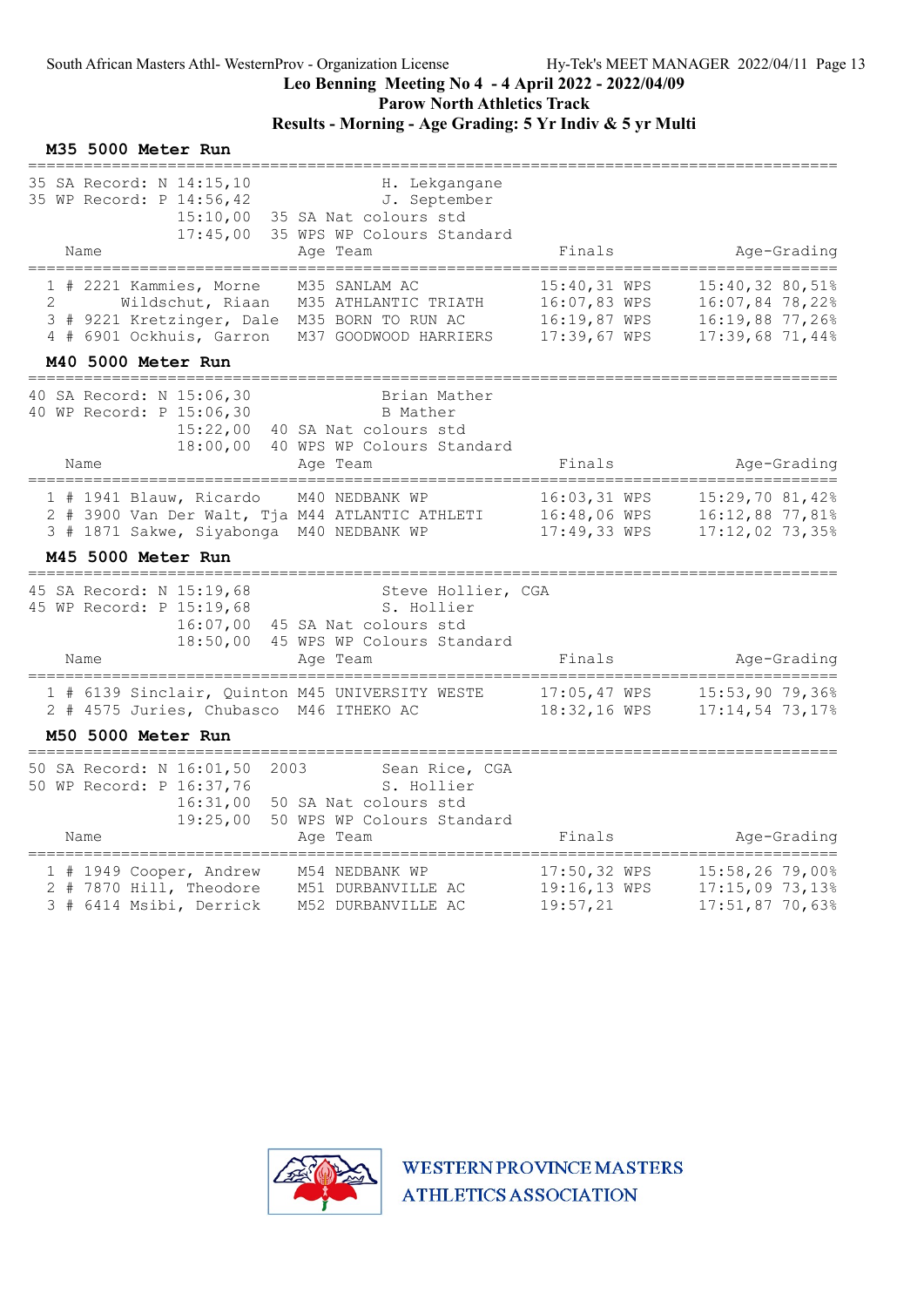#### Leo Benning Meeting No 4 - 4 April 2022 - 2022/04/09

Parow North Athletics Track

### Results - Morning - Age Grading: 5 Yr Indiv & 5 yr Multi

| <b>M55 5000 Meter Run</b>                                                                                                                                                                       |                              |                                      |                         |
|-------------------------------------------------------------------------------------------------------------------------------------------------------------------------------------------------|------------------------------|--------------------------------------|-------------------------|
| 55 SA Record: N 16:54,76<br>Sybrand Mostert, WPA<br>55 WP Record: P 16:54,60<br>Stefanus Mostert<br>17:33,00 55 SA Nat colours std<br>20:40,00 55 WPS WP Colours Standard<br>Name<br>Age Team   | Finals                       |                                      | Age-Grading             |
| ============<br>Jacobs, Phillip<br>M56 SALKORIANE ATHLE<br>ı.                                                                                                                                   | 23:53,47                     | 20:33,3661,38                        |                         |
| M60 5000 Meter Run                                                                                                                                                                              |                              |                                      |                         |
| 60 SA Record: N 17:50,60<br>GW Loedolff, AGN<br>60 WP Record: P 19:03,08<br>Stefanus Mostert<br>18:21,00 60 SA Nat colours std<br>21:30,00 60 WPS WP Colours Standard<br>Name                   |                              |                                      |                         |
| Age Team                                                                                                                                                                                        | Finals                       |                                      | Age-Grading             |
| $1$ # 1778 Kotze, Dirk<br>M61 SWD<br>2 # 7457 Isaacs, Kevin M62 ELSIESRIVIER RUN 20:09,83 WPS 16:38,72 75,80%<br>3 # 3501 Cieverts, Henry M63 PINELANDS AC                                      | 19:29,94 WPS<br>21:22,12 WPS | 16:05,79 78,38%<br>$17:38,40$ 71,52% |                         |
| M65 5000 Meter Run                                                                                                                                                                              |                              |                                      |                         |
| 65 SA Record: N 18:25,70<br>GW Loedolff, AGN<br>65 WP Record: P 19:29,59<br>Stefanus Mostert<br>20:03,00 65 SA Nat colours std<br>23:30,00 65 WPS WP Colours Standard<br>Name<br>Age Team       | Finals                       |                                      | Age-Grading             |
| 1 # 3771 Wagenheim, Mark M65 ATLANTIC ATHLETI 21:21,51 WPS 16:51,37 74,85%                                                                                                                      |                              | =============================        |                         |
| M50 100 Short Hurdles                                                                                                                                                                           |                              |                                      |                         |
| 50 SA Record: N 14,75<br>C Truter, WPA<br>50 WP Record: P 14,75<br>C. Truter<br>16,50 50 SA Nat colours std<br>19,30 50 WPS WP Colours Standard<br>Name<br>Age Team                             | Finals                       | Wind                                 | Age-Grading             |
| M53 CAPE PEN UNIVERS<br>$1$ # 3075 Russell, Scott                                                                                                                                               | $16,45$ SA                   | NWI                                  | =======<br>15,80 81,70% |
| M50 400 Long Hurdles                                                                                                                                                                            |                              |                                      |                         |
| 2004/03/25<br>50 SA Record: N 1:01,29<br>J. Swiegers<br>50 WP Record: P 1:01,29<br>J. Swiegers<br>50 SA Nat colours std<br>1:06,36<br>50 WPS WP Colours Standard<br>1:14,50<br>Name<br>Age Team | Finals                       |                                      | Age-Grading             |
| 1 # 1939 Isaacs, Duncan<br>M54 NEDBANK WP                                                                                                                                                       | 1:24,56                      | $1:13,71$ 63,47%                     |                         |

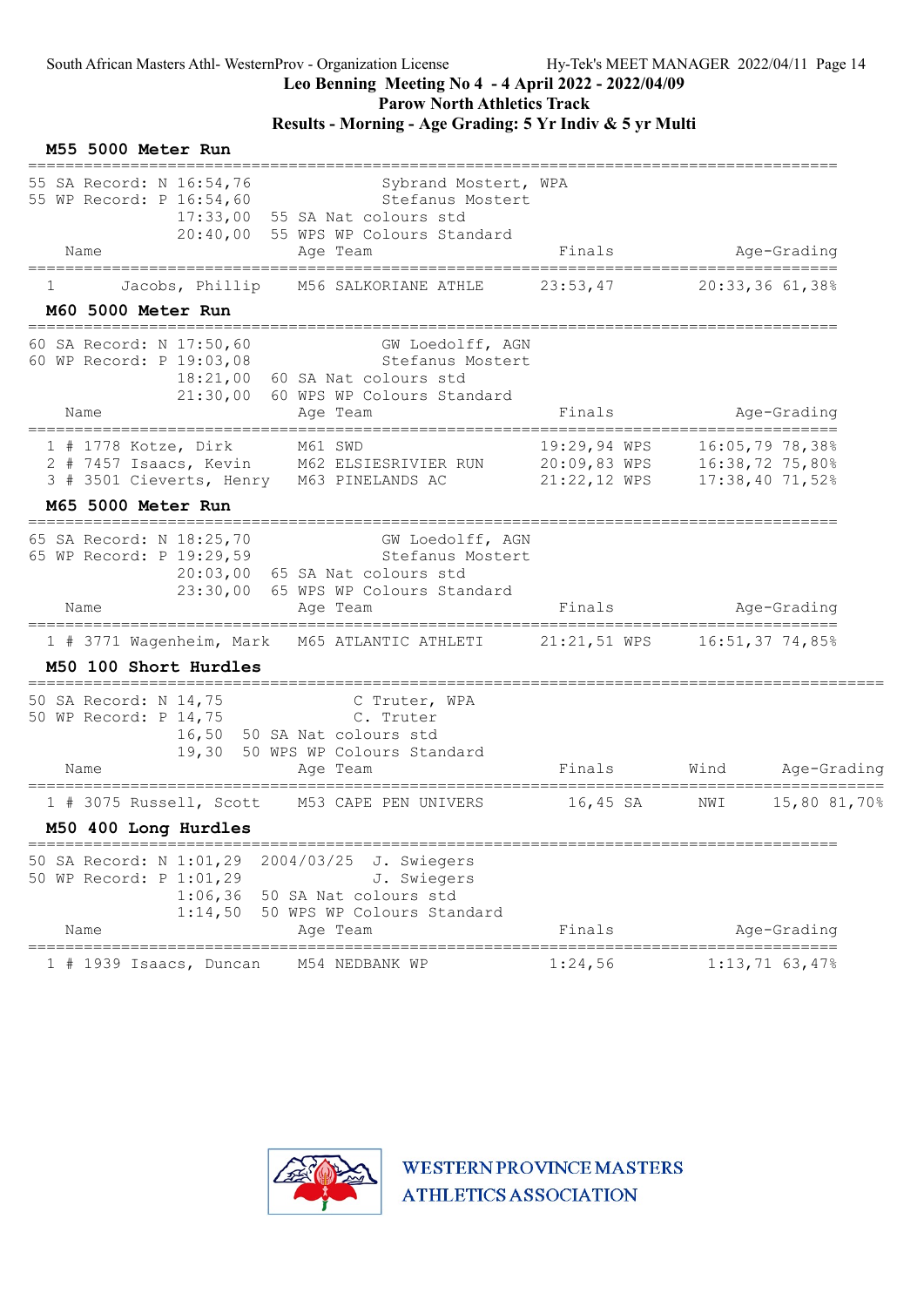Parow North Athletics Track

### Results - Morning - Age Grading: 5 Yr Indiv & 5 yr Multi

| M55 400 Long Hurdles                                                                                                                                                                                                                       |                                             |                                          |
|--------------------------------------------------------------------------------------------------------------------------------------------------------------------------------------------------------------------------------------------|---------------------------------------------|------------------------------------------|
| 55 SA Record: N 1:02,88<br>2006/11/11<br>J.Swiegers<br>55 WP Record: P 1:02,88<br>J. Swiegers<br>1:09,10<br>55 SA Nat colours std<br>1:17,50<br>55 WPS WP Colours Standard<br>Name<br>Age Team                                             | Finals                                      | Age-Grading                              |
|                                                                                                                                                                                                                                            |                                             |                                          |
| De Wet Kotze, Hend M59 STRAND AC<br>1<br>W40 High Jump<br>---------------------------                                                                                                                                                      | 1:32,26<br>________________________________ | $1:16,47$ 61,17%                         |
| 40 SA Record: N 1,70m 2007/02/02<br>Dinah Heymans, FSA<br>40 WP Record: P 1,30m<br>H Lotter<br>1,42m 40 SA Nat colours std<br>1,27m 40 WPS WP Colours Standard<br>Name<br>Age Team                                                         | Finals                                      | Age-Grading                              |
| =====================================<br>W42 TYGERBERG AC<br>1<br>Genis, Tanya                                                                                                                                                             | ===========<br>1,20mN                       | ______________________<br>$1,32m$ 63,49% |
| W45 High Jump                                                                                                                                                                                                                              |                                             |                                          |
| 45 SA Record: N 1,64m 2012/05/19 Dinah Heymans, FSA<br>45 WP Record: P 1,33m 2010/02/20 Jackie Basson<br>1,36m 45 SA Nat colours std<br>45 WPS WP Colours Standard<br>1,21m<br>Name<br>Age Team                                            | Finals                                      | Age-Grading                              |
| 623 Du Toit, Orla<br>W46 CERES AC<br>1#<br>W50 High Jump                                                                                                                                                                                   | 1,45mNSA                                    | 1,68m 80,56%                             |
| 50 SA Record: N 1,53m 2017/04/01 Dinah Heymans, FSA<br>50 WP Record: P 1,28m 2013/04/26 Jackie Basson<br>1,28m 50 SA Nat colours std<br>1,15m<br>50 WPS WP Colours Standard<br>Name<br>Age Team                                            | Finals                                      | Age-Grading                              |
| 38 Lategan, Jill<br>W50 GOODWOOD HARRIERS<br>1#<br>W55 High Jump                                                                                                                                                                           | 1,10mN                                      | 1,34m 64,33%                             |
| =================================<br>55 SA Record: N 1,32m 2021/04/10 Suretha Deetlefs, BOL<br>55 WP Record: P 1,33m 2022/03/19 Suretha Deetlefs<br>1,22m 55 SA Nat colours std<br>1,09m<br>55 WPS WP Colours Standard<br>Name<br>Age Team | Finals                                      | Age-Grading                              |
| 1 # 2401 Deetlefs, Suretha W58 BELLVILLE AC                                                                                                                                                                                                | 1,22mPSA                                    | 1,58m 75,78%                             |

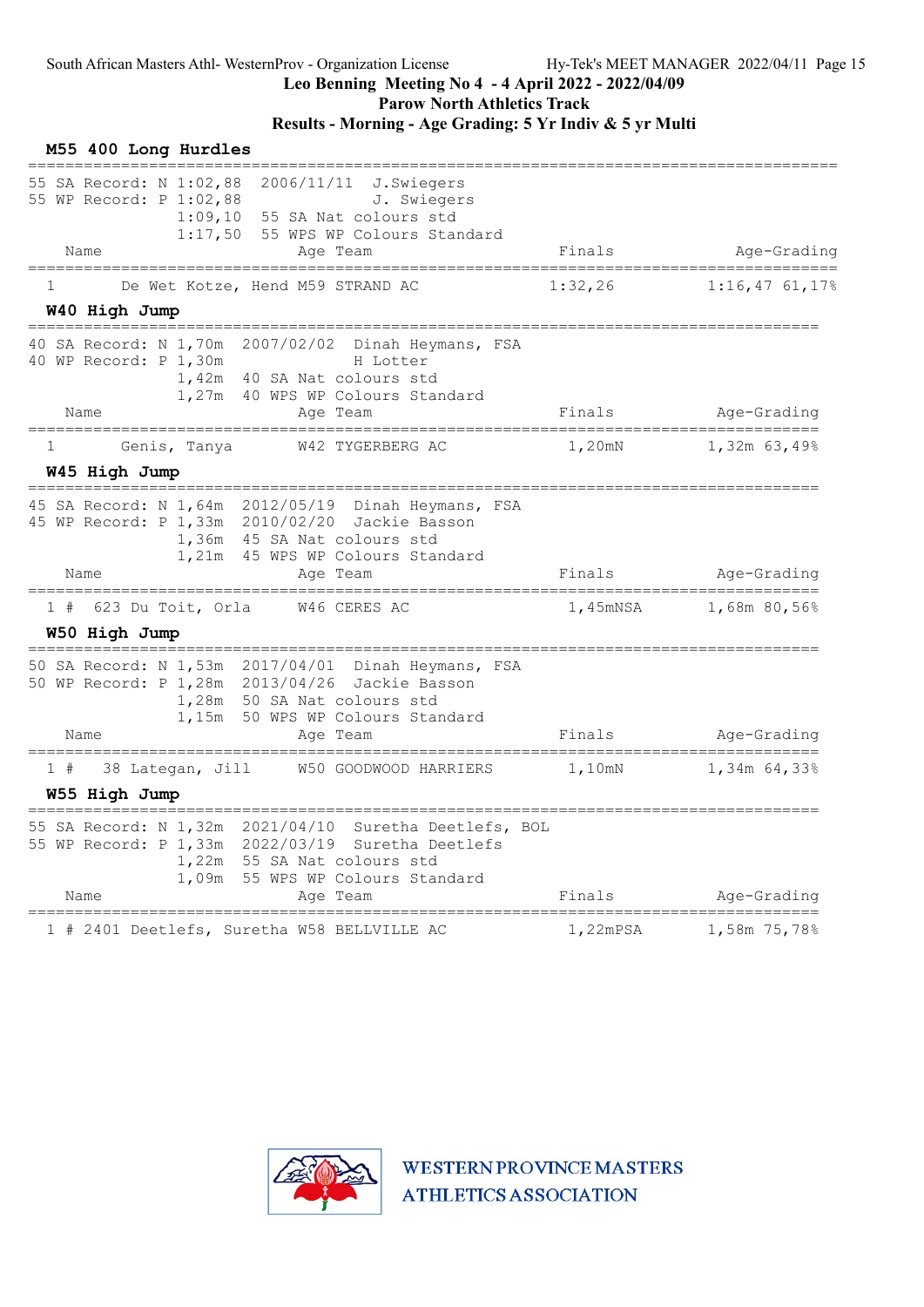Parow North Athletics Track

#### Results - Morning - Age Grading: 5 Yr Indiv & 5 yr Multi

W70 High Jump ===================================================================================== 70 SA Record: N 1,08m 2003/05/10 Aletta Kruger, FSA 70 WP Record: P 1,07m Isabel Hofmeyr 1,00m 70 SA Nat colours std 0,92m 70 WPS WP Colours Standard Name Research Age Team Research Rinals Age-Grading ===================================================================================== 1 # 997 Claasen, Stephani W70 GNMA M40 High Jump ===================================================================================== 40 SA Record: N 2,00m 2017/04/01 Phillip vd Walt, AGN 40 WP Record: P 1,83m B. Elton 1,78m 40 SA Nat colours std 1,56m 40 WPS WP Colours Standard Name Age Team Finals Age-Grading ===================================================================================== 1 # 7448 Booysen, Ruben M44 ELSIESRIVIER RUN 1,20mP 1,25m 51,28% M45 High Jump ===================================================================================== 45 SA Record: N 1,93m 2013/02/23 Johann Gutsche, CNW 45 WP Record: P 1,65m C.Carl 1,68m 45 SA Nat colours std 1,48m 45 WPS WP Colours Standard Name Age Team Finals Age-Grading ===================================================================================== -- # 2403 Du Plessis, Wille M45 BELLVILLE AC NH M50 High Jump ===================================================================================== 50 SA Record: N 1,82m 2019/05/03 Johann Gutsche, CNW 50 WP Record: P 1,61m Leo Benning 1,61m 50 SA Nat colours std 1,41m 50 WPS WP Colours Standard Name Age Team Age Team Finals Age-Grading ===================================================================================== 1 # 2416 Davids, Jerome M51 BELLVILLE AC 1,50mNWPS 1,74m 71,09% 2 # 2404 Maree, Archibald M50 BELLVILLE AC 1,45mNWPS 1,68m 68,72% M55 High Jump ===================================================================================== 55 SA Record: N 1,70m 2016/03/12 Neal Bredeveldt, BOL 55 WP Record: P 1,68m 2019/10/17 Neal Bredeveldt 1,51m 55 SA Nat colours std 1,34m 55 WPS WP Colours Standard Name and the Age Team and Team and Finals Age-Grading ===================================================================================== 1 # 1740 Cupido, Clive M56 LANGEBAAN STRAND

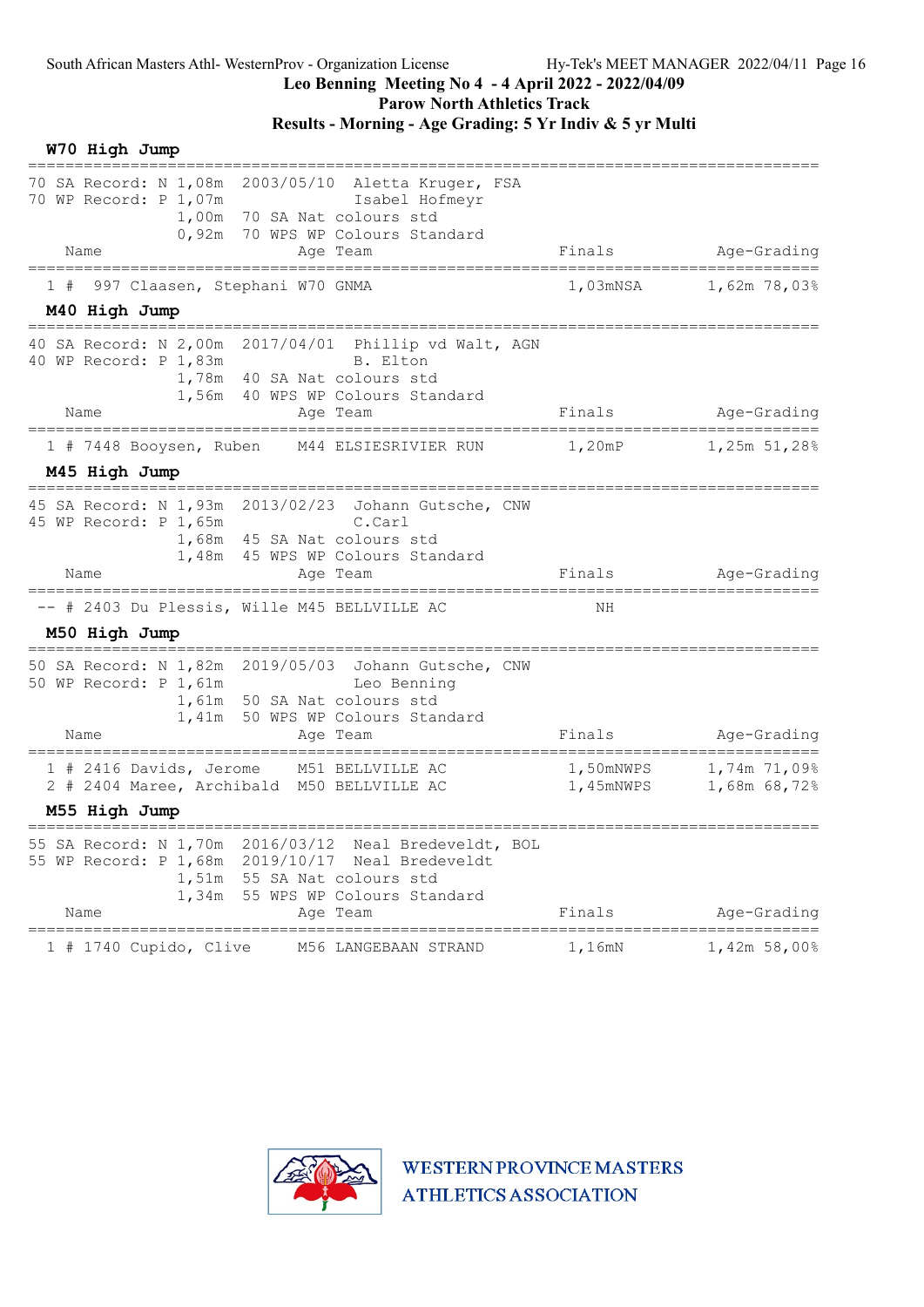Parow North Athletics Track

# Results - Morning - Age Grading: 5 Yr Indiv & 5 yr Multi

| M60 High Jump<br>=============                                                                                                                                                             |                |            |                                          |
|--------------------------------------------------------------------------------------------------------------------------------------------------------------------------------------------|----------------|------------|------------------------------------------|
| 60 SA Record: N 1,67m 2021/05/29 Neal Bredeveldt, WPA<br>60 WP Record: P 1,67m 2021/05/29 Neal Bredeveldt<br>1,44m 60 SA Nat colours std<br>1,27m 60 WPS WP Colours Standard               |                |            |                                          |
| Name<br>Age Team                                                                                                                                                                           | Finals         |            | Age-Grading                              |
| # 5758 Bredeveldt, Neal M61 TYGERBERG AC                                                                                                                                                   | ΝH             |            |                                          |
| W40 Long Jump                                                                                                                                                                              |                |            |                                          |
| 40 SA Record: N 5,73m 2012/03/31 Charmain Barnard, AGN<br>40 WP Record: P 4,55m<br>N Weideman<br>4,72m 40 SA Nat colours std<br>3,95m 40 WPS WP Colours Standard                           |                |            |                                          |
| Name<br>Age Team                                                                                                                                                                           | Finals         | Wind       | Age-Grading                              |
| $1$ # 7543 Juries, Tanja<br>W43 VELOCITY ATH CLUB<br>2<br>Genis, Tanya W42 TYGERBERG AC                                                                                                    | 3,83m<br>3,33m |            | 1.1 $4,25m$ 56,57%<br>$0.8$ 3,69m 49,19% |
| W55 Long Jump                                                                                                                                                                              |                |            |                                          |
| 55 SA Record: N 4,37m 2010/10/16 A. Steenkamp, SWD<br>55 WP Record: P 4,14m<br>Yvonne de Witt<br>3,88m 55 SA Nat colours std<br>3,20m 55 WPS WP Colours Standard<br>Name<br>Age Team       | Finals         | Wind       | Age-Grading                              |
| Mentoor, Petricia W55 SALKORIANE ATHLE<br>1<br>2<br>Le Roux, Veronica W59 SALKORIANE ATHLE                                                                                                 | 1,77m<br>1,51m | 1.0<br>1.1 | 2,37m 31,55%<br>2,02m 26,92%             |
| W70 Long Jump                                                                                                                                                                              |                |            |                                          |
| 70 SA Record: N 3,46m 2021/11/13 Stephanie Claassen, AGN<br>70 WP Record: P 3,15m<br>Isabel Hofmeyr<br>2,75m 70 SA Nat colours std<br>2,30m 70 WPS WP Colours Standard<br>Name<br>Age Team | Finals         | Wind       | Age-Grading                              |
| 997 Claasen, Stephani W70 GNMA<br>1#                                                                                                                                                       | 2,83m SA       | 0.3        | 4,79m 63,74%                             |
| M35 Long Jump                                                                                                                                                                              |                |            |                                          |
| 35 SA Record: N 7,22m<br>V. Häger, KZN<br>35 WP Record: P 6,64m 2011/04/09 Robin Buck<br>6,40m 35 SA Nat colours std<br>5,30m 35 WPS WP Colours Standard<br>Age Team<br>Name               | Finals         | Wind       | Age-Grading                              |
|                                                                                                                                                                                            |                |            |                                          |
| M36 INDIVIDUAL ENTRY<br>1 # 4978 August, Denzil                                                                                                                                            | 3,77m          | $-0.4$     | 3,88m 43,43%                             |

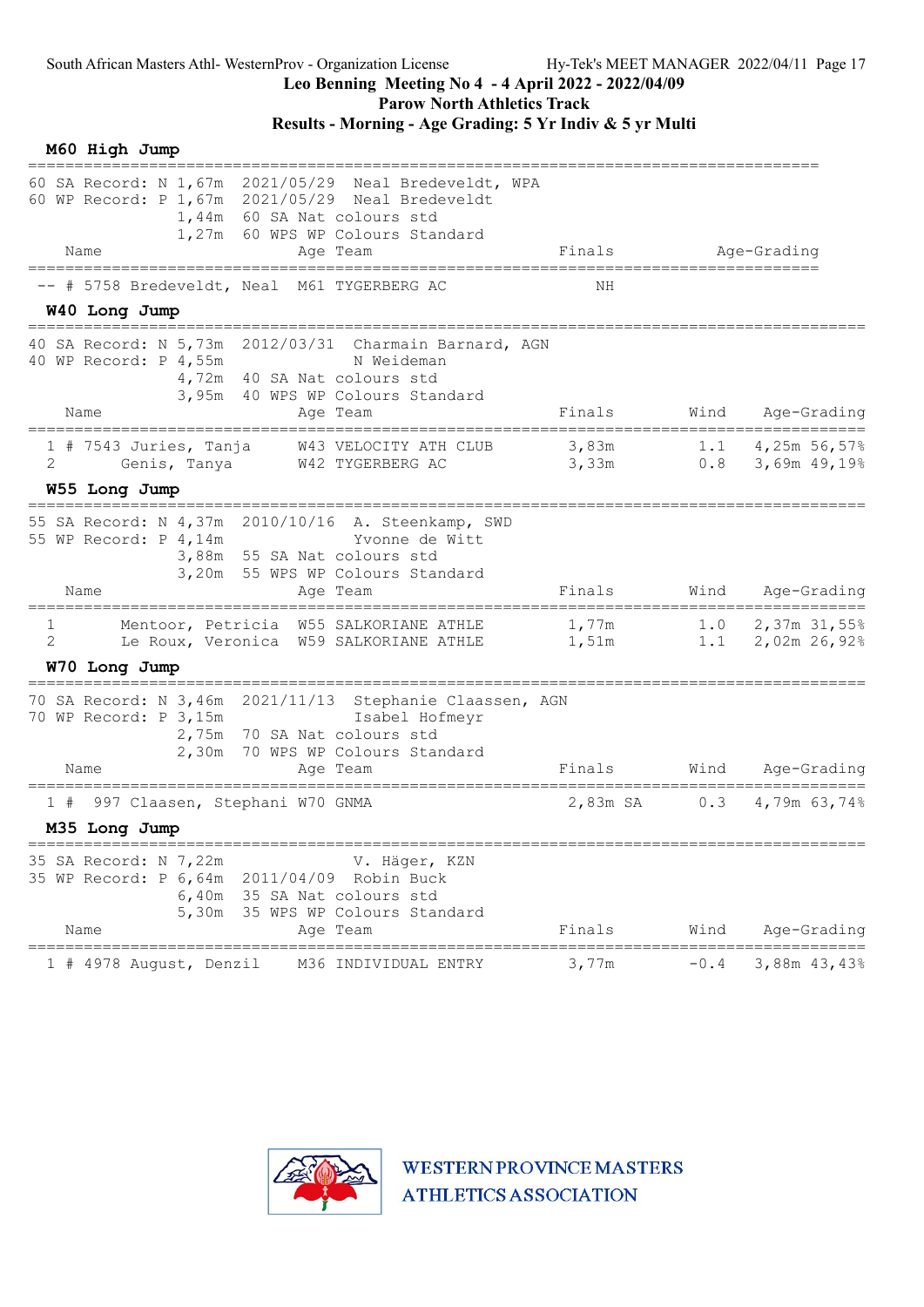#### Leo Benning Meeting No 4 - 4 April 2022 - 2022/04/09

Parow North Athletics Track

#### Results - Morning - Age Grading: 5 Yr Indiv & 5 yr Multi

M40 Long Jump ========================================================================================== 40 SA Record: N 7,14m V. Häger, KZN 40 WP Record: P 6,51m 2016/11/01 Robin Buck 6,12m 40 SA Nat colours std 5,10m 40 WPS WP Colours Standard Name **Age Team** Age Team Finals Wind Age-Grading ========================================================================================== 1 # 7448 Booysen, Ruben M44 ELSIESRIVIER RUN M45 Long Jump ========================================================================================== 45 SA Record: N 6,34m V. Häger, KZN 45 WP Record: P 5,65m Basil Carnie 5,80m 45 SA Nat colours std 4,85m 45 WPS WP Colours Standard Name Move Team Age Team Finals Wind Age-Grading ========================================================================================== 1 # 2403 Du Plessis, Wille M45 BELLVILLE AC 3,49m -0.8 4,03m 45,03% M50 Long Jump ========================================================================================== 50 SA Record: N 6,18m J. van Rooyen 50 WP Record: P 5, 94m Ron Cross 5,55m 50 SA Nat colours std 4,60m 50 WPS WP Colours Standard Name **Age Team** Age Team Finals Wind Age-Grading ==========================================================================================  $1$  # 2404 Maree, Archibald M50 BELLVILLE AC<br> $2$  # 1939 Jessee, Bungan, M54 NEDRANK MD 2 # 1939 Isaacs, Duncan M54 NEDBANK WP M55 Long Jump ========================================================================================== 55 SA Record: N 5,70m S Hough / A Redelinghuys 55 WP Record: P 5, 61m 5,19m 55 SA Nat colours std 4,30m 55 WPS WP Colours Standard Name Finals Mind Age-Grading<br>
Age Team Finals Wind Age-Grading ========================================================================================== 1 # 4166 Christians, Alwyn M55 SA DEFENCE FORCE AC 4,78m WPS -0.7 6,27m 70,09% M65 Long Jump ========================================================================================== 65 SA Record: N 4,97m A van Zyl, KZN 65 WP Record: P 4,20m Leo Benning 4,50m 65 SA Nat colours std 3,75m 65 WPS WP Colours Standard Name **Age Team** Age Team Finals Wind Age-Grading ========================================================================================== 1 Mentoor, Sakkie M69 SALKORIANE ATHLE 3,19m 1.2 4,84m 54,16%

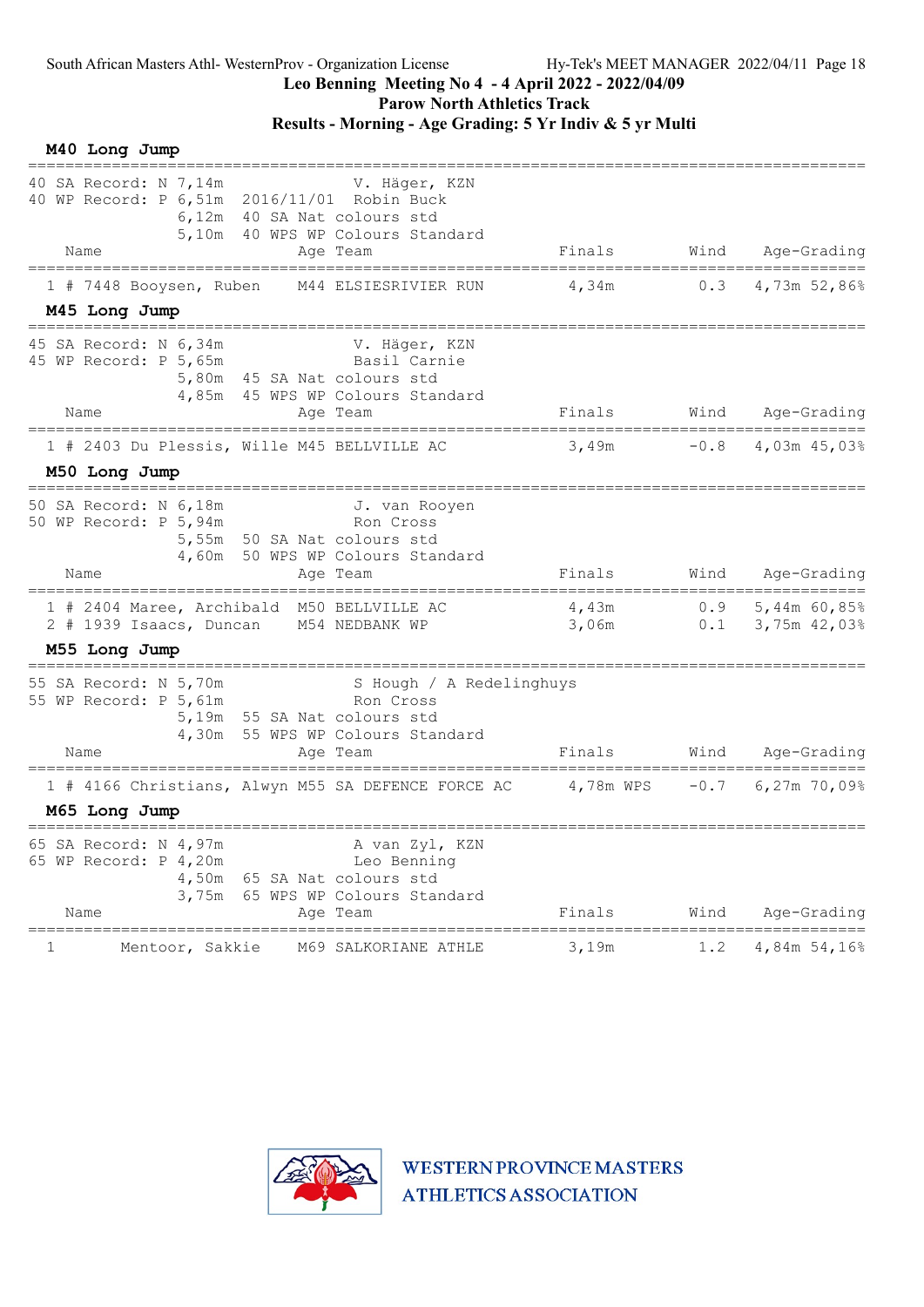M70 Long Jump

#### Leo Benning Meeting No 4 - 4 April 2022 - 2022/04/09

Parow North Athletics Track

#### Results - Morning - Age Grading: 5 Yr Indiv & 5 yr Multi

========================================================================================== 70 SA Record: N 4,66m<br>
A van Zyl, KZN 70 WP Record: P 4,03m Leo Benning 4,00m 70 SA Nat colours std 3,30m 70 WPS WP Colours Standard Name Research Age Team Research Rinals Mind Age-Grading ========================================================================================== 1 # 673 Dreyer, Patrick M72 SPARTAN HARRIERS AC 2,69m 0.4 4,43m 49,54% 2 # 496 Basson, Hennie M73 SALKORIANE ATHLE 1,78m 1.7 2,93m 32,78% M40 Triple Jump ========================================================================================== 40 SA Record: N 14,40m G. Swakala 40 WP Record: P 11,83m A. September 12,79m 40 SA Nat colours std 11,25m 40 WPS WP Colours Standard Name Trysom is the the constant contained a series of Finals Mind Age-Grading ========================================================================================== 1 # 5760 Sewanyana, Jason M40 TYGERBERG AC W20-29 Shot Put ================================================================================== Name **Age Team** Age Team Finals Age-Grading H# ================================================================================== 1 # 4984 Yonke, Nokuthula W20 STELLENBOSCH UNI AC 5,87m 5,87m 25,94% 2 W35 Shot Put ===================================================================================== 35 SA Record: N 11,67m 2014/04/25 E Naude, FSA 35 WP Record: P 12,03m 2018/03/10 Juanita Gerstner 10,48m 35 SA Nat colours std 8,20m 35 WPS WP Colours Standard Name Age Team Age Team Finals Age-Grading ===================================================================================== 1 # 2475 Van Deventer, Hes W39 BELLVILLE AC 9,23m WPS 9,56m 42,28% 2 # 4973 Gerstner, Juanita W39 TYGERBERG AC 9,13m WPS 9,46m 41,82% W40 Shot Put ===================================================================================== 40 SA Record: N 11,92m M-L Uys, SWD 40 WP Record: P 11, 92m M. Uys 10,23m 40 SA Nat colours std 8,00m 40 WPS WP Colours Standard Name Age Team Age Team Finals Age-Grading ===================================================================================== 1 # 2420 Compion, Maria W41 BELLVILLE AC

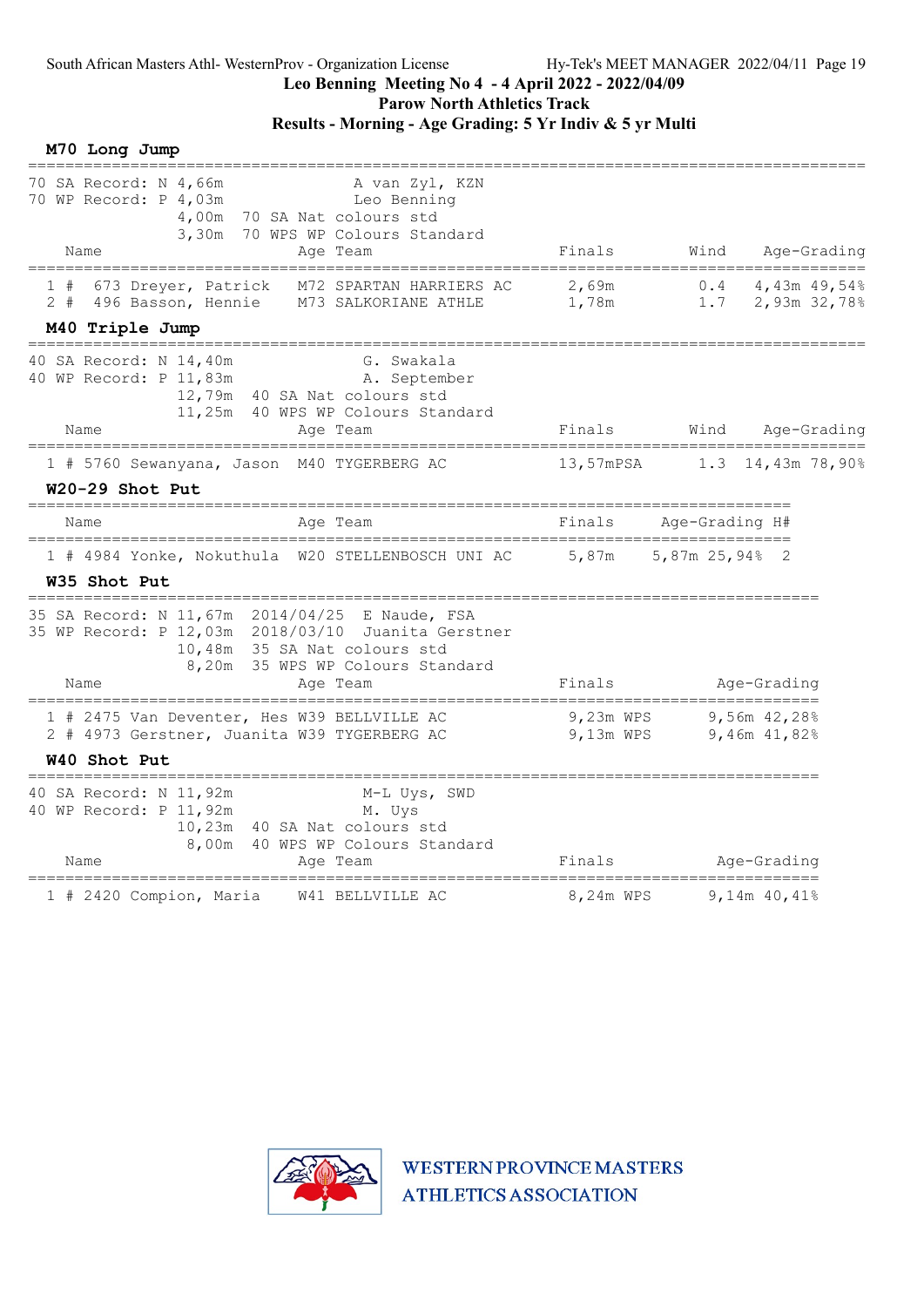Parow North Athletics Track

# Results - Morning - Age Grading: 5 Yr Indiv & 5 yr Multi

#### W50 Shot Put

| 50 SA Record: N 13,24m 2019/03/30 Charmain Barnard, AGN<br>Tertia Stoffberg<br>10,50m 50 SA Nat colours std<br>8,20m 50 WPS WP Colours Standard<br>Finals<br>Age-Grading<br>Name<br>Age Team<br>==========<br>1 # 4979 Scholtz, Gloria<br>W52 CAPRICORN AC<br>7,26m<br>9,15m 40,45%<br>2 # 7542 Snyders, Margaret W50 VELOCITY ATH CLUB 4,37m<br>5,50m 24,35%<br>W55 Shot Put<br>M van As<br>Hester Schoonwinkel<br>9,80m 55 SA Nat colours std<br>7,60m 55 WPS WP Colours Standard<br>Finals<br>Age-Grading<br>Name<br>Age Team<br>8,63m WPS<br>11,82m 52,27%<br>1 # 1021 Smit, Jackie<br>W58 PAARL AC<br>5,27m<br>Le Roux, Veronica W59 SALKORIANE ATHLE<br>7,22m 31,92%<br>2<br>3<br>6,60m 29,19%<br>Mentoor, Petricia W55 SALKORIANE ATHLE 4,82m<br>W70 Shot Put<br>Susan Malherbe<br>7,20m 70 SA Nat colours std<br>5,60m 70 WPS WP Colours Standard<br>Finals<br>Age-Grading<br>Name<br>Age Team<br>997 Claasen, Stephani W70 GNMA<br>7,43mPSA<br>13,78m 60,95%<br>1#<br>6,68m WPS<br>2 # 1269 Durandt, Marita W71 SWD<br>12,39m 54,80%<br>3 # 2429 Roos, Leonora W72 BELLVILLE AC<br>5,85m WPS<br>10,85m 47,99%<br>4 # 2471 Du Toit, Aletta W70 BELLVILLE AC<br>10,31m 45,61%<br>5,56m<br>W75 Shot Put<br>6,50m<br>75 SA Nat colours std<br>5,10m<br>75 WPS WP Colours Standard<br>Age Team<br>Finals<br>Age-Grading<br>Name<br>==========<br>========<br>1 # 2476 Grobbelaar, Elize W76 BELLVILLE AC<br>5,74m WPS<br>10,51m 46,48%<br>M20-29 Shot Put<br>Age-Grading H#<br>Finals<br>Age Team<br>Name<br>====================<br>==========================<br>7,77m<br>7,77m 33,61%<br>Valintine, Dowayne M28 STELLENBOSCH UNI AC<br>1 |                                                                                                          |  |
|-------------------------------------------------------------------------------------------------------------------------------------------------------------------------------------------------------------------------------------------------------------------------------------------------------------------------------------------------------------------------------------------------------------------------------------------------------------------------------------------------------------------------------------------------------------------------------------------------------------------------------------------------------------------------------------------------------------------------------------------------------------------------------------------------------------------------------------------------------------------------------------------------------------------------------------------------------------------------------------------------------------------------------------------------------------------------------------------------------------------------------------------------------------------------------------------------------------------------------------------------------------------------------------------------------------------------------------------------------------------------------------------------------------------------------------------------------------------------------------------------------------------------------------------------------------------------------------------------------------------------------------------------|----------------------------------------------------------------------------------------------------------|--|
|                                                                                                                                                                                                                                                                                                                                                                                                                                                                                                                                                                                                                                                                                                                                                                                                                                                                                                                                                                                                                                                                                                                                                                                                                                                                                                                                                                                                                                                                                                                                                                                                                                                 | 50 WP Record: P 11, 17m                                                                                  |  |
|                                                                                                                                                                                                                                                                                                                                                                                                                                                                                                                                                                                                                                                                                                                                                                                                                                                                                                                                                                                                                                                                                                                                                                                                                                                                                                                                                                                                                                                                                                                                                                                                                                                 |                                                                                                          |  |
|                                                                                                                                                                                                                                                                                                                                                                                                                                                                                                                                                                                                                                                                                                                                                                                                                                                                                                                                                                                                                                                                                                                                                                                                                                                                                                                                                                                                                                                                                                                                                                                                                                                 |                                                                                                          |  |
|                                                                                                                                                                                                                                                                                                                                                                                                                                                                                                                                                                                                                                                                                                                                                                                                                                                                                                                                                                                                                                                                                                                                                                                                                                                                                                                                                                                                                                                                                                                                                                                                                                                 |                                                                                                          |  |
|                                                                                                                                                                                                                                                                                                                                                                                                                                                                                                                                                                                                                                                                                                                                                                                                                                                                                                                                                                                                                                                                                                                                                                                                                                                                                                                                                                                                                                                                                                                                                                                                                                                 | 55 SA Record: N 11,13m<br>55 WP Record: P 10,64m                                                         |  |
|                                                                                                                                                                                                                                                                                                                                                                                                                                                                                                                                                                                                                                                                                                                                                                                                                                                                                                                                                                                                                                                                                                                                                                                                                                                                                                                                                                                                                                                                                                                                                                                                                                                 |                                                                                                          |  |
|                                                                                                                                                                                                                                                                                                                                                                                                                                                                                                                                                                                                                                                                                                                                                                                                                                                                                                                                                                                                                                                                                                                                                                                                                                                                                                                                                                                                                                                                                                                                                                                                                                                 |                                                                                                          |  |
|                                                                                                                                                                                                                                                                                                                                                                                                                                                                                                                                                                                                                                                                                                                                                                                                                                                                                                                                                                                                                                                                                                                                                                                                                                                                                                                                                                                                                                                                                                                                                                                                                                                 |                                                                                                          |  |
|                                                                                                                                                                                                                                                                                                                                                                                                                                                                                                                                                                                                                                                                                                                                                                                                                                                                                                                                                                                                                                                                                                                                                                                                                                                                                                                                                                                                                                                                                                                                                                                                                                                 | 70 SA Record: N 8,51m 2019/04/13 Helena Fourie, AGN<br>70 WP Record: P 7,27m                             |  |
|                                                                                                                                                                                                                                                                                                                                                                                                                                                                                                                                                                                                                                                                                                                                                                                                                                                                                                                                                                                                                                                                                                                                                                                                                                                                                                                                                                                                                                                                                                                                                                                                                                                 |                                                                                                          |  |
|                                                                                                                                                                                                                                                                                                                                                                                                                                                                                                                                                                                                                                                                                                                                                                                                                                                                                                                                                                                                                                                                                                                                                                                                                                                                                                                                                                                                                                                                                                                                                                                                                                                 |                                                                                                          |  |
|                                                                                                                                                                                                                                                                                                                                                                                                                                                                                                                                                                                                                                                                                                                                                                                                                                                                                                                                                                                                                                                                                                                                                                                                                                                                                                                                                                                                                                                                                                                                                                                                                                                 |                                                                                                          |  |
|                                                                                                                                                                                                                                                                                                                                                                                                                                                                                                                                                                                                                                                                                                                                                                                                                                                                                                                                                                                                                                                                                                                                                                                                                                                                                                                                                                                                                                                                                                                                                                                                                                                 | 75 SA Record: N 8,07m 2016/05/13 Penny England, AVT<br>75 WP Record: P 6,01m 2022/02/12 Elize Grobbelaar |  |
|                                                                                                                                                                                                                                                                                                                                                                                                                                                                                                                                                                                                                                                                                                                                                                                                                                                                                                                                                                                                                                                                                                                                                                                                                                                                                                                                                                                                                                                                                                                                                                                                                                                 |                                                                                                          |  |
|                                                                                                                                                                                                                                                                                                                                                                                                                                                                                                                                                                                                                                                                                                                                                                                                                                                                                                                                                                                                                                                                                                                                                                                                                                                                                                                                                                                                                                                                                                                                                                                                                                                 |                                                                                                          |  |
|                                                                                                                                                                                                                                                                                                                                                                                                                                                                                                                                                                                                                                                                                                                                                                                                                                                                                                                                                                                                                                                                                                                                                                                                                                                                                                                                                                                                                                                                                                                                                                                                                                                 |                                                                                                          |  |
|                                                                                                                                                                                                                                                                                                                                                                                                                                                                                                                                                                                                                                                                                                                                                                                                                                                                                                                                                                                                                                                                                                                                                                                                                                                                                                                                                                                                                                                                                                                                                                                                                                                 |                                                                                                          |  |

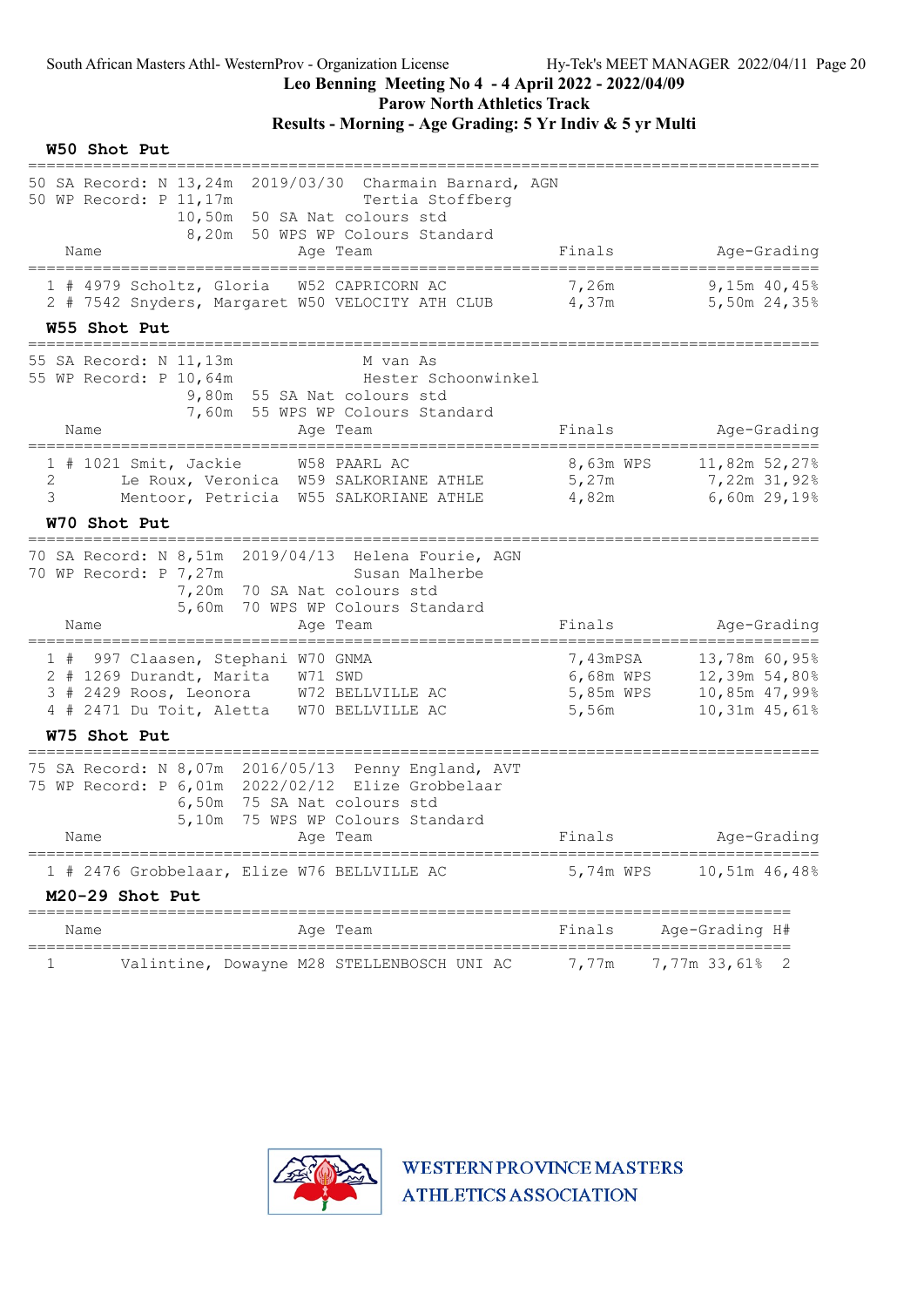# Leo Benning Meeting No 4 - 4 April 2022 - 2022/04/09

Parow North Athletics Track

Results - Morning - Age Grading: 5 Yr Indiv & 5 yr Multi

| M35 Shot Put                                                                                                                                                                                            |                                                 |                              |
|---------------------------------------------------------------------------------------------------------------------------------------------------------------------------------------------------------|-------------------------------------------------|------------------------------|
| 35 SA Record: N 16,56m<br>J Booysen Jr<br>35 WP Record: P 12,96m 2017/10/28 Daniel Lewies<br>14,00m 35 SA Nat colours std<br>10,90m 35 WPS WP Colours Standard<br>Name<br>Age Team                      | Finals                                          | Age-Grading                  |
| =====================                                                                                                                                                                                   |                                                 |                              |
| 1 # 5227 Michaels, Fabian M37 STELLENBOSCH UNI AC<br>M40 Shot Put                                                                                                                                       | 10,62m                                          | 11,01m 47,64%                |
| 40 SA Record: N 18,52m 2018/02/03 Burger Lambrechts, AGN<br>T. Geldenhuys<br>40 WP Record: P 14,01m<br>13,24m 40 SA Nat colours std<br>10,40m 40 WPS WP Colours Standard                                |                                                 |                              |
| Name<br>Age Team                                                                                                                                                                                        | Finals                                          | Age-Grading                  |
| 1 # 3556 Wiener, Shukri M40 PINELANDS AC                                                                                                                                                                |                                                 | 11,60m WPS 12,91m 55,88%     |
| M45 Shot Put                                                                                                                                                                                            |                                                 |                              |
| 45 SA Record: N 18,29m 2018/04/27 Burger Lambrechts, AGN<br>45 WP Record: P 12,58m 2015/03/21 Gerhard Potgieter<br>12,14m 45 SA Nat colours std<br>9,50m 45 WPS WP Colours Standard<br>Name<br>Age Team | Finals                                          | Age-Grading                  |
|                                                                                                                                                                                                         |                                                 |                              |
| 1 # 2403 Du Plessis, Wille M45 BELLVILLE AC 8,44m                                                                                                                                                       |                                                 | 10,14m 43,89%                |
| M50 Shot Put                                                                                                                                                                                            |                                                 |                              |
| 50 SA Record: N 17,09m 2016/06/11 Burton Haupt, AGN<br>50 WP Record: P 13,09m 2013/03/16 Charl Barnard<br>13,32m 50 SA Nat colours std<br>10,40m 50 WPS WP Colours Standard<br>Name<br>Age Team         | Finals                                          | Age-Grading                  |
| 1 # 2416 Davids, Jerome M51 BELLVILLE AC<br>2 # 1939 Isaacs, Duncan M54 NEDBANK WP                                                                                                                      | 8,24m<br>7,02m                                  | 9,65m 41,76%<br>8,22m 35,58% |
| M55 Shot Put                                                                                                                                                                                            |                                                 |                              |
| 55 SA Record: N 15,84m<br>10/2016<br>Burton Haupt, AGN<br>55 WP Record: P 12,30m 2011/02/26 Anton Wale<br>12,38m 55 SA Nat colours std<br>9,70m 55 WPS WP Colours Standard<br>Age Team<br>Name          | Finals                                          | Age-Grading                  |
| 7171 Simpson, Shaun<br>M59 NEDBANK WP<br>1#                                                                                                                                                             | =================================<br>10,16m WPS | 12,90m 55,82%                |
|                                                                                                                                                                                                         |                                                 |                              |

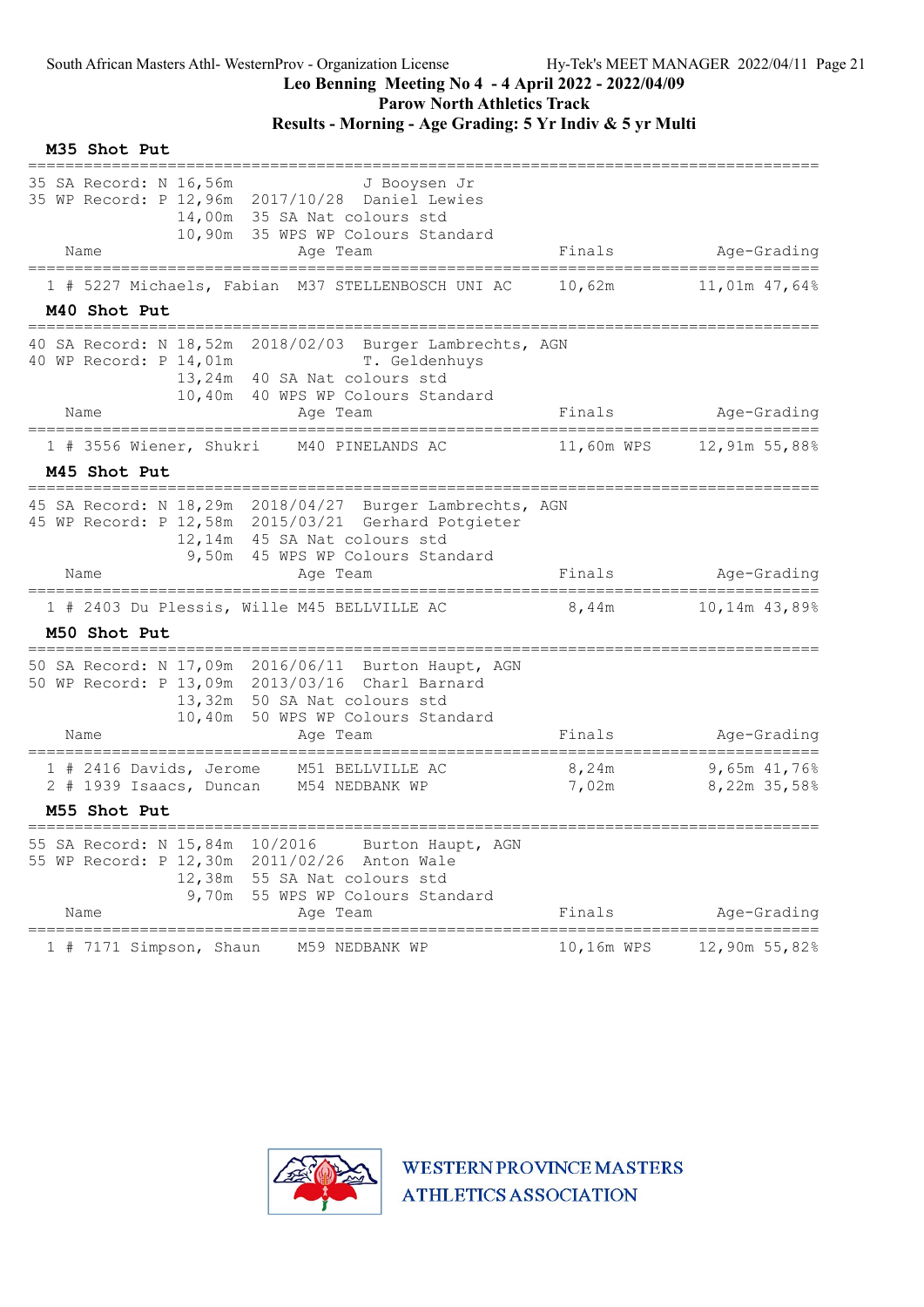### Leo Benning Meeting No 4 - 4 April 2022 - 2022/04/09

Parow North Athletics Track

Results - Morning - Age Grading: 5 Yr Indiv & 5 yr Multi

M60 Shot Put ===================================================================================== 60 SA Record: N 14,96m 2021/11/13 Burton Haupt, AGN 60 WP Record: P 14,24m Gunther Schirmer 12,78m 60 SA Nat colours std 10,00m 60 WPS WP Colours Standard Name **Age Team** Age Team Finals Age-Grading ===================================================================================== 1 # 2460 Lamara, Zain M61 BELLVILLE AC M65 Shot Put ===================================================================================== 65 SA Record: N 12,80m 2002/05/02 Andrzej Rzepecki, CGA 65 WP Record: P 12,72m Gunther Schirmer 11,33m 65 SA Nat colours std 8,90m 65 WPS WP Colours Standard Name Age Team Age Team Finals Age-Grading ===================================================================================== 1 Dokter, Piet M68 SALKORIANE ATHLE 5,53m 57,52m 32,55% M70 Shot Put ===================================================================================== 70 SA Record: N 13,78m 2019/03/30 Derek Sterley, AGN 70 WP Record: P 12,15m Ron Mitchell 11,70m 70 SA Nat colours std 9,20m 70 WPS WP Colours Standard Name Research Communication and the Community of Times Pinals and Age-Grading ===================================================================================== 1 # 2474 Hough, Norman M74 BELLVILLE AC 10,55m WPS 13,51m 58,45% -- # 496 Basson, Hennie M73 SALKORIANE ATHLE ND M85 Shot Put ===================================================================================== 85 SA Record: N 10,80m 2013/06/05 Borg Stannius, WPA 85 WP Record: P 10,80m 2013/06/05 Borg Stannius 7,50m 85 SA Nat colours std 5,90m 85 WPS WP Colours Standard Name Age Team Age Team Finals Age-Grading ===================================================================================== 1 # 2477 Cross, Ronald M88 BELLVILLE AC 7,47m WPS 12,59m 54,49% W35 Discus Throw ===================================================================================== 35 SA Record: N 55,01m 2014/04/25 E. Naude, AGN 35 WP Record: P 38,26m 2018/02/17 Juanita Gerstner 33,50m 35 SA Nat colours std 26,10m 35 WPS WP Colours Standard<br>Age Team Name Age Team Age Team Finals Age-Grading ===================================================================================== 1 # 4973 Gerstner, Juanita W39 TYGERBERG AC 33,55m SA 34,78m 45,29%<br>2 # 2475 Van Deventer, Hes W39 BELLVILLE AC 28,21m WPS 29,24m 38,09%<br>3 # 2439 Albertvn, Este W39 BELLVILLE AC 22,63m 23,46m 30,55% 2 # 2475 Van Deventer, Hes W39 BELLVILLE AC 28,21m WPS 29,24m 38,09% 3 # 2439 Albertyn, Este W39 BELLVILLE AC 22,63m 23,46m 30,55%

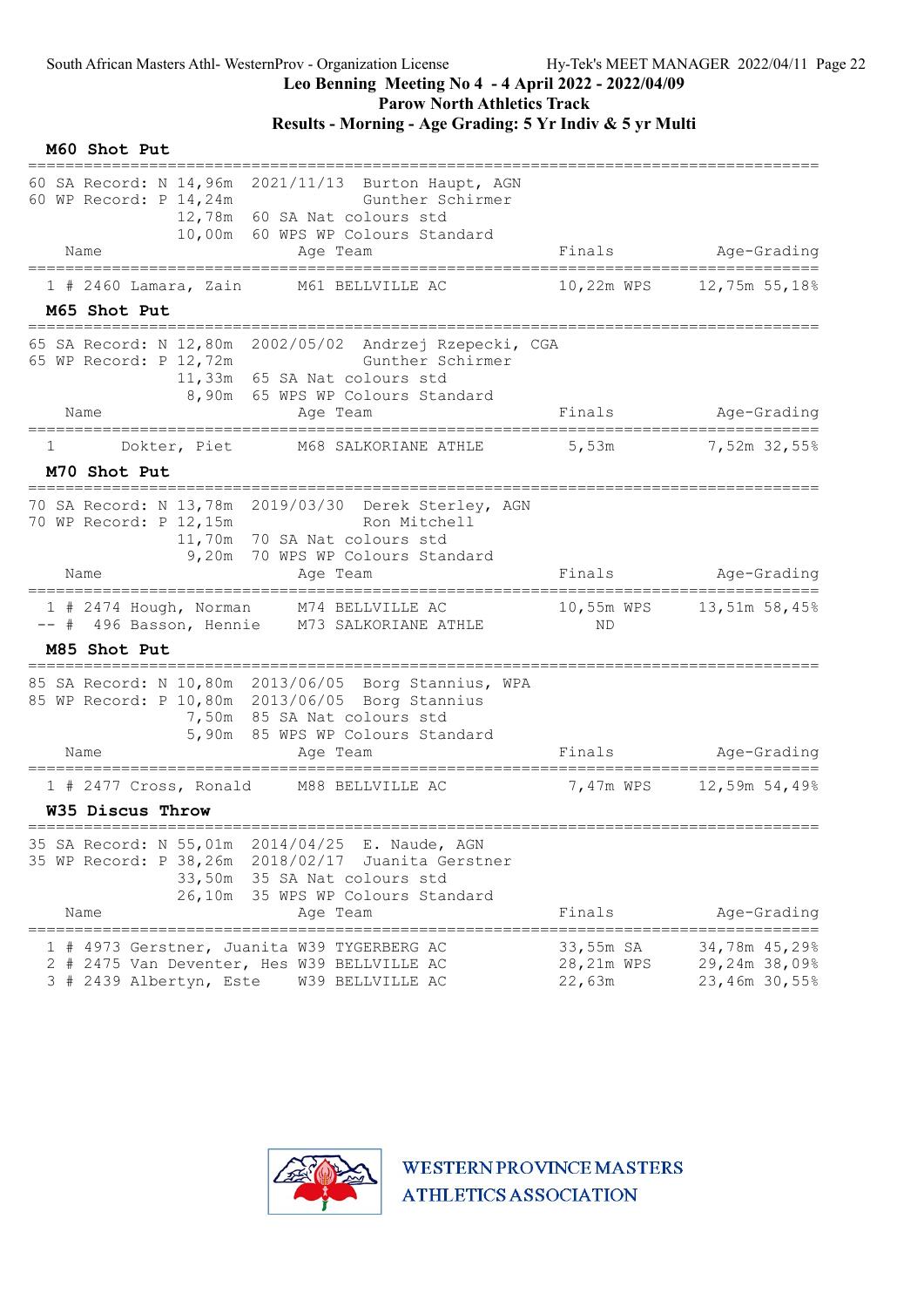W40 Discus Throw

#### Leo Benning Meeting No 4 - 4 April 2022 - 2022/04/09

Parow North Athletics Track

# Results - Morning - Age Grading: 5 Yr Indiv & 5 yr Multi

| 40 SA Record: N 43,48m<br>R. Boshoff<br>40 WP Record: P 31, 61m<br>E. Niemand<br>32,85m 40 SA Nat colours std<br>25,60m 40 WPS WP Colours Standard<br>Name<br>Age Team                              | Finals                        | Age-Grading                                                                      |
|-----------------------------------------------------------------------------------------------------------------------------------------------------------------------------------------------------|-------------------------------|----------------------------------------------------------------------------------|
|                                                                                                                                                                                                     |                               |                                                                                  |
| 1 # 2420 Compion, Maria W41 BELLVILLE AC<br>W50 Discus Throw                                                                                                                                        | 20,26m                        | 22,58m 29,41%                                                                    |
| 50 SA Record: N 35,23m 2018/04/27 Heleen Knobel, SWD<br>50 WP Record: P 26,80m E. Engelbrecht<br>27,64m 50 SA Nat colours std<br>21,60m 50 WPS WP Colours Standard                                  |                               |                                                                                  |
| Name<br>Age Team                                                                                                                                                                                    | Finals                        | Age-Grading                                                                      |
| ========================<br>======================<br>1 # 4979 Scholtz, Gloria W52 CAPRICORN AC<br>2 # 7542 Snyders, Margaret W50 VELOCITY ATH CLUB                                                 | 18,97m<br>$10$ ,04m           | 24,90m 32,43%<br>13,18m 17,16%                                                   |
| W55 Discus Throw<br>-------------------                                                                                                                                                             |                               |                                                                                  |
| 55 SA Record: N 33,29m 2021/12/11 Heleen Knobel<br>55 WP Record: P 27,42m<br>Hester Schoonwinkel<br>25,50m 55 SA Nat colours std<br>19,90m 55 WPS WP Colours Standard<br>Name<br>Age Team           | Finals                        | Age-Grading                                                                      |
| 1 # 1021 Smit, Jackie W58 PAARL AC<br>Le Roux, Veronica W59 SALKORIANE ATHLE<br>2<br>3<br>Mentoor, Petricia W55 SALKORIANE ATHLE                                                                    | 25,43m WPS<br>11,00m<br>7,19m | 36,63m 47,70%<br>15,84m 20,63%<br>10,35m 13,49%                                  |
| W70 Discus Throw                                                                                                                                                                                    |                               |                                                                                  |
| 70 SA Record: N 23,26m L. Grobler, AGN<br>70 WP Record: P 17,29m 2015/01/24 Adrie Benade<br>19,00m 70 SA Nat colours std<br>14,80m 70 WPS WP Colours Standard<br>Age Team<br>Name                   | Finals                        | Age-Grading                                                                      |
| ============<br>========================<br>----------------<br>$1$ # 2429 Roos, Leonora<br>W72 BELLVILLE AC<br>2 # 1269 Durandt, Marita W71 SWD<br>3 # 2471 Du Toit, Aletta W70 BELLVILLE AC       | 14,05m<br>13,67m<br>11,63m    | =====================<br>$==$<br>28,86m 37,58%<br>28,08m 36,56%<br>23,89m 31,10% |
| W75 Discus Throw                                                                                                                                                                                    |                               |                                                                                  |
| 75 SA Record: N 21,23m 2016/05/13 Penny England, AVT<br>75 WP Record: P 16,20m 2022/03/05 Elize Grobellaar<br>17,00m 75 SA Nat colours std<br>13,30m 75 WPS WP Colours Standard<br>Name<br>Age Team | Finals                        | Age-Grading                                                                      |
| =======================                                                                                                                                                                             |                               |                                                                                  |
| 1 # 2476 Grobbelaar, Elize W76 BELLVILLE AC                                                                                                                                                         | 14,20m WPS                    | 30,59m 39,84%                                                                    |

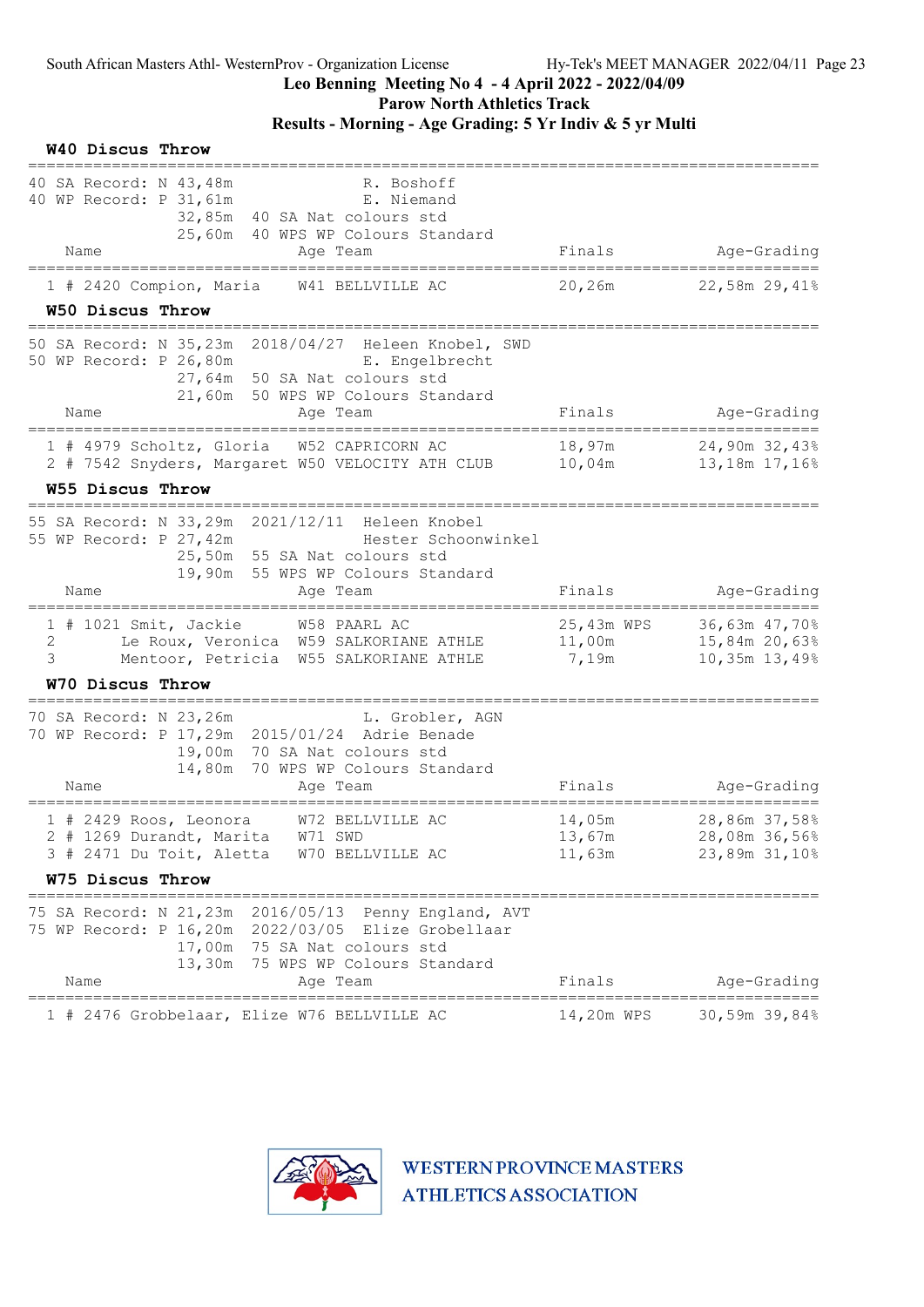# Parow North Athletics Track

Results - Morning - Age Grading: 5 Yr Indiv & 5 yr Multi

|      |                  | M20-29 Discus Throw                              |                                                                                   |                                                                                                                                               |                               |                                     |
|------|------------------|--------------------------------------------------|-----------------------------------------------------------------------------------|-----------------------------------------------------------------------------------------------------------------------------------------------|-------------------------------|-------------------------------------|
| Name |                  |                                                  | Aqe Team                                                                          |                                                                                                                                               | Finals                        | Age-Grading H#                      |
|      | M35 Discus Throw |                                                  |                                                                                   | Valintine, Dowayne M28 STELLENBOSCH UNI AC                                                                                                    | 20,86m                        | 20,86m 28,16%<br>2                  |
|      | ===============  |                                                  | 41,00m 35 SA Nat colours std                                                      | 35 SA Record: N 54,46m 2009/10/24 G. Geldenhuys, FSA<br>35 WP Record: P 50,39m 1975/02/27 Steve Johnston<br>32,00m 35 WPS WP Colours Standard |                               |                                     |
| Name |                  |                                                  | Age Team                                                                          |                                                                                                                                               | Finals                        | Age-Grading<br>==================== |
|      |                  |                                                  |                                                                                   | 1 # 5227 Michaels, Fabian M37 STELLENBOSCH UNI AC                                                                                             | 37,96m WPS                    | 38,50m 51,97%                       |
|      | M40 Discus Throw |                                                  |                                                                                   |                                                                                                                                               |                               |                                     |
| Name |                  | 40 SA Record: N 51,04m<br>40 WP Record: P 42,30m | 40,17m 40 SA Nat colours std<br>Age Team                                          | J.J. van Zyl, EPA<br>Tiny Geldenhuys<br>31,30m 40 WPS WP Colours Standard                                                                     | Finals                        | Age-Grading                         |
|      |                  |                                                  | 1 # 3556 Wiener, Shukri M40 PINELANDS AC                                          |                                                                                                                                               | 33,86m WPS                    | 37,29m 50,34%                       |
|      | M45 Discus Throw |                                                  |                                                                                   |                                                                                                                                               |                               |                                     |
| Name |                  | 45 SA Record: N 49,13m                           | 38,08m 45 SA Nat colours std<br>Age Team                                          | J.J. van Zyl, EPA<br>45 WP Record: P 38,66m 1988/11/09 Steve Johnston<br>30,00m 45 WPS WP Colours Standard                                    | Finals                        | Age-Grading<br>---------------      |
|      |                  | 1 # 2427 Mostert, Henri                          | 2 # 2403 Du Plessis, Wille M45 BELLVILLE AC                                       | M49 BELLVILLE AC                                                                                                                              | 32,06m WPS<br>24,95m          | 38,62m 52,15%<br>30,06m 40,58%      |
|      | M50 Discus Throw | _______________________________                  |                                                                                   |                                                                                                                                               |                               |                                     |
| Name |                  | 50 WP Record: P 45,90m                           | 43,92m 50 SA Nat colours std                                                      | 50 SA Record: N 52,06m 2009/03/18 J.J. van Zyl, EPA<br>Johan Allers<br>34,50m 50 WPS WP Colours Standard                                      | Finals                        |                                     |
|      |                  |                                                  | Age Team                                                                          |                                                                                                                                               |                               | Age-Grading                         |
|      |                  |                                                  | 2 # 1939 Isaacs, Duncan M54 NEDBANK WP<br>-- # 2422 Cloete, John M50 BELLVILLE AC | 1 # 1237 Solomons, Anthony M51 DCS DRAKENSTEIN                                                                                                | 33,39m<br>20,29m<br><b>ND</b> | 34,11m 46,06%<br>20,73m 27,99%      |

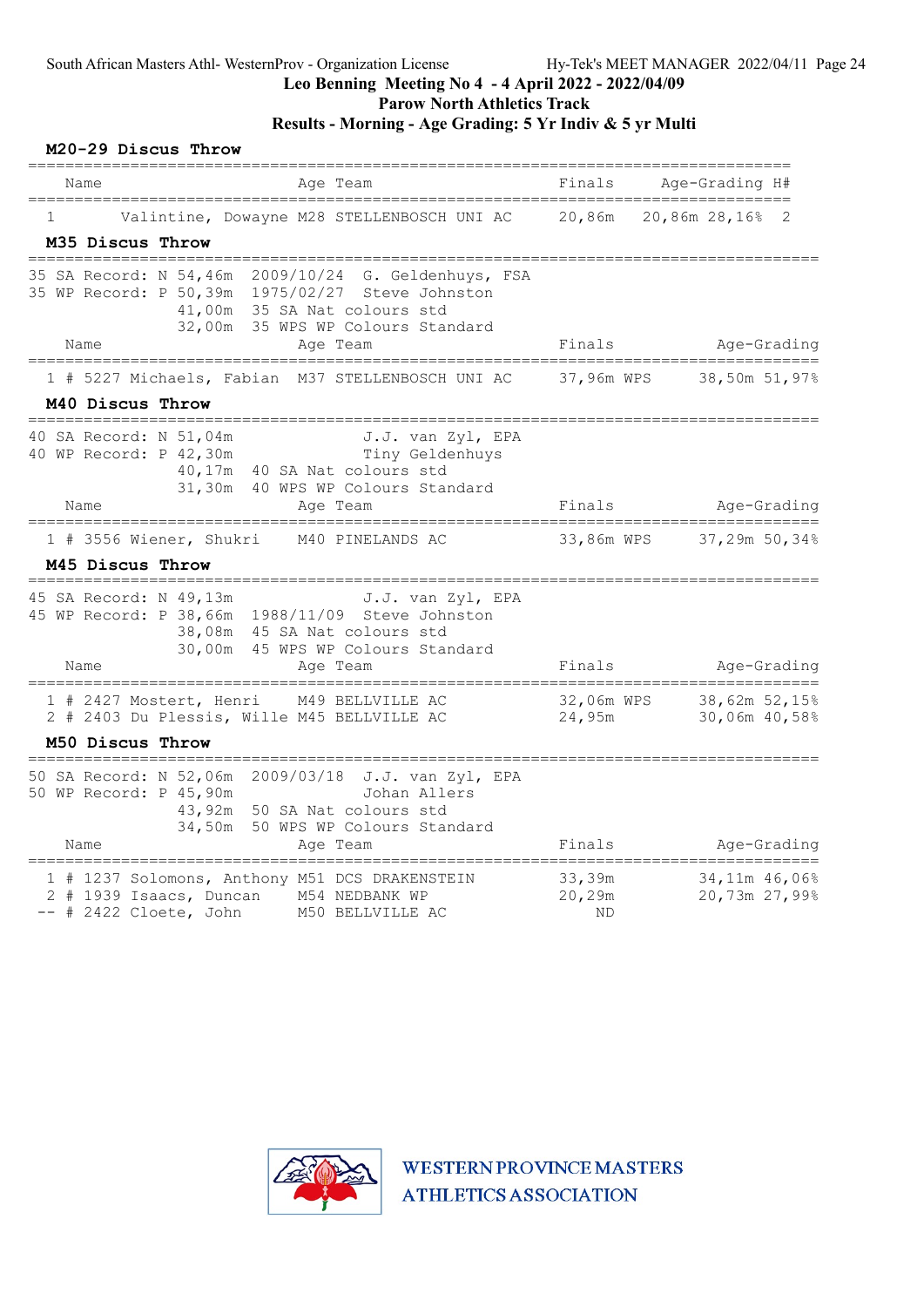Parow North Athletics Track

# Results - Morning - Age Grading: 5 Yr Indiv & 5 yr Multi

| 55 SA Record: N 53,79m 10/2016<br>Burton Haupt, AGN<br>55 WP Record: P 39,48m 1994/11/08 Steve Johnston<br>40,34m 55 SA Nat colours std<br>31,50m 55 WPS WP Colours Standard<br>Age-Grading<br>Finals<br>Name<br>Age Team<br>======================<br>1 # 7171 Simpson, Shaun<br>31,03m<br>34,45m 46,51%<br>M59 NEDBANK WP<br>M60 Discus Throw<br>60 SA Record: N 54,58m 2021/11/13 Burton Haupt, AGN<br>60 WP Record: P 45, 46m 1999/11/08 Steve Johnston<br>44,26m 60 SA Nat colours std<br>34,50m 60 WPS WP Colours Standard<br>Finals<br>Age-Grading<br>Name<br>Age Team<br>32,39m<br>$1$ # 2460 Lamara, Zain<br>M61 BELLVILLE AC<br>34,42m 46,47%<br>2<br>Gardener, Andrew M60 INDIVIDUAL ENTRY<br>20,49m<br>21,77m 29,40%<br>M65 Discus Throw<br>65 SA Record: N 42,91m<br>A. Coetzee<br>65 WP Record: P 42, 22m 2004/02/21 Steve Johnston<br>39,79m 65 SA Nat colours std<br>31,00m 65 WPS WP Colours Standard<br>Finals<br>Age-Grading<br>Name<br>Age Team<br>$\mathbf{1}$<br>Dokter, Piet<br>18 <b>,</b> 21m<br>21,19m 28,61%<br>M68 SALKORIANE ATHLE<br>2<br>Mentoor, Sakkie<br>17,04m<br>19,82m 26,77%<br>M69 SALKORIANE ATHLE<br>M70 Discus Throw<br>70 SA Record: N 41,12m 2019/04/13 Dereck Sterley, AGN<br>70 WP Record: P 35,49m 2019/05/03 Norman Hough<br>33,22m 70 SA Nat colours std<br>25,90m<br>70 WPS WP Colours Standard<br>Finals<br>Age-Grading<br>Name<br>Age Team<br>29,69m WPS<br>37,94m 51,22%<br>1 # 2474 Hough, Norman<br>M74 BELLVILLE AC<br>2 # 496 Basson, Hennie M73 SALKORIANE ATHLE<br>12,31m<br>15,73m 21,24%<br>M85 Discus Throw<br>85 SA Record: N 25,47m 2014/04/14<br>Borg Stannius, WPA<br>85 WP Record: P 27,71m 2005/08/25 Phillip Frech<br>18,00m 85 SA Nat colours std<br>14,00m<br>85 WPS WP Colours Standard<br>Finals<br>Name<br>Age-Grading<br>Aqe Team<br>============<br>====================<br>19,48m SA<br>38,00m 51,30%<br>$1$ # 2477 Cross, Ronald<br>M88 BELLVILLE AC | M55 Discus Throw |  |  |
|------------------------------------------------------------------------------------------------------------------------------------------------------------------------------------------------------------------------------------------------------------------------------------------------------------------------------------------------------------------------------------------------------------------------------------------------------------------------------------------------------------------------------------------------------------------------------------------------------------------------------------------------------------------------------------------------------------------------------------------------------------------------------------------------------------------------------------------------------------------------------------------------------------------------------------------------------------------------------------------------------------------------------------------------------------------------------------------------------------------------------------------------------------------------------------------------------------------------------------------------------------------------------------------------------------------------------------------------------------------------------------------------------------------------------------------------------------------------------------------------------------------------------------------------------------------------------------------------------------------------------------------------------------------------------------------------------------------------------------------------------------------------------------------------------------------------------------------------------------------------------------------------------------------------------------|------------------|--|--|
|                                                                                                                                                                                                                                                                                                                                                                                                                                                                                                                                                                                                                                                                                                                                                                                                                                                                                                                                                                                                                                                                                                                                                                                                                                                                                                                                                                                                                                                                                                                                                                                                                                                                                                                                                                                                                                                                                                                                    |                  |  |  |
|                                                                                                                                                                                                                                                                                                                                                                                                                                                                                                                                                                                                                                                                                                                                                                                                                                                                                                                                                                                                                                                                                                                                                                                                                                                                                                                                                                                                                                                                                                                                                                                                                                                                                                                                                                                                                                                                                                                                    |                  |  |  |
|                                                                                                                                                                                                                                                                                                                                                                                                                                                                                                                                                                                                                                                                                                                                                                                                                                                                                                                                                                                                                                                                                                                                                                                                                                                                                                                                                                                                                                                                                                                                                                                                                                                                                                                                                                                                                                                                                                                                    |                  |  |  |
|                                                                                                                                                                                                                                                                                                                                                                                                                                                                                                                                                                                                                                                                                                                                                                                                                                                                                                                                                                                                                                                                                                                                                                                                                                                                                                                                                                                                                                                                                                                                                                                                                                                                                                                                                                                                                                                                                                                                    |                  |  |  |
|                                                                                                                                                                                                                                                                                                                                                                                                                                                                                                                                                                                                                                                                                                                                                                                                                                                                                                                                                                                                                                                                                                                                                                                                                                                                                                                                                                                                                                                                                                                                                                                                                                                                                                                                                                                                                                                                                                                                    |                  |  |  |
|                                                                                                                                                                                                                                                                                                                                                                                                                                                                                                                                                                                                                                                                                                                                                                                                                                                                                                                                                                                                                                                                                                                                                                                                                                                                                                                                                                                                                                                                                                                                                                                                                                                                                                                                                                                                                                                                                                                                    |                  |  |  |
|                                                                                                                                                                                                                                                                                                                                                                                                                                                                                                                                                                                                                                                                                                                                                                                                                                                                                                                                                                                                                                                                                                                                                                                                                                                                                                                                                                                                                                                                                                                                                                                                                                                                                                                                                                                                                                                                                                                                    |                  |  |  |
|                                                                                                                                                                                                                                                                                                                                                                                                                                                                                                                                                                                                                                                                                                                                                                                                                                                                                                                                                                                                                                                                                                                                                                                                                                                                                                                                                                                                                                                                                                                                                                                                                                                                                                                                                                                                                                                                                                                                    |                  |  |  |
|                                                                                                                                                                                                                                                                                                                                                                                                                                                                                                                                                                                                                                                                                                                                                                                                                                                                                                                                                                                                                                                                                                                                                                                                                                                                                                                                                                                                                                                                                                                                                                                                                                                                                                                                                                                                                                                                                                                                    |                  |  |  |
|                                                                                                                                                                                                                                                                                                                                                                                                                                                                                                                                                                                                                                                                                                                                                                                                                                                                                                                                                                                                                                                                                                                                                                                                                                                                                                                                                                                                                                                                                                                                                                                                                                                                                                                                                                                                                                                                                                                                    |                  |  |  |
|                                                                                                                                                                                                                                                                                                                                                                                                                                                                                                                                                                                                                                                                                                                                                                                                                                                                                                                                                                                                                                                                                                                                                                                                                                                                                                                                                                                                                                                                                                                                                                                                                                                                                                                                                                                                                                                                                                                                    |                  |  |  |
|                                                                                                                                                                                                                                                                                                                                                                                                                                                                                                                                                                                                                                                                                                                                                                                                                                                                                                                                                                                                                                                                                                                                                                                                                                                                                                                                                                                                                                                                                                                                                                                                                                                                                                                                                                                                                                                                                                                                    |                  |  |  |
|                                                                                                                                                                                                                                                                                                                                                                                                                                                                                                                                                                                                                                                                                                                                                                                                                                                                                                                                                                                                                                                                                                                                                                                                                                                                                                                                                                                                                                                                                                                                                                                                                                                                                                                                                                                                                                                                                                                                    |                  |  |  |
|                                                                                                                                                                                                                                                                                                                                                                                                                                                                                                                                                                                                                                                                                                                                                                                                                                                                                                                                                                                                                                                                                                                                                                                                                                                                                                                                                                                                                                                                                                                                                                                                                                                                                                                                                                                                                                                                                                                                    |                  |  |  |
|                                                                                                                                                                                                                                                                                                                                                                                                                                                                                                                                                                                                                                                                                                                                                                                                                                                                                                                                                                                                                                                                                                                                                                                                                                                                                                                                                                                                                                                                                                                                                                                                                                                                                                                                                                                                                                                                                                                                    |                  |  |  |
|                                                                                                                                                                                                                                                                                                                                                                                                                                                                                                                                                                                                                                                                                                                                                                                                                                                                                                                                                                                                                                                                                                                                                                                                                                                                                                                                                                                                                                                                                                                                                                                                                                                                                                                                                                                                                                                                                                                                    |                  |  |  |
|                                                                                                                                                                                                                                                                                                                                                                                                                                                                                                                                                                                                                                                                                                                                                                                                                                                                                                                                                                                                                                                                                                                                                                                                                                                                                                                                                                                                                                                                                                                                                                                                                                                                                                                                                                                                                                                                                                                                    |                  |  |  |
|                                                                                                                                                                                                                                                                                                                                                                                                                                                                                                                                                                                                                                                                                                                                                                                                                                                                                                                                                                                                                                                                                                                                                                                                                                                                                                                                                                                                                                                                                                                                                                                                                                                                                                                                                                                                                                                                                                                                    |                  |  |  |

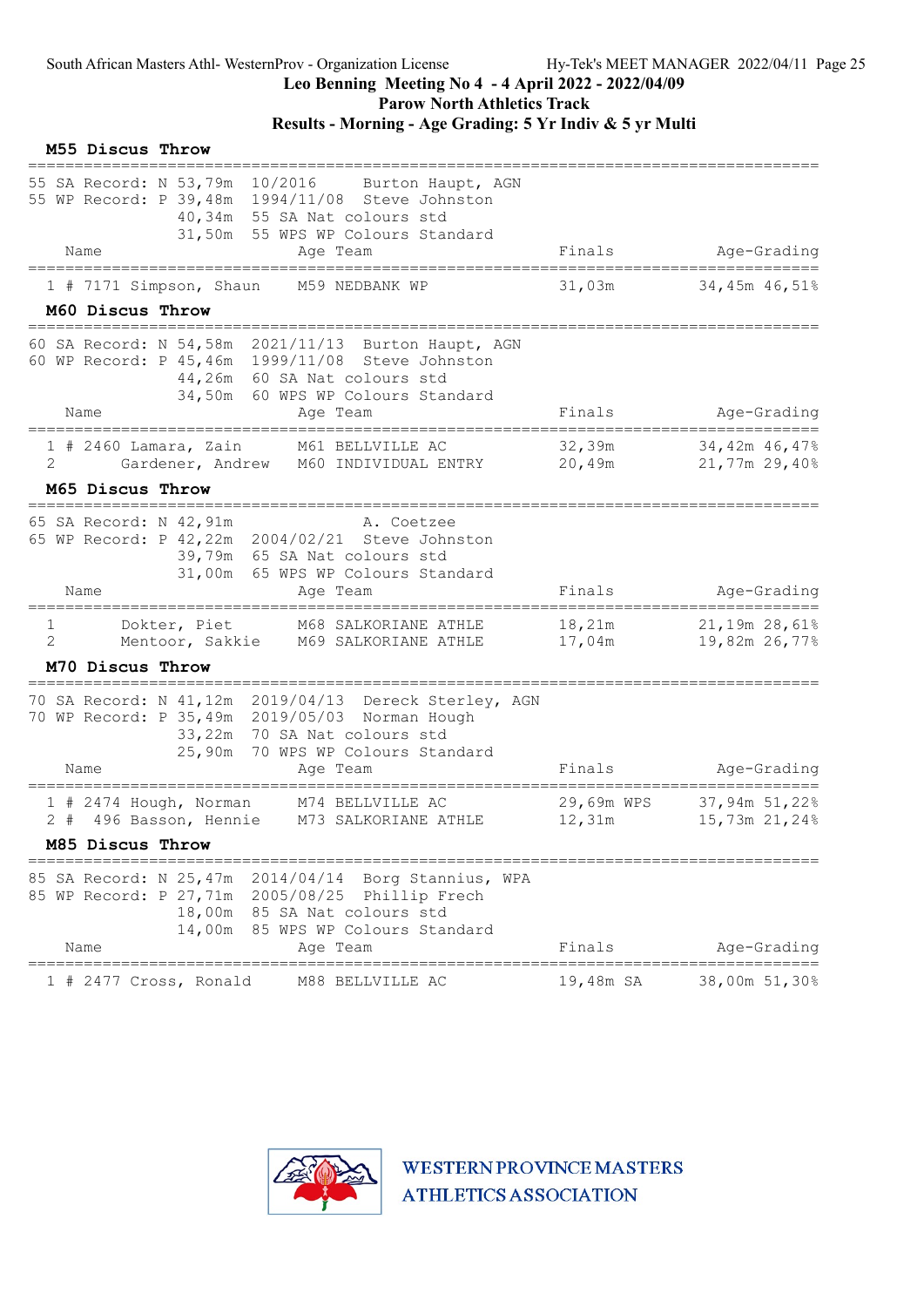Parow North Athletics Track

# Results - Morning - Age Grading: 5 Yr Indiv & 5 yr Multi

| <b>W35 Hammer Throw</b>                                            |                                                                                                                                                                                             |                                    |                                                 |
|--------------------------------------------------------------------|---------------------------------------------------------------------------------------------------------------------------------------------------------------------------------------------|------------------------------------|-------------------------------------------------|
|                                                                    | 35 SA Record: N 47,15m 2014/03/16 Marilize Coetzee, WPA<br>35 WP Record: P 47,15m 2013/03/16 Marilize Coetzee<br>35,50m 35 SA Nat colours std<br>27,70m 35 WPS WP Colours Standard          |                                    |                                                 |
| Name                                                               | Age Team                                                                                                                                                                                    | Finals                             | Age-Grading                                     |
|                                                                    | 1 # 2475 Van Deventer, Hes W39 BELLVILLE AC<br>2 # 4973 Gerstner, Juanita W39 TYGERBERG AC                                                                                                  | 28,17m WPS<br>22,48m               | 30,82m 40,03%<br>24,59m 31,95%                  |
| W55 Hammer Throw                                                   |                                                                                                                                                                                             |                                    |                                                 |
| 55 WP Record: P 32,88m                                             | 55 SA Record: N 37,36m 2021/05/29 Heleen Knobel, SWD<br>Hester Schoonwinkel<br>29,90m 55 SA Nat colours std<br>23,30m 55 WPS WP Colours Standard                                            |                                    |                                                 |
| Name<br>==================================                         | Age Team<br>_____________________                                                                                                                                                           | Finals                             | Age-Grading<br>=========================        |
| $1$ # 1021 Smit, Jackie                                            | W58 PAARL AC                                                                                                                                                                                |                                    | 30,25m SA 42,30m 54,94%                         |
| W70 Hammer Throw                                                   |                                                                                                                                                                                             |                                    |                                                 |
| 70 SA Record: N 25,76m                                             | L Grobler, AGN<br>70 WP Record: P 23,03m 2017/03/16 Elize Grobbelaar<br>20,00m 70 SA Nat colours std<br>15,60m 70 WPS WP Colours Standard                                                   |                                    |                                                 |
| Name                                                               | Aqe Team                                                                                                                                                                                    | Finals                             | Age-Grading                                     |
| 1 # 2471 Du Toit, Aletta<br>2 # 1269 Durandt, Marita               | W70 BELLVILLE AC<br>W71 SWD<br>3 # 2429 Roos, Leonora W72 BELLVILLE AC                                                                                                                      | 17,10m WPS<br>15,80m WPS<br>12,77m | 32,76m 42,55%<br>30,27m 39,31%<br>24,46m 31,77% |
| W75 Hammer Throw                                                   |                                                                                                                                                                                             |                                    |                                                 |
| Name                                                               | 75 SA Record: N 30,52m 2016/05/13 Penny England, AVT<br>75 WP Record: P 26,04m 2022/03/05 Elize Grobbelaar<br>21,00m 75 SA Nat colours std<br>16,40m 75 WPS WP Colours Standard<br>Age Team | Finals                             | Age-Grading                                     |
|                                                                    | 1 # 2476 Grobbelaar, Elize W76 BELLVILLE AC                                                                                                                                                 | 22,60m SA                          | 42,75m 55,53%                                   |
| M40 Hammer Throw                                                   |                                                                                                                                                                                             |                                    |                                                 |
| 40 SA Record: N 73,90m<br>40 WP Record: P 59,18m<br>34,20m<br>Name | 2015/08/13<br>Chris Harmse, FSA<br>Tiny Geldenhuys<br>44,00m 40 SA Nat colours std<br>40 WPS WP Colours Standard<br>Aqe Team                                                                | Finals                             | Age-Grading                                     |
| 1 # 3556 Wiener, Shukri                                            | =======<br>M40 PINELANDS AC                                                                                                                                                                 | 35,43m WPS                         | 39,86m 45,96%                                   |

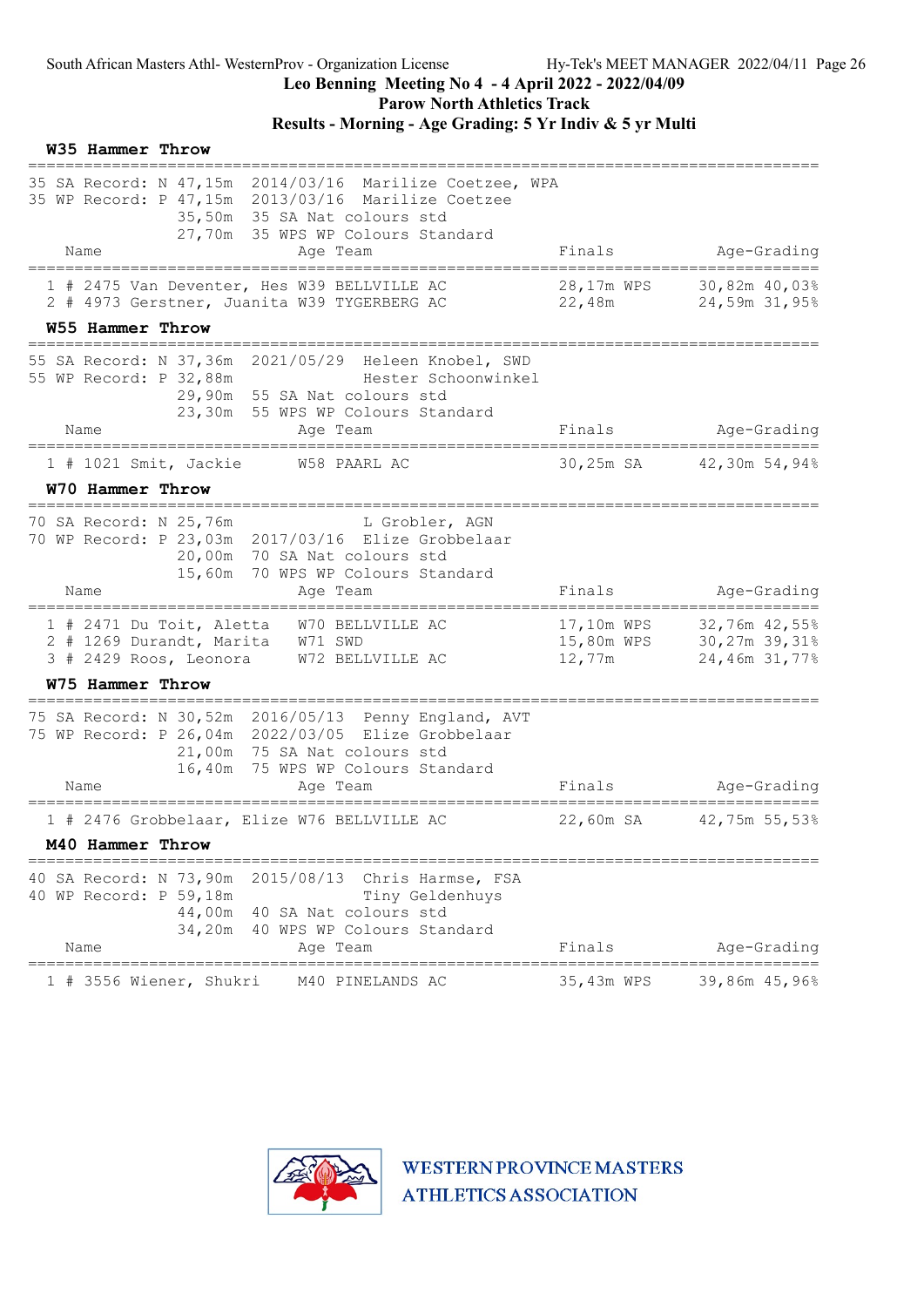Parow North Athletics Track

# Results - Morning - Age Grading: 5 Yr Indiv & 5 yr Multi

|        | M50 Hammer Throw         |                                  |                                                                                                                                                                                      |                                |                                                 |
|--------|--------------------------|----------------------------------|--------------------------------------------------------------------------------------------------------------------------------------------------------------------------------------|--------------------------------|-------------------------------------------------|
|        | Name                     | 50 WP Record: P 35,49m           | 50 SA Record: N 59,80m 2006/03/25 C Koen<br>Gert Engelbrecht<br>43,84m 50 SA Nat colours std<br>34,40m 50 WPS WP Colours Standard<br>Age Team                                        | Finals                         | Age-Grading                                     |
|        |                          | $1$ # 1939 Isaacs, Duncan        | ======================================<br>M54 NEDBANK WP                                                                                                                             | 13,28m                         | 15,75m 18,16%                                   |
|        | M60 Hammer Throw         |                                  |                                                                                                                                                                                      |                                |                                                 |
|        | Name                     |                                  | 60 SA Record: N 53,64m 2008/04/25 J. Roodt, KZN<br>60 WP Record: P 37,39m 2001/07/12 Steve Johnston<br>43,09m 60 SA Nat colours std<br>33,60m 60 WPS WP Colours Standard<br>Age Team | Finals                         | Age-Grading                                     |
|        | ===================      |                                  |                                                                                                                                                                                      |                                |                                                 |
| 1      |                          | Gardener, Andrew                 | M60 INDIVIDUAL ENTRY                                                                                                                                                                 | 23,85m                         | 31,20m 35,97%                                   |
|        | M70 Hammer Throw         |                                  | =====================================                                                                                                                                                |                                |                                                 |
|        |                          |                                  | 70 SA Record: N 49,42m 2009/03/14 Andrzej Rzepecki, AGN<br>70 WP Record: P 42,58m 2019/02/03 Norman Hough<br>35,00m 70 SA Nat colours std<br>27,30m 70 WPS WP Colours Standard       |                                |                                                 |
|        | Name                     |                                  | Aqe Team                                                                                                                                                                             | Finals                         | Age-Grading                                     |
|        |                          | $1$ # 2474 Hough, Norman         | M74 BELLVILLE AC                                                                                                                                                                     | 35,25m SA                      | 51,19m 59,03%                                   |
|        | W35 Javelin Throw        |                                  |                                                                                                                                                                                      |                                |                                                 |
|        |                          | 35 WP Record: P 38,70m           | 35 SA Record: N 40,01m 2010/10/02 Y. Beytell, AGN<br>Dinky Quelch<br>31,53m 35 SA Nat colours std<br>24,50m 35 WPS WP Colours Standard                                               |                                |                                                 |
|        | Name                     |                                  | Age Team                                                                                                                                                                             | Finals                         | Age-Grading                                     |
|        |                          | 3 # 2439 Albertyn, Este          | 1 # 2475 Van Deventer, Hes W39 BELLVILLE AC<br>2 # 4973 Gerstner, Juanita W39 TYGERBERG AC<br>W39 BELLVILLE AC                                                                       | 27,15m WPS<br>20,82m<br>14,86m | 28,83m 39,50%<br>22,11m 30,29%<br>15,78m 21,62% |
|        | <b>W50 Javelin Throw</b> | ================================ |                                                                                                                                                                                      |                                |                                                 |
|        |                          | 50 SA Record: N 34,44m 9/2018    | Heleen Knobel, SWD<br>50 WP Record: P 30,02m 2013/04/26 Jackie Basson<br>28,50m 50 SA Nat colours std<br>22,20m 50 WPS WP Colours Standard                                           |                                |                                                 |
|        | Name                     |                                  | Age Team                                                                                                                                                                             | Finals                         | Age-Grading                                     |
| ı<br># |                          | 38 Lategan, Jill                 | W50 GOODWOOD HARRIERS<br>2 # 4979 Scholtz, Gloria W52 CAPRICORN AC<br>3 # 7542 Snyders, Margaret W50 VELOCITY ATH CLUB                                                               | 17,99m<br>17,11m<br>8,62m      | 23,65m 32,40%<br>22,49m 30,81%<br>11,33m 15,52% |

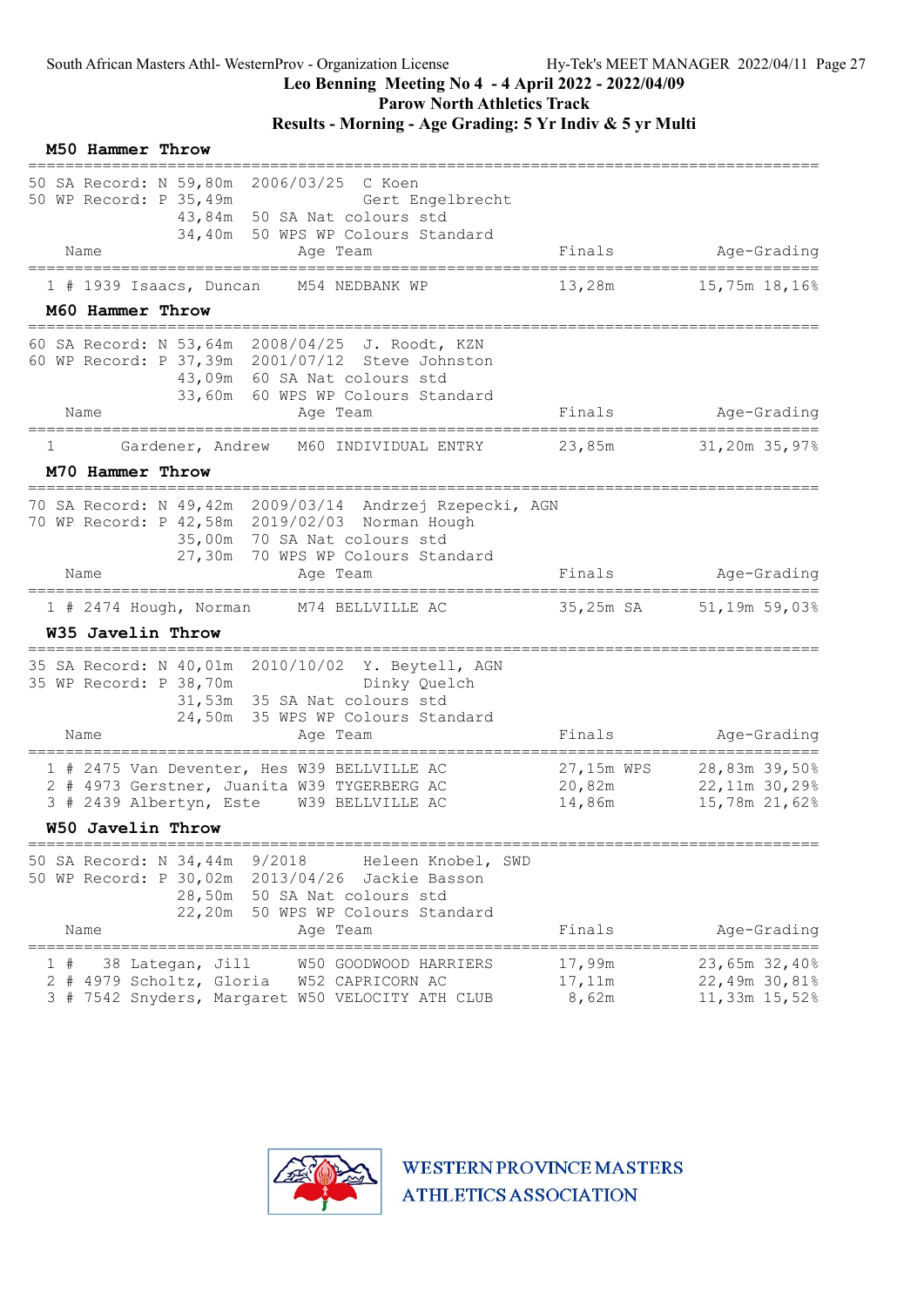Parow North Athletics Track

# Results - Morning - Age Grading: 5 Yr Indiv & 5 yr Multi

| 55 SA Record: N 28,90m 2021/04/10 Heleen Knobel, EPA                                                                                                                                                                                                                      |             |
|---------------------------------------------------------------------------------------------------------------------------------------------------------------------------------------------------------------------------------------------------------------------------|-------------|
| 55 WP Record: P 25,84m<br>Susan Malherbe<br>25,00m 55 SA Nat colours std<br>19,50m 55 WPS WP Colours Standard<br>Finals<br>Name<br>Age Team                                                                                                                               | Age-Grading |
| =======================                                                                                                                                                                                                                                                   |             |
| 18,68m<br>W58 PAARL AC<br>27,05m 37,06%<br>$1$ # 1021 Smit, Jackie<br>W60 Javelin Throw                                                                                                                                                                                   |             |
| 60 SA Record: N 26,93m 2021/04/10 Aletta Pietersen, SAPS                                                                                                                                                                                                                  |             |
| 60 WP Record: P 27,00m<br>Susan Malherbe<br>22,50m 60 SA Nat colours std<br>17,50m 60 WPS WP Colours Standard                                                                                                                                                             |             |
| Finals<br>Name<br>Age Team                                                                                                                                                                                                                                                | Age-Grading |
| ============<br>26,69mNSA<br>52 Pietersen, Allett W61 SA POLICE SER AC<br>43,01m 58,93%<br>1#                                                                                                                                                                             |             |
| W70 Javelin Throw                                                                                                                                                                                                                                                         |             |
| 70 SA Record: N 19,77m 2019/05/03 Mercia Ferreira, CGA<br>70 WP Record: P 18,30m<br>Aletta Ackermann<br>18,00m 70 SA Nat colours std<br>14,00m 70 WPS WP Colours Standard<br>Finals<br>Name<br>Age Team                                                                   | Age-Grading |
| 1 # 997 Claasen, Stephani W70 GNMA<br>28,25m 38,70%<br>13,46m<br>26,95m 36,92%<br>2 # 2429 Roos, Leonora W72 BELLVILLE AC<br>12,84m<br>3 # 1269 Durandt, Marita W71 SWD<br>10,24m<br>21,49m 29,44%<br>4 # 2471 Du Toit, Aletta W70 BELLVILLE AC<br>9,90m<br>20,78m 28,46% |             |
| W75 Javelin Throw                                                                                                                                                                                                                                                         |             |
| 75 SA Record: N 16,83m 2016/05/15 Penny England, AVT<br>75 WP Record: P 13,93m<br>Isabel Hofmeyr<br>11,10m 75 SA Nat colours std<br>8,70m 75 WPS WP Colours Standard<br>Finals<br>Name<br>Age Team                                                                        | Age-Grading |
| 1 # 2476 Grobbelaar, Elize W76 BELLVILLE AC<br>10,98m WPS<br>25,02m 34,28%                                                                                                                                                                                                |             |
| M30 Javelin Throw                                                                                                                                                                                                                                                         |             |
| 30 SA Record: N 67,76m<br>2011/11/12<br>Frans Human, FSA<br>30 WP Record: P 48,54m<br>Hein Vercueil<br>44,00m<br>30 WPS WP Colours Standard<br>Finals<br>Name<br>Aqe Team                                                                                                 | Age-Grading |
| ========================<br>========================<br>1 # 4981 Steenkamp, Theodo M33 BELLVILLE AC<br>34,95m<br>34,95m 35,49%                                                                                                                                            |             |

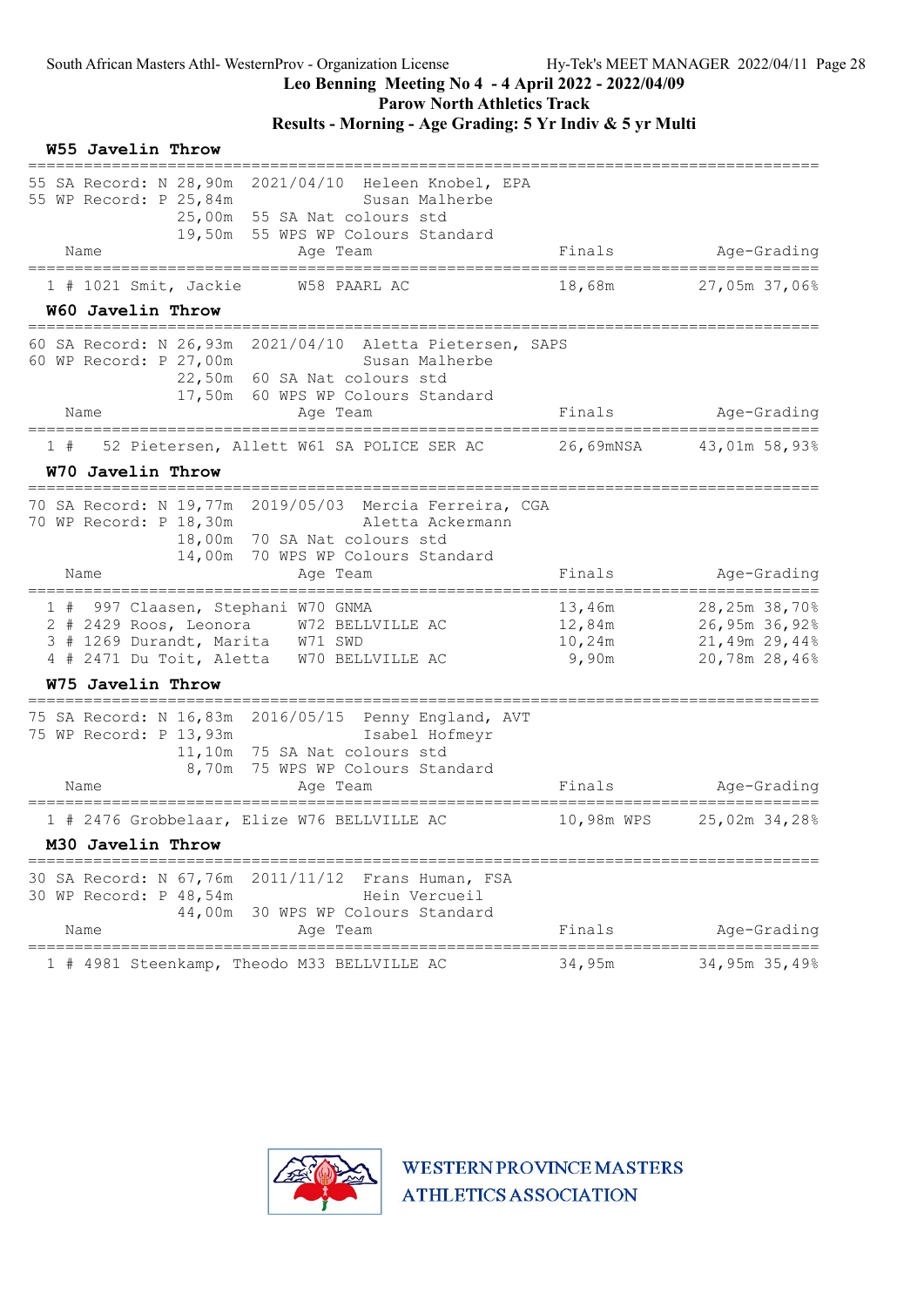Parow North Athletics Track

# Results - Morning - Age Grading: 5 Yr Indiv & 5 yr Multi

|               | M35 Javelin Throw                                                            |                                                                                                                                                                                     |                  |                                           |
|---------------|------------------------------------------------------------------------------|-------------------------------------------------------------------------------------------------------------------------------------------------------------------------------------|------------------|-------------------------------------------|
|               | Name                                                                         | 35 SA Record: N 66,04m 2004/04/03 J. van Wyk<br>35 WP Record: P 53,99m 2018/04/27 Bertus Potgieter<br>54,00m 35 SA Nat colours std<br>42,00m 35 WPS WP Colours Standard<br>Age Team | Finals           | Age-Grading                               |
|               | ======================================<br>1 # 7297 Young, Tyrone             | M39 PINELANDS AC<br>2 # 5227 Michaels, Fabian M37 STELLENBOSCH UNI AC                                                                                                               | 41,20m<br>29,66m | 41,71m 42,37%<br>30,03m 30,50%            |
|               | M40 Javelin Throw                                                            |                                                                                                                                                                                     |                  |                                           |
|               | 40 SA Record: N 65,54m 1998<br>40 WP Record: P 46,70m                        | T. Liebenberg, CNW<br>R. Joubert<br>52,45m 40 SA Nat colours std<br>40,90m 40 WPS WP Colours Standard                                                                               |                  |                                           |
|               | Name<br>===================================                                  | Age Team<br>======================                                                                                                                                                  | Finals           | Age-Grading<br>.------------------------  |
|               | 1 # 3556 Wiener, Shukri                                                      | M40 PINELANDS AC                                                                                                                                                                    | 40,04m           | 43,49m 44,17%                             |
|               | M45 Javelin Throw                                                            |                                                                                                                                                                                     |                  |                                           |
|               |                                                                              | 45 SA Record: N 62,63m 2005/05/07 Gawie Louw, AGN<br>45 WP Record: P 53,94m 2016/03/09 Jacques Cronje<br>49,49m 45 SA Nat colours std<br>38,60m 45 WPS WP Colours Standard          |                  |                                           |
|               | Name                                                                         | Age Team                                                                                                                                                                            | Finals           | Age-Grading                               |
|               |                                                                              | 1 # 2427 Mostert, Henri M49 BELLVILLE AC<br>2 # 2403 Du Plessis, Wille M45 BELLVILLE AC                                                                                             | 28,49m           | 41,40m WPS 48,50m 49,25%<br>33,37m 33,89% |
|               | M50 Javelin Throw                                                            |                                                                                                                                                                                     |                  |                                           |
|               | Name                                                                         | 50 SA Record: N 67,87m 9/2018 Friedrich Pauer, CGA<br>50 WP Record: P 45,84m 2018/03/10 JC Smith<br>46,84m 50 SA Nat colours std<br>36,50m 50 WPS WP Colours Standard<br>Age Team   | Finals           | Age-Grading                               |
|               | 1 # 2416 Davids, Jerome                                                      | M51 BELLVILLE AC<br>2 # 1939 Isaacs, Duncan M54 NEDBANK WP                                                                                                                          | 28,46m<br>15,55m | 34,94m 35,48%<br>19,09m 19,39%            |
|               | M65 Javelin Throw                                                            |                                                                                                                                                                                     |                  |                                           |
|               | 65 SA Record: N 44,28m<br>65 WP Record: P 36,60m<br>37,00m<br>28,90m<br>Name | 2019/03/30<br>Dave Ludeke, AGN<br>Borg Stannius<br>65 SA Nat colours std<br>65 WPS WP Colours Standard<br>Age Team                                                                  | Finals           | Age-Grading                               |
| --------<br>2 | Dokter, Piet<br>Mentoor, Sakkie                                              | M68 SALKORIANE ATHLE<br>M69 SALKORIANE ATHLE                                                                                                                                        | 22,22m<br>18,81m | 34,70m 35,24%<br>29,38m 29,83%            |

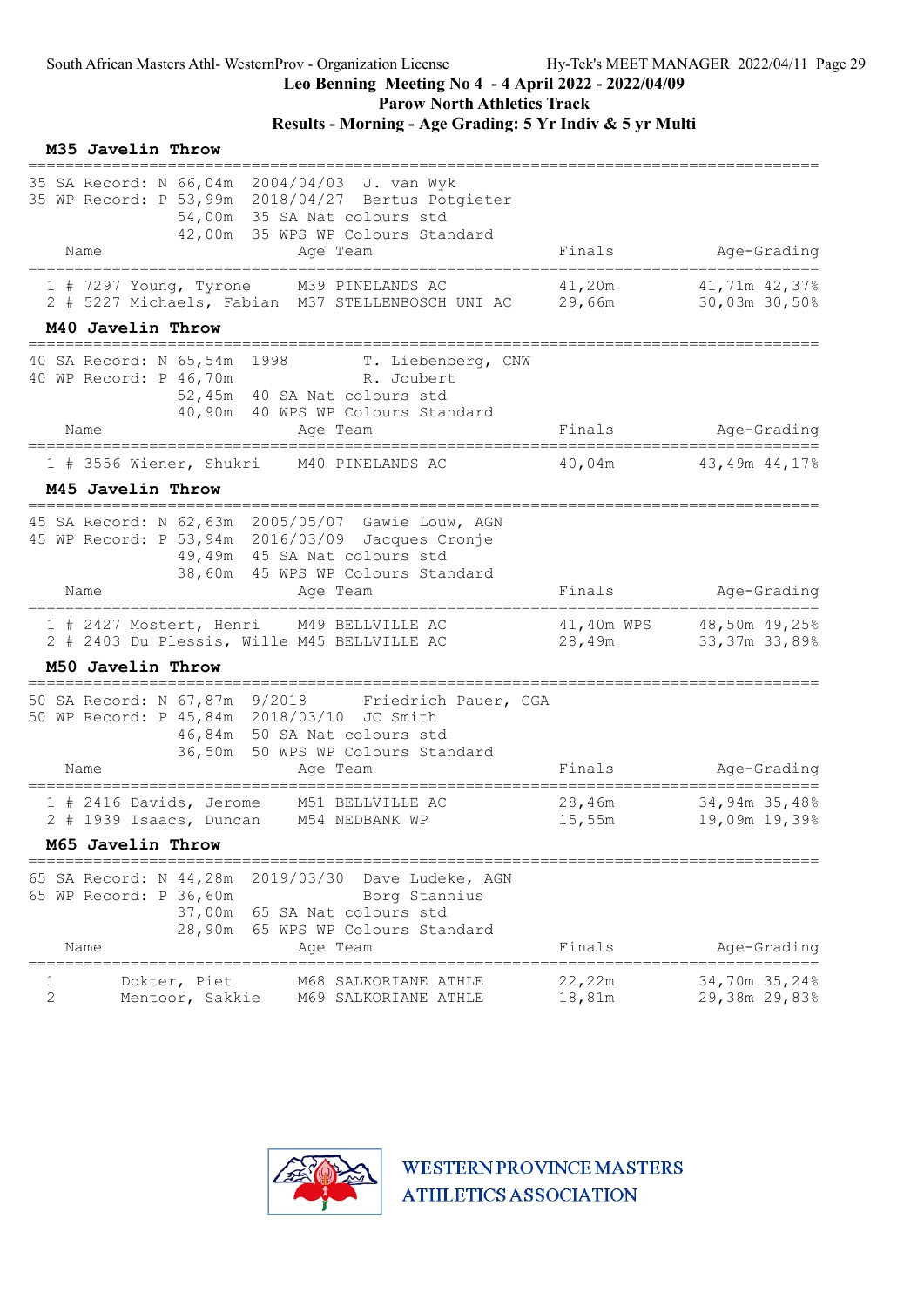Parow North Athletics Track

# Results - Morning - Age Grading: 5 Yr Indiv & 5 yr Multi

|    | M70 Javelin Throw                                                          |                         |                                                                                                                                                             |                             |                                                          |
|----|----------------------------------------------------------------------------|-------------------------|-------------------------------------------------------------------------------------------------------------------------------------------------------------|-----------------------------|----------------------------------------------------------|
|    | 70 SA Record: N 41,43m 9/2018<br>Name<br>========================          |                         | Dereck Sterley, AGN<br>70 WP Record: P 36,30m 2019/04/13 Norman Hough<br>33,00m 70 SA Nat colours std<br>25,80m 70 WPS WP Colours Standard<br>Age Team      | Finals                      | Age-Grading                                              |
|    | $1$ # 2474 Hough, Norman                                                   |                         | M74 BELLVILLE AC                                                                                                                                            | 29,81m WPS                  | 50,08m 50,85%                                            |
|    | W35 Weight Throw                                                           |                         |                                                                                                                                                             |                             |                                                          |
|    | 35 SA Record: N 14,83m                                                     |                         | Marilize Coetzee, WPA<br>35 WP Record: P 14,61m 2012/03/17 Marilize Coetzee<br>12,00m 35 SA Nat colours std<br>10,00m 35 WPS WP Colours Standard            |                             |                                                          |
|    | Name                                                                       |                         | Age Team<br>=====================                                                                                                                           | Finals                      | Age-Grading                                              |
|    |                                                                            |                         | 1 # 4973 Gerstner, Juanita W39 TYGERBERG AC                                                                                                                 | 9,34m                       | 10,20m 43,22%                                            |
|    | W50 Weight Throw                                                           |                         |                                                                                                                                                             |                             |                                                          |
|    | 50 WP Record: P 11,25m                                                     |                         | 50 SA Record: N 15,60m 2015/08/20 Heleen Knobel, SWD<br>Tertia Stoffberg<br>11,00m 50 SA Nat colours std<br>9,10m 50 WPS WP Colours Standard                |                             |                                                          |
|    | Name                                                                       |                         | Age Team                                                                                                                                                    | Finals                      | Age-Grading                                              |
|    | W55 Weight Throw                                                           |                         | 1 # 4979 Scholtz, Gloria W52 CAPRICORN AC                                                                                                                   | 7,24m                       | 8,55m 36,27%                                             |
|    | 55 WP Record: P 11,85m<br>Name                                             |                         | 55 SA Record: N 14,50m 2021/04/10 Heleen Knobel, SWD<br>Hester Schoonwinkel<br>10,50m 55 SA Nat colours std<br>8,70m 55 WPS WP Colours Standard<br>Age Team | Finals                      | Age-Grading                                              |
|    |                                                                            |                         |                                                                                                                                                             |                             |                                                          |
|    | 1 # 1021 Smit, Jackie<br>W70 Weight Throw                                  |                         | W58 PAARL AC                                                                                                                                                | 11,94mPSA                   | 15,42m 65,35%                                            |
|    | 70 WP Record: P<br>Name                                                    | 8,96m<br>9,00m<br>7,50m | 70 SA Record: N 10,97m 2019/05/03 Susanna de Bruyn, KZN<br>2015/07/25 Elize Grobbelaar<br>70 SA Nat colours std<br>70 WPS WP Colours Standard<br>Aqe Team   | Finals                      | Age-Grading                                              |
| 1# | 2471 Du Toit, Aletta<br>2 # 1269 Durandt, Marita<br>3 # 2429 Roos, Leonora |                         | W70 BELLVILLE AC<br>W71 SWD<br>W72 BELLVILLE AC                                                                                                             | 7,78m WPS<br>7,30m<br>5,16m | ======<br>11,41m 48,35%<br>10,70m 45,37%<br>7,56m 32,07% |

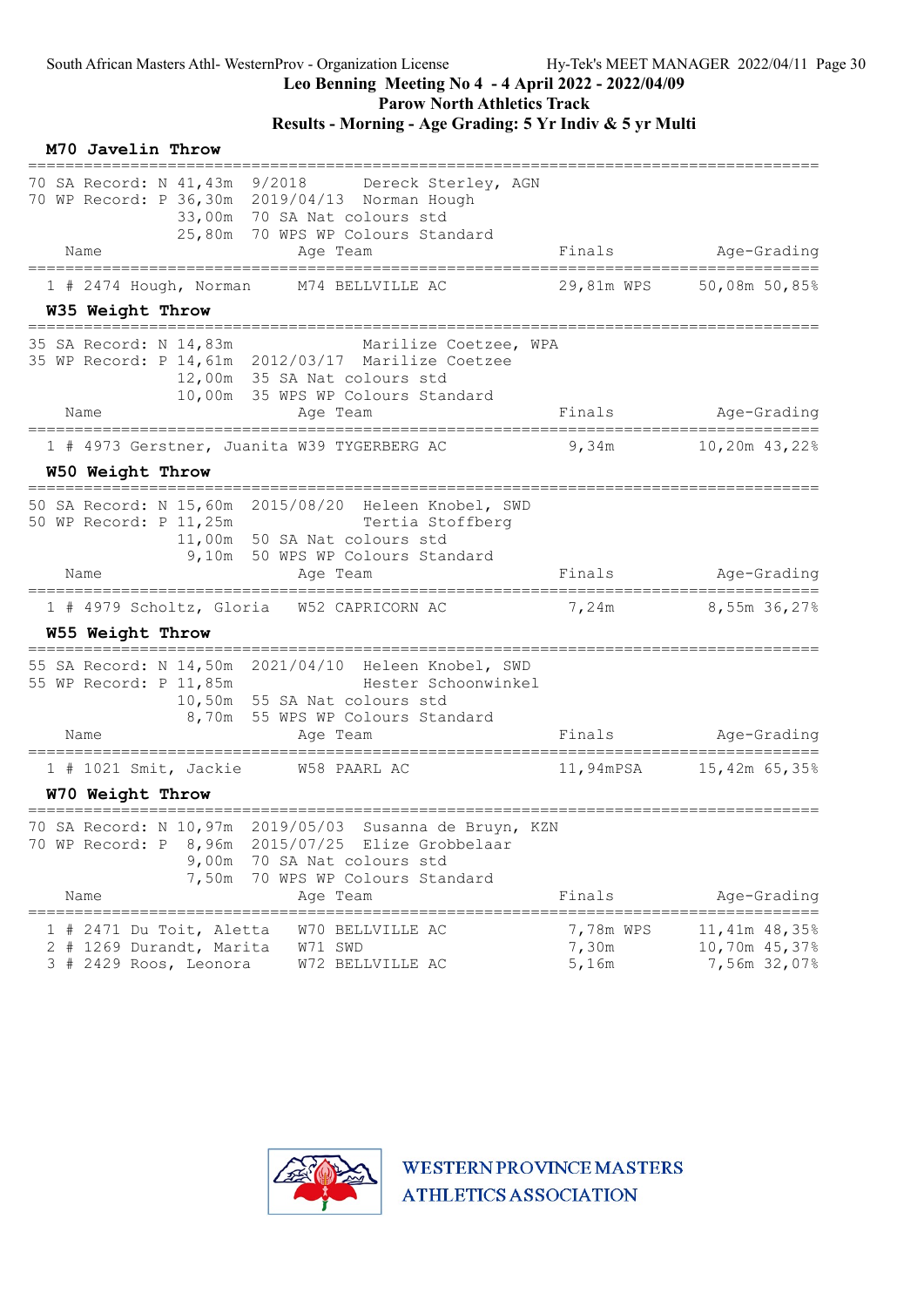Parow North Athletics Track

# Results - Morning - Age Grading: 5 Yr Indiv & 5 yr Multi

|             | W75 Weight Throw |                                             |                                                                                                                                                                                      |                 |                               |
|-------------|------------------|---------------------------------------------|--------------------------------------------------------------------------------------------------------------------------------------------------------------------------------------|-----------------|-------------------------------|
|             |                  |                                             | 75 SA Record: N 12,50m 2017/07/08 Penny England, AVT<br>75 WP Record: P 10,49m 2021/09/18 Elize Grobbelaar<br>8,50m 75 SA Nat colours std<br>7,10m 75 WPS WP Colours Standard        |                 |                               |
|             | Name             | _________________________                   | Age Team                                                                                                                                                                             | Finals          | Age-Grading                   |
|             |                  |                                             | 1 # 2476 Grobbelaar, Elize W76 BELLVILLE AC                                                                                                                                          | 10,71mPSA       | 14,94m 63,34%                 |
|             | M40 Weight Throw |                                             |                                                                                                                                                                                      |                 |                               |
|             |                  |                                             | 40 SA Record: N 21,66m 2017/04/01 Chris Harmse, FSA<br>40 WP Record: P 13,28m 2018/12/08 Edwill vd Westhuizen<br>13,00m 40 SA Nat colours std<br>10,80m 40 WPS WP Colours Standard   |                 |                               |
|             | Name             |                                             | Age Team<br>--------------------                                                                                                                                                     | Finals          | Age-Grading                   |
|             |                  | 1 # 3556 Wiener, Shukri                     | M40 PINELANDS AC                                                                                                                                                                     | 13,39mPSA       | 14,59m 56,43%                 |
|             | M45 Weight Throw |                                             |                                                                                                                                                                                      |                 |                               |
|             | Name             | 45 WP Record: P 10,75m                      | 45 SA Record: N 17,17m 2016/05/13 Martin Venter, AGN<br>J. Allers<br>12,50m 45 SA Nat colours std<br>10,40m 45 WPS WP Colours Standard<br>Aqe Team                                   | Finals          | Age-Grading                   |
|             |                  |                                             | 1 # 2403 Du Plessis, Wille M45 BELLVILLE AC                                                                                                                                          | 7,51m           | 8,78m 33,97%                  |
|             | M50 Weight Throw |                                             |                                                                                                                                                                                      |                 |                               |
|             | Name             |                                             | 50 SA Record: N 20,36m 2015/05/15 V. Meiring, AGN<br>50 WP Record: P 12,96m 2011/11/19<br>John Smit<br>15,50m 50 SA Nat colours std<br>13,00m 50 WPS WP Colours Standard<br>Age Team | Finals          | Age-Grading                   |
|             |                  |                                             | 1 # 1939 Isaacs, Duncan M54 NEDBANK WP                                                                                                                                               | 8,68m           | 9,10m 35,20%                  |
|             | M60 Weight Throw |                                             |                                                                                                                                                                                      |                 |                               |
|             | Name             | 60 WP Record: P 15, 11m<br>16,50m<br>13,70m | 60 SA Record: N 20,15m 2017/11/11 Nick Aggouras, AGN<br>2000/10/21<br>Steve Johnston<br>60 SA Nat colours std<br>60 WPS WP Colours Standard<br>Age Team                              | Finals          | Age-Grading                   |
| #<br>ı<br>2 |                  | 2460 Lamara, Zain<br>Gardener, Andrew       | M61 BELLVILLE AC<br>M60 INDIVIDUAL ENTRY                                                                                                                                             | 10,40m<br>9,59m | 10,84m 41,92%<br>9,99m 38,65% |

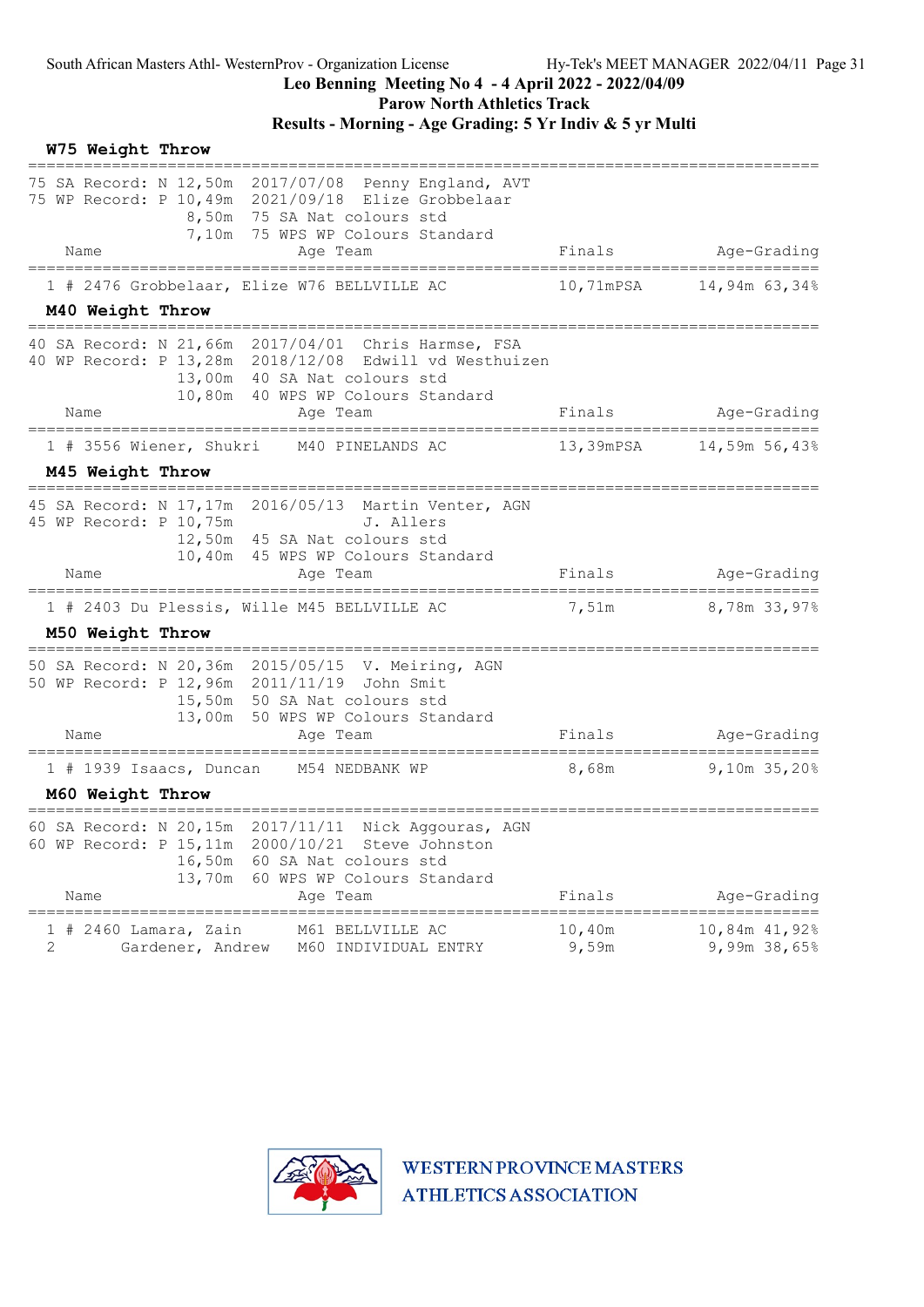Parow North Athletics Track

Results - Morning - Age Grading: 5 Yr Indiv & 5 yr Multi

| M70 Weight Throw                                                                                                             |                                                                               |            |                                                          |                   |
|------------------------------------------------------------------------------------------------------------------------------|-------------------------------------------------------------------------------|------------|----------------------------------------------------------|-------------------|
| 70 SA Record: N 20,71m 9/2007 Andrzei Rzepecki, CGA<br>70 WP Record: P 16,49m 2019/04/13 Norman Hough<br>Name                | 15,50m 70 SA Nat colours std<br>12,80m 70 WPS WP Colours Standard<br>Age Team | Finals     | Age-Grading                                              |                   |
| =====================================<br>$1$ # 2474 Hough, Norman                                                            | M74 BELLVILLE AC                                                              | 14,29m WPS | 16,30m 63,03%                                            |                   |
| W35 Shot Put Throws Pentathlon                                                                                               |                                                                               |            |                                                          |                   |
| Name                                                                                                                         | Age Team                                                                      | Finals     | Age-Grading Points                                       |                   |
| 1 # 2475 Van Deventer, Hes W39 BELLVILLE AC<br>2 # 4973 Gerstner, Juanita W39 TYGERBERG AC<br>W50 Shot Put Throws Pentathlon |                                                                               | 9,23m      | 9,56m 42,28%<br>8,99m 9,32m 41,18% 485                   | 501               |
| Name                                                                                                                         | Age Team                                                                      | Finals     | Age-Grading Points                                       |                   |
| 1 # 4979 Scholtz, Gloria W52 CAPRICORN AC<br>W55 Shot Put Throws Pentathlon                                                  |                                                                               |            | $6,91m$ $8,71m$ $38,50\%$                                | 445               |
| Name                                                                                                                         | Age Team                                                                      | Finals     | Age-Grading Points                                       |                   |
| 1 # 1021 Smit, Jackie<br>W70 Shot Put Throws Pentathlon                                                                      | W58 PAARL AC                                                                  | 8,63m      | 11,82m 52,27%                                            | 649               |
| Name                                                                                                                         | Age Team                                                                      |            | ===========================<br>Finals Age-Grading Points |                   |
| 1 # 1269 Durandt, Marita W71 SWD<br>2 # 2429 Roos, Leonora W72 BELLVILLE AC<br>3 # 2471 Du Toit, Aletta W70 BELLVILLE AC     |                                                                               |            | $6,68m$ $12,39m$ $54,80%$<br>5,56m $10,31m$ 45,61%       | 687<br>585<br>550 |
| W75 Shot Put Throws Pentathlon                                                                                               |                                                                               |            |                                                          |                   |
| Name                                                                                                                         | Age Team                                                                      | Finals     | Age-Grading Points                                       |                   |
| 1 # 2476 Grobbelaar, Elize W76 BELLVILLE AC<br>M40 Shot Put Throws Pentathlon                                                |                                                                               | 5,74m      | 10,51m 46,48%                                            | 563               |
| Name                                                                                                                         | Age Team                                                                      | Finals     | Age-Grading Points                                       |                   |
| 1 # 3556 Wiener, Shukri<br>M50 Shot Put Throws Pentathlon                                                                    | M40 PINELANDS AC                                                              | 11,60m     | 12,91m 55,88%                                            | 662               |
| Name                                                                                                                         | Aqe Team                                                                      | Finals     | Age-Grading Points                                       |                   |
| 1 # 1939 Isaacs, Duncan                                                                                                      | M54 NEDBANK WP                                                                | 7,02m      | ====================<br>8,22m 35,58%                     | 379               |

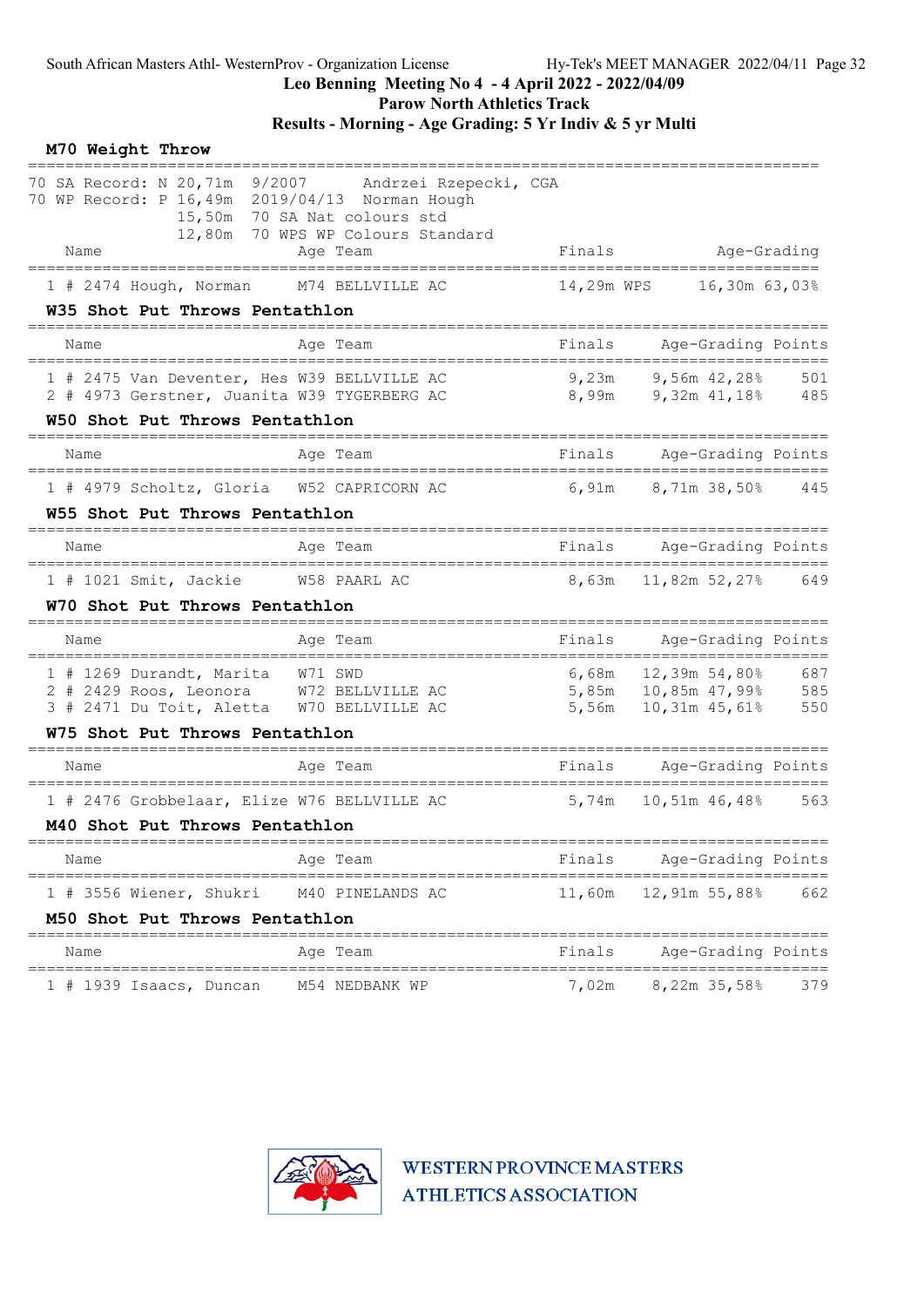Leo Benning Meeting No 4 - 4 April 2022 - 2022/04/09

Parow North Athletics Track

Results - Morning - Age Grading: 5 Yr Indiv & 5 yr Multi

| M70 Shot Put Throws Pentathlon                                                       |                     |        |                                                                              |            |
|--------------------------------------------------------------------------------------|---------------------|--------|------------------------------------------------------------------------------|------------|
| Name                                                                                 | Aqe Team            | Finals | Age-Grading Points<br>======================                                 |            |
| 1 # 2474 Hough, Norman                                                               | M74 BELLVILLE AC    | 10,55m | 13,51m 58,45%                                                                | 698        |
| W35 Discus Throw Throws Pentathlon                                                   |                     |        |                                                                              |            |
| Name                                                                                 | Age Team            | Finals | Age-Grading Points                                                           |            |
| 1 # 4973 Gerstner, Juanita W39 TYGERBERG AC                                          |                     |        | 33,55m 34,78m 45,29%<br>33,55m 34,78m 45,29% 553<br>28,21m 29,24m 38,09% 448 |            |
| 2 # 2475 Van Deventer, Hes W39 BELLVILLE AC<br>W50 Discus Throw Throws Pentathlon    |                     |        |                                                                              |            |
|                                                                                      |                     |        |                                                                              |            |
| Name                                                                                 | Age Team            | Finals | Age-Grading Points                                                           |            |
| 1 # 4979 Scholtz, Gloria W52 CAPRICORN AC                                            |                     | 18,97m | 24,90m 32,43%                                                                | 367        |
| W55 Discus Throw Throws Pentathlon                                                   |                     |        |                                                                              |            |
| Name                                                                                 | Age Team            | Finals | Age-Grading Points                                                           |            |
| 1 # 1021 Smit, Jackie W58 PAARL AC                                                   |                     | 25,43m | 36,63m 47,70%                                                                | 589        |
| W70 Discus Throw Throws Pentathlon                                                   |                     |        |                                                                              |            |
| Name<br>____________________________________                                         | Age Team            | Finals | Age-Grading Points<br>=========================                              |            |
| 1 # 1269 Durandt, Marita W71 SWD                                                     |                     | 13,67m | 28,08m 36,56%                                                                | 426        |
| 2 # 2429 Roos, Leonora W72 BELLVILLE AC<br>3 # 2471 Du Toit, Aletta W70 BELLVILLE AC |                     |        | 12,60m  25,88m  33,70%<br>11,63m  23,89m  31,10%                             | 385<br>349 |
| W75 Discus Throw Throws Pentathlon                                                   |                     |        |                                                                              |            |
| =====================================<br>Name                                        | Age Team            | Finals | Age-Grading Points                                                           |            |
| 1 # 2476 Grobbelaar, Elize W76 BELLVILLE AC                                          |                     | 14,20m | =================<br>30,59m 39,84%                                           | 474        |
| M40 Discus Throw Throws Pentathlon<br>------------------                             |                     |        |                                                                              |            |
| Name                                                                                 | Age Team            | Finals | Age-Grading Points                                                           |            |
| 1 # 3556 Wiener, Shukri M40 PINELANDS AC                                             |                     |        | 31,63m 34,83m 47,03%                                                         | 560        |
| M50 Discus Throw Throws Pentathlon                                                   |                     |        |                                                                              |            |
| Name                                                                                 | Age Team            | Finals | Age-Grading Points                                                           |            |
| ===================================<br>1 # 1939 Isaacs, Duncan                       | M54 NEDBANK WP      | 17,60m | 17,98m 24,28%                                                                | 234        |
| M70 Discus Throw Throws Pentathlon                                                   |                     |        |                                                                              |            |
| Name                                                                                 | -------<br>Age Team | Finals | Age-Grading Points                                                           |            |
| $1$ # 2474 Hough, Norman                                                             | M74 BELLVILLE AC    | 29,69m | 37,94m 51,22%                                                                | 623        |

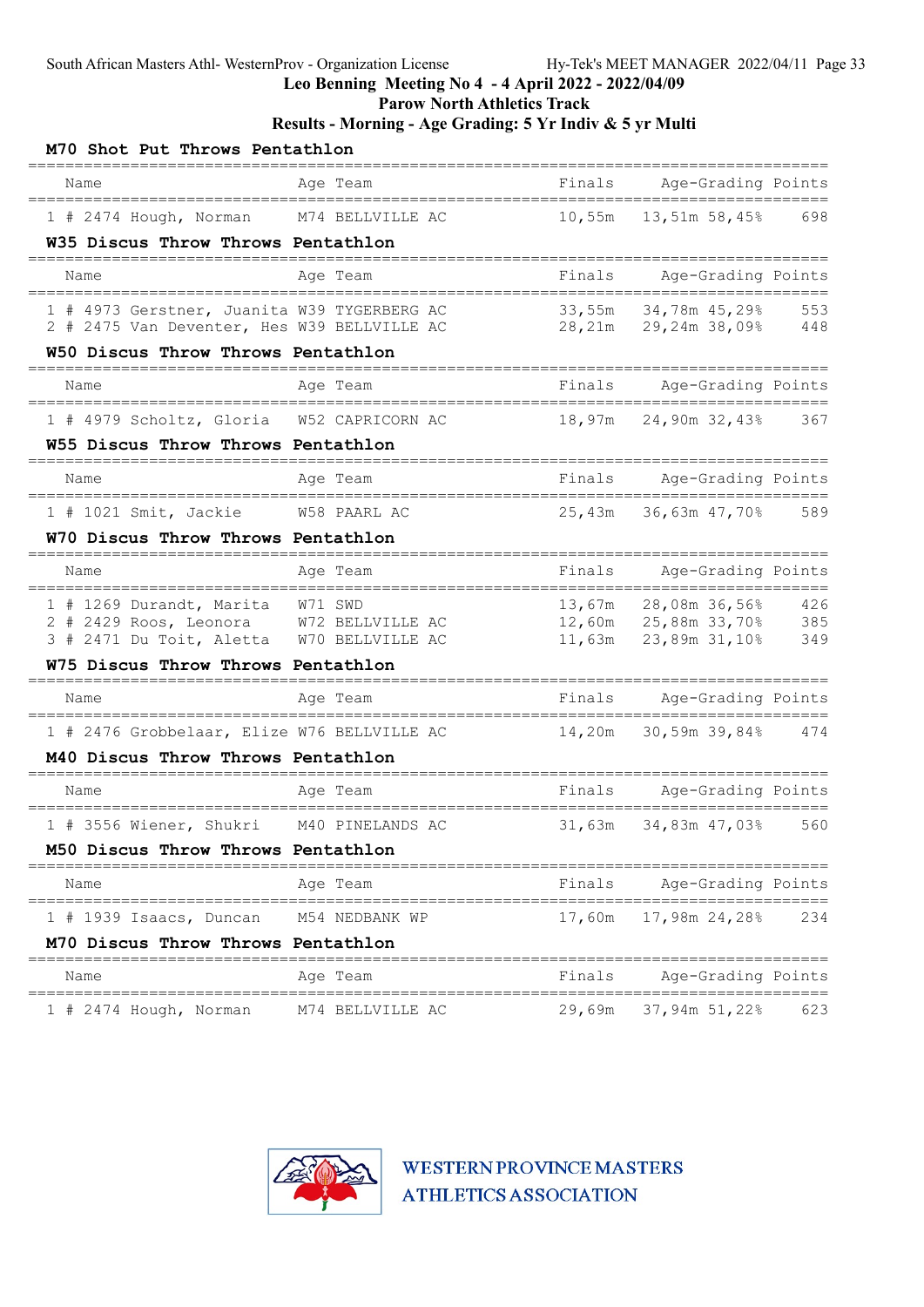# Leo Benning Meeting No 4 - 4 April 2022 - 2022/04/09

Parow North Athletics Track

Results - Morning - Age Grading: 5 Yr Indiv & 5 yr Multi

| W35 Hammer Throw Throws Pentathlon                                                                                    |                                                 |                            |                                                 |                   |
|-----------------------------------------------------------------------------------------------------------------------|-------------------------------------------------|----------------------------|-------------------------------------------------|-------------------|
| Name                                                                                                                  | Age Team                                        | Finals                     | Age-Grading Points                              |                   |
| 1 # 2475 Van Deventer, Hes W39 BELLVILLE AC<br>2 # 4973 Gerstner, Juanita W39 TYGERBERG AC                            |                                                 | 28,17m<br>22,48m           | 30,82m 40,03%<br>24,59m 31,95%                  | 511<br>377        |
| W55 Hammer Throw Throws Pentathlon<br>___________________                                                             |                                                 |                            |                                                 |                   |
| Name<br>==================================                                                                            | Age Team                                        | Finals                     | Age-Grading Points                              |                   |
| 1 # 1021 Smit, Jackie                                                                                                 | W58 PAARL AC                                    | 30,25m                     | 42,30m 54,94%                                   | 762               |
| W70 Hammer Throw Throws Pentathlon                                                                                    |                                                 |                            |                                                 |                   |
| Name                                                                                                                  | Age Team                                        | Finals                     | Age-Grading Points                              |                   |
| 1 # 2471 Du Toit, Aletta<br>2 # 1269 Durandt, Marita<br>3 # 2429 Roos, Leonora                                        | W70 BELLVILLE AC<br>W71 SWD<br>W72 BELLVILLE AC | 17,10m<br>15,80m<br>12,77m | 32,76m 42,55%<br>30,27m 39,31%<br>24,46m 31,77% | 553<br>499<br>374 |
| W75 Hammer Throw Throws Pentathlon<br>------------------------                                                        |                                                 |                            |                                                 |                   |
| Name                                                                                                                  | Age Team                                        | Finals                     | Age-Grading Points<br>======================    |                   |
| 1 # 2476 Grobbelaar, Elize W76 BELLVILLE AC<br>M40 Hammer Throw Throws Pentathlon                                     |                                                 | 22,60m                     | 42,75m 55,53%                                   | 772               |
| Name                                                                                                                  | Age Team                                        | Finals                     | Age-Grading Points                              |                   |
| ===============================<br>1 # 3556 Wiener, Shukri M40 PINELANDS AC                                           | =======================                         | 31,51m                     | =======<br>======<br>35,45m 40,87%              | 438               |
| M50 Hammer Throw Throws Pentathlon<br>------------------------                                                        |                                                 |                            |                                                 |                   |
| Name                                                                                                                  | Age Team                                        | Finals                     | Age-Grading Points                              |                   |
| 1 # 1939 Isaacs, Duncan                                                                                               | M54 NEDBANK WP                                  | 12,46m                     | 14,78m 17,04%                                   | 112               |
| M70 Hammer Throw Throws Pentathlon                                                                                    |                                                 |                            |                                                 |                   |
| Name                                                                                                                  | Age Team                                        | Finals                     | Age-Grading Points                              |                   |
| 1 # 2474 Hough, Norman M74 BELLVILLE AC<br>W35 Javelin Throw Throws Pentathlon                                        |                                                 | 35,25m                     | 51,19m 59,03%                                   | 696               |
| Name                                                                                                                  | Age Team                                        | Finals                     | Age-Grading Points                              |                   |
| =======================<br>1 # 2475 Van Deventer, Hes W39 BELLVILLE AC<br>2 # 4973 Gerstner, Juanita W39 TYGERBERG AC | =====================                           | 27,15m<br>20,82m           | ======<br>28,83m 39,50%<br>22,11m 30,29%        | 454<br>328        |

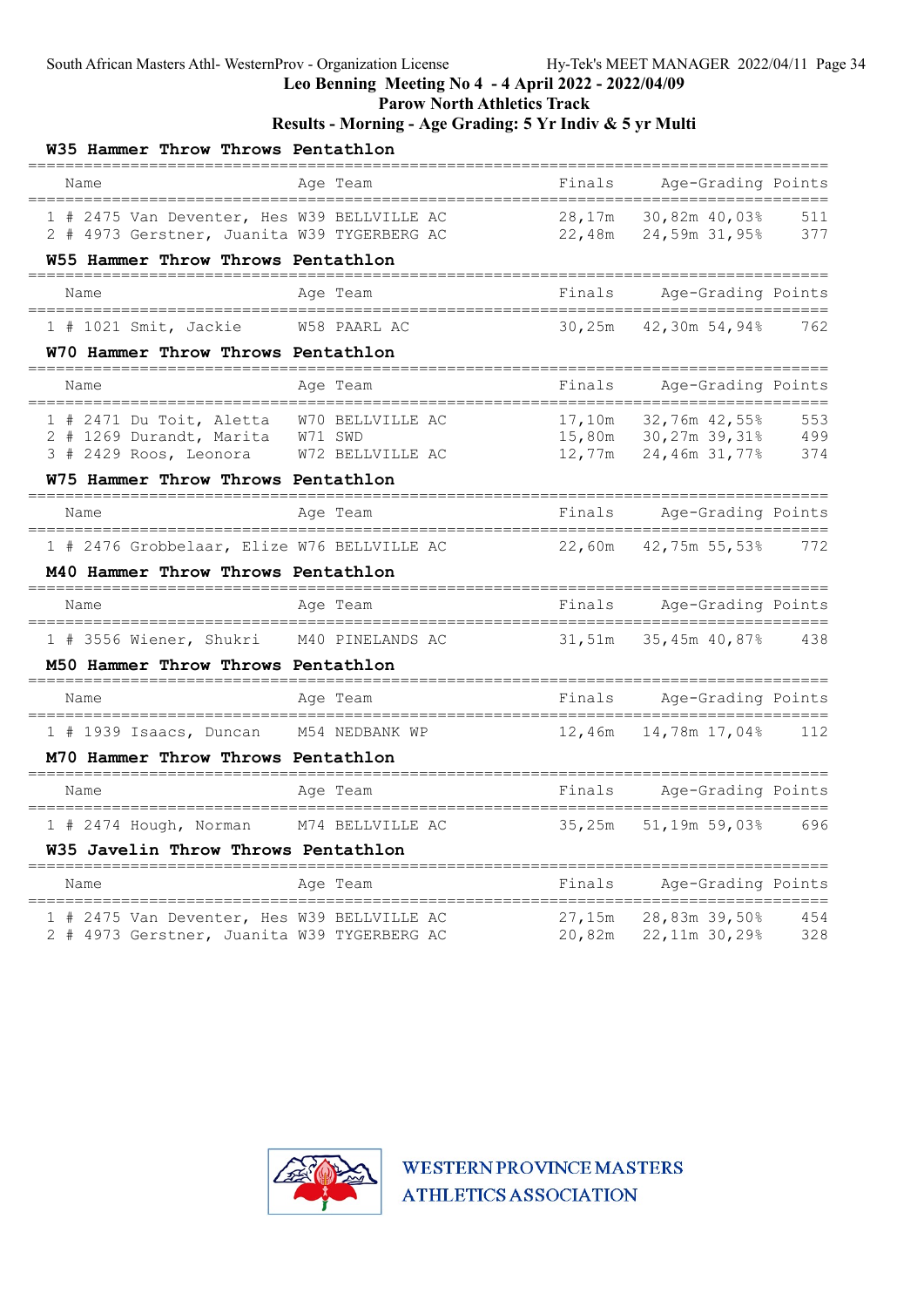#### Leo Benning Meeting No 4 - 4 April 2022 - 2022/04/09

Parow North Athletics Track

#### Results - Morning - Age Grading: 5 Yr Indiv & 5 yr Multi

| W50 Javelin Throw Throws Pentathlon                                           |                                  |                     |                                                                |            |
|-------------------------------------------------------------------------------|----------------------------------|---------------------|----------------------------------------------------------------|------------|
| Name                                                                          | Age Team                         | Finals              | Age-Grading Points<br>======                                   |            |
| 1 # 4979 Scholtz, Gloria                                                      | W52 CAPRICORN AC                 | 17,11m              | 22,49m 30,81%                                                  | 335        |
| W55 Javelin Throw Throws Pentathlon                                           |                                  |                     |                                                                |            |
| Name                                                                          | Age Team                         | Finals              | Age-Grading Points                                             |            |
| 1 # 1021 Smit, Jackie                                                         | W58 PAARL AC                     | 18,68m              | 27,05m 37,06%                                                  | 421        |
| W70 Javelin Throw Throws Pentathlon                                           |                                  |                     |                                                                |            |
| Name                                                                          | Age Team                         | Finals              | Age-Grading Points                                             |            |
| $1$ # 2429 Roos, Leonora                                                      | W72 BELLVILLE AC                 | 12,84m              | 26,95m 36,92%                                                  | 419        |
| 2 # 1269 Durandt, Marita W71 SWD<br>3 # 2471 Du Toit, Aletta W70 BELLVILLE AC |                                  | 9,90m               | $10, 24m$ 21, 49m 29, 44%<br>20,78m 28,46%                     | 317<br>303 |
| W75 Javelin Throw Throws Pentathlon                                           |                                  |                     |                                                                |            |
| Name                                                                          | Age Team                         | Finals              | ============================<br>Age-Grading Points<br>________ |            |
| 1 # 2476 Grobbelaar, Elize W76 BELLVILLE AC                                   | ==========================       | 10,98m              | ======<br>25,02m 34,28%                                        | 383        |
| M40 Javelin Throw Throws Pentathlon                                           |                                  |                     | ====================================                           |            |
| Name                                                                          | Age Team                         | Finals              | Age-Grading Points<br>============================             |            |
| 1 # 3556 Wiener, Shukri M40 PINELANDS AC                                      |                                  | 40,04m              | 43,49m 44,17%                                                  | 493        |
| M50 Javelin Throw Throws Pentathlon                                           |                                  |                     |                                                                |            |
| Name                                                                          | Age Team                         | Finals<br>========= | Age-Grading Points<br>==============                           |            |
| 1 # 1939 Isaacs, Duncan M54 NEDBANK WP                                        |                                  | 13,51m              | 16,58m 16,84%                                                  | 116        |
| M70 Javelin Throw Throws Pentathlon                                           |                                  |                     |                                                                |            |
| Name                                                                          | Age Team                         |                     | Finals Age-Grading Points                                      |            |
| 1 # 2474 Hough, Norman                                                        | M74 BELLVILLE AC                 | 29,81m              | 50,08m 50,85%                                                  | 590        |
| W35 Weight Throw Throws Pentathlon                                            |                                  |                     |                                                                |            |
| Name                                                                          | Age Team                         | Finals              | Age-Grading Points                                             |            |
| 1 # 4973 Gerstner, Juanita W39 TYGERBERG AC                                   |                                  | 9,34m               | 10,20m 43,22%                                                  | 505        |
| W50 Weight Throw Throws Pentathlon                                            | ========<br>==================== |                     | ===============================                                |            |
| Name                                                                          | Age Team                         | Finals              | Age-Grading Points                                             |            |
| =====================================<br>1 # 4979 Scholtz, Gloria             | W52 CAPRICORN AC                 | 6,19m               | ===============<br>7,31m 31,01%                                | 330        |

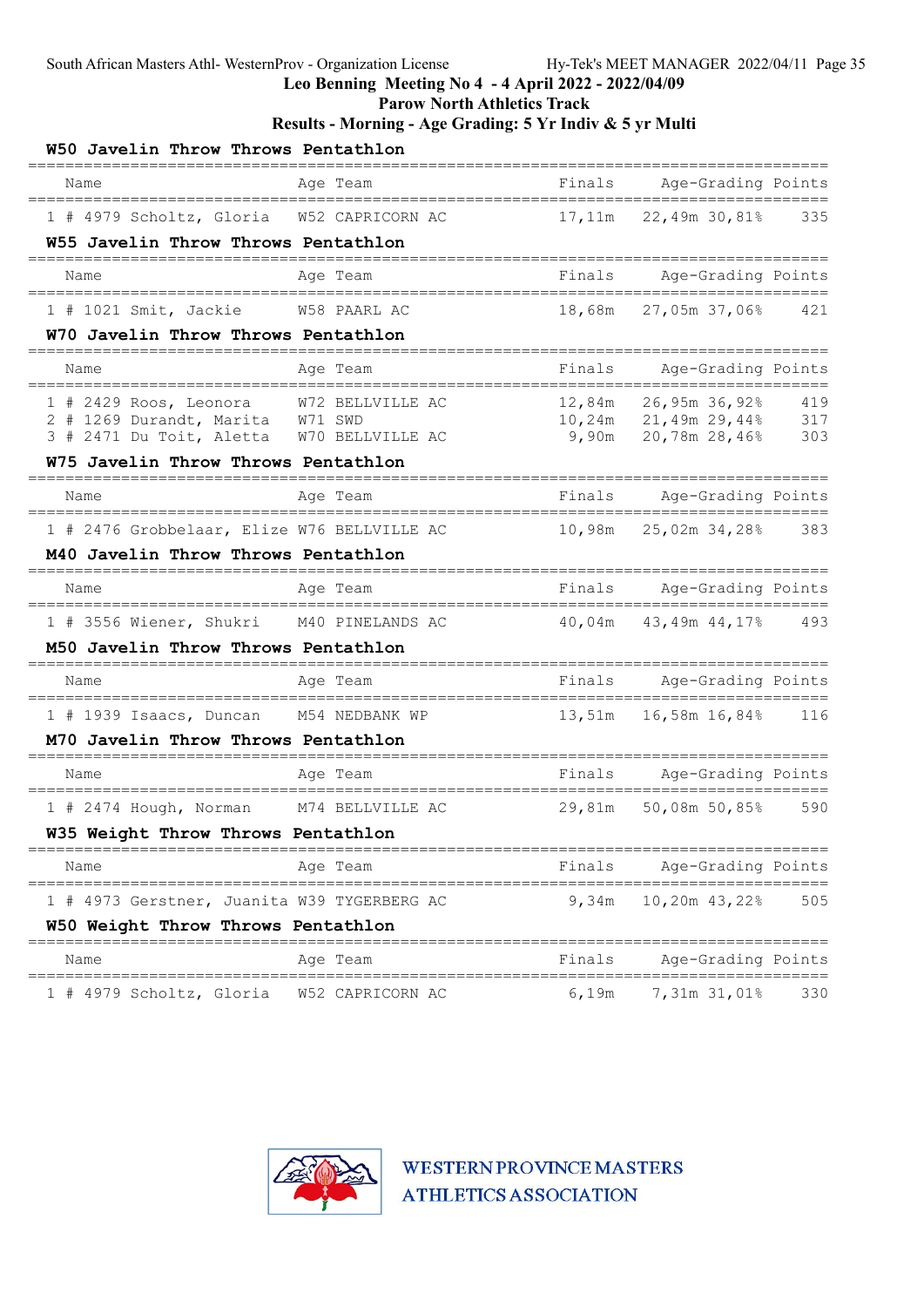Leo Benning Meeting No 4 - 4 April 2022 - 2022/04/09

Parow North Athletics Track

# Results - Morning - Age Grading: 5 Yr Indiv & 5 yr Multi

| W55 Weight Throw Throws Pentathlon                                          |                                                     |          |                                                        |             |
|-----------------------------------------------------------------------------|-----------------------------------------------------|----------|--------------------------------------------------------|-------------|
| Name                                                                        | Age Team                                            | Finals   | Age-Grading Points<br>=======================          |             |
| $1$ # 1021 Smit, Jackie                                                     | W58 PAARL AC                                        | 9,50m    | 12,27m 52,00%                                          | 632         |
| W70 Weight Throw Throws Pentathlon                                          |                                                     |          |                                                        |             |
| Name                                                                        | Aqe Team                                            | Finals   | Age-Grading Points                                     |             |
| 1 # 2471 Du Toit, Aletta                                                    | W70 BELLVILLE AC                                    | 7,78m    | $11,41m$ $48,35%$                                      | 579         |
| 2 # 1269 Durandt, Marita W71 SWD<br>3 # 2429 Roos, Leonora                  | W72 BELLVILLE AC                                    |          | 7,30m    10,70m    45,37%    535<br>5,16m 7,56m 32,07% | 345         |
| W75 Weight Throw Throws Pentathlon                                          |                                                     |          |                                                        |             |
| Name                                                                        | Age Team                                            | Finals   | Age-Grading Points                                     |             |
| 1 # 2476 Grobbelaar, Elize W76 BELLVILLE AC                                 |                                                     | 10,29m   | =======================<br>14,35m 60,85%               | 761         |
| M40 Weight Throw Throws Pentathlon                                          |                                                     |          |                                                        |             |
| __________________________<br>Name<br>===================================== | Age Team                                            | Finals   | Age-Grading Points<br>_________                        |             |
| 1 # 3556 Wiener, Shukri                                                     | ===========================<br>M40 PINELANDS AC     | 13,39m   | =============<br>14,59m 56,43%                         | 712         |
| M50 Weight Throw Throws Pentathlon<br>==========================            |                                                     |          |                                                        |             |
| Name                                                                        | Age Team                                            | Finals   | Age-Grading Points<br>================                 |             |
| 1 # 1939 Isaacs, Duncan                                                     | M54 NEDBANK WP                                      | 8,68m    | $9,10m$ $35,20%$                                       | 402         |
| M70 Weight Throw Throws Pentathlon                                          |                                                     |          |                                                        |             |
| Name                                                                        | Age Team                                            | Finals   | Age-Grading Points<br>===============                  |             |
| 1 # 2474 Hough, Norman                                                      | M74 BELLVILLE AC                                    | 14,29m   | 16,30m 63,03%                                          | 810         |
| W20-29 5000 Meter Race Walk                                                 |                                                     |          |                                                        |             |
| Name                                                                        | Age Team<br>_____________________                   | Finals   | Age-Grading<br>======================                  |             |
| $1$ # 8758 Kotze, Inge                                                      | W29 STRAND AC                                       | 31:45,55 | 31:45,56 62,29%                                        |             |
| W40 5000 Meter Race Walk<br>------------------------------------            |                                                     |          |                                                        |             |
| 40 SA Record: N 23:44,10<br>40 WP Record: P 27:20,76                        | 1999/05/28 Barbara Nell, CGA<br>T. Carstens         |          |                                                        |             |
| 27:50,00                                                                    | 40 SA Nat colours std<br>40 WPS WP Colours Standard |          |                                                        |             |
| 32:34,00<br>Name                                                            | Age Team                                            | Finals   |                                                        | Age-Grading |
| # 4975 Sutton, Natasha                                                      | W44 TYGERBERG AC                                    | ΝT       |                                                        |             |

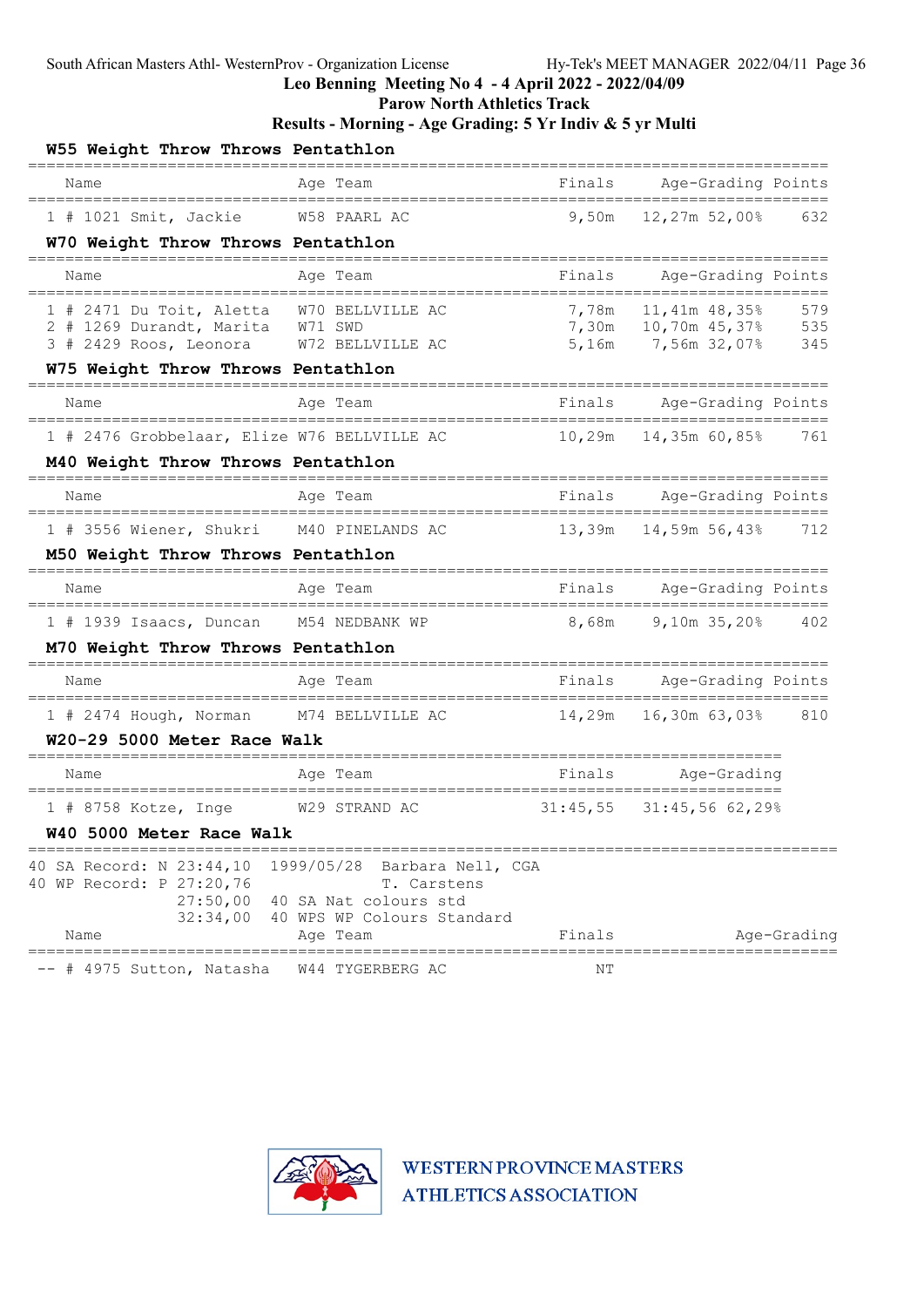W45 5000 Meter Race Walk

### Leo Benning Meeting No 4 - 4 April 2022 - 2022/04/09

Parow North Athletics Track

# Results - Morning - Age Grading: 5 Yr Indiv & 5 yr Multi

|                                | 28:45,00<br>33:38,00                                           | 45 SA Record: N 24:14,80 2000/04/28 Barbara Nell, CGA<br>45 WP Record: P 28:11,40 2012/03/17 Erdine Burger<br>45 SA Nat colours std<br>45 WPS WP Colours Standard |                                 |                                                       |
|--------------------------------|----------------------------------------------------------------|-------------------------------------------------------------------------------------------------------------------------------------------------------------------|---------------------------------|-------------------------------------------------------|
| Name<br>====================== |                                                                | Age Team                                                                                                                                                          | Finals                          | Age-Grading                                           |
|                                | 1 # 6397 Buckle, Leza                                          | W47 DURBANVILLE AC                                                                                                                                                | 36:27,47                        | 33:43,42 58,66%                                       |
|                                | W50 5000 Meter Race Walk<br>;================================= |                                                                                                                                                                   |                                 |                                                       |
|                                | 50 WP Record: P 28:45,81<br>35:12,00                           | 50 SA Record: N 25:05,10 2006/04/28 Barbara Nell, CGA<br>E Brandt<br>30:05,00 50 SA Nat colours std<br>50 WPS WP Colours Standard                                 |                                 |                                                       |
| Name                           | ================================                               | Age Team                                                                                                                                                          | Finals                          | Age-Grading<br>======================                 |
| $1$ # 670 Race, Anne           | W55 5000 Meter Race Walk                                       | W54 SPARTAN HARRIERS AC<br>2 # 38 Lategan, Jill W50 GOODWOOD HARRIERS 38:05,05 33:45,93 58,59%<br>3 # 7542 Snyders, Margaret W50 VELOCITY ATH CLUB 39:10,47       | 36:26,17                        | 32:18,26 61,24%<br>34:43,93 56,96%                    |
|                                | =================================                              |                                                                                                                                                                   |                                 | ===========================                           |
| Name                           | 55 WP Record: P 28:43,53                                       | 55 SA Record: N 26:19,66 2001/04/29 Barbara Nell, CGA<br>J. Cowley<br>31:35,00 55 SA Nat colours std<br>36:57,00 55 WPS WP Colours Standard<br>Age Team           | Finals                          | Age-Grading                                           |
|                                |                                                                | 1 # 158 Horn-Botha, Debor W56 VARSITY OLD BOYS AC 29:58,24 SA 25:19,70 78,11%                                                                                     |                                 |                                                       |
|                                |                                                                | 2 # 6607 Pick, Carol W55 SPARTAN HARRIERS AC 34:17,45 WPS 28:58,76 68,27%                                                                                         |                                 |                                                       |
|                                | W60 5000 Meter Race Walk                                       |                                                                                                                                                                   |                                 |                                                       |
|                                | 60 WP Record: P 28:45,21                                       | 60 SA Record: N 27:32,00 10/2016 Barbara Nell, CGA<br>Lindsay Hatz<br>33:10,00 60 SA Nat colours std<br>38:48,00 60 WPS WP Colours Standard                       |                                 |                                                       |
| Name                           |                                                                | Age Team                                                                                                                                                          | Finals                          | Age-Grading                                           |
|                                | W65 5000 Meter Race Walk                                       | 1 # 1105 Goosen, Jacquelin W60 DURBANVILLE AC<br>2 # 656 James, Pamela W64 SPARTAN HARRIERS AC 33:57,99 WPS<br>3 # 3326 Sutherland, Joy W61 WEST COAST AC         | $32:44,40$ SA<br>$35:41,09$ WPS | 26:12,51 75,48%<br>27:11,42 72,76%<br>28:33,95 69,26% |
|                                |                                                                |                                                                                                                                                                   |                                 |                                                       |
| Name                           | 65 WP Record: P 29:55,42<br>41:09,00                           | 65 SA Record: N 29:28,70 2013/04/26 Elsa Meyer, AGN<br>H. Rothman<br>35:10,00 65 SA Nat colours std<br>65 WPS WP Colours Standard<br>Age Team                     | Finals                          | Age-Grading                                           |
| 2#                             | $1$ # 2430 Roux, Isabel<br>754 Riviera, Joy                    | W69 BELLVILLE AC<br>W67 SPARTAN HARRIERS AC 42:12,30                                                                                                              | 38:04,13 WPS                    | 28:39,50 69,03%<br>31:46,32 62,27%                    |

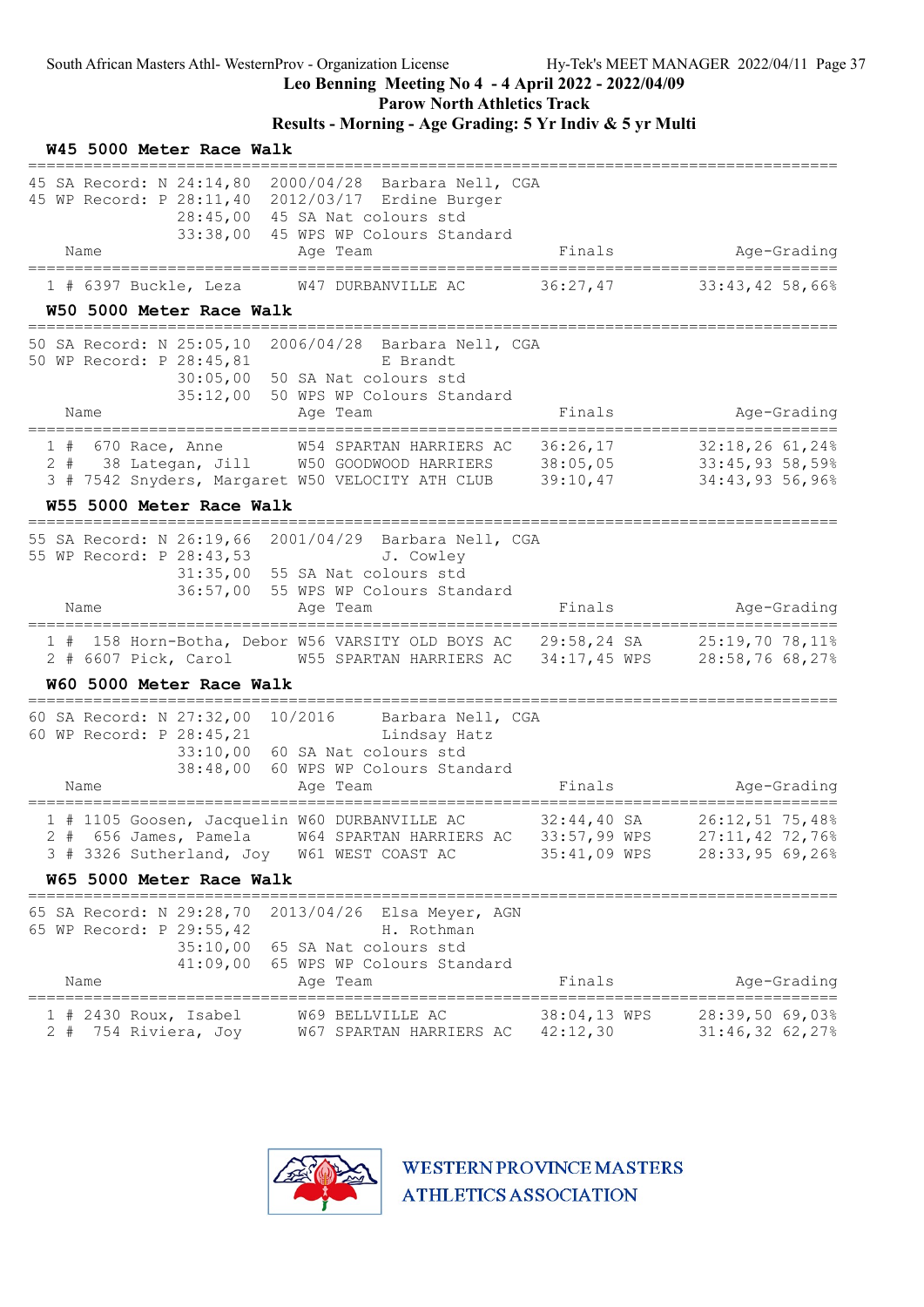Parow North Athletics Track

# Results - Morning - Age Grading: 5 Yr Indiv & 5 yr Multi

| W70 5000 Meter Race Walk                                                                                                           |                                                                                                                                                                                                                                 |                                              |                                            |
|------------------------------------------------------------------------------------------------------------------------------------|---------------------------------------------------------------------------------------------------------------------------------------------------------------------------------------------------------------------------------|----------------------------------------------|--------------------------------------------|
| 70 SA Record: N 30:33,72 10/2016 Elsa Meyer, AGN<br>70 WP Record: P 30:44,81 2022/02/12 Edna Brand<br>37:25,00<br>43:47,00<br>Name | 70 SA Nat colours std<br>70 WPS WP Colours Standard<br>Age Team                                                                                                                                                                 | Finals                                       | Age-Grading                                |
|                                                                                                                                    |                                                                                                                                                                                                                                 |                                              |                                            |
| $1$ # 4733 Brand, Edna                                                                                                             | W70 STRAND AC<br>2 # 2205 Blignaut, Frieda W71 SANLAM AC 33:55,96 SA 23:49,25 83,05%<br>3 # 849 Pearson, Birdie W73 SPARTAN HARRIERS AC 37:52,96 WPS                                                                            | 30:34,22PSA                                  | $21:27,63$ 92,19%<br>26:35,62 74,39%       |
| W75 5000 Meter Race Walk                                                                                                           |                                                                                                                                                                                                                                 |                                              |                                            |
| 75 SA Record: N 34:00,10 2003/02/21 A. Villet, WPA<br>75 WP Record: P 34:00,10<br>40:00,00<br>46:48,00<br>Name                     | A. Villet<br>75 SA Nat colours std<br>75 WPS WP Colours Standard<br>Age Team                                                                                                                                                    | Finals                                       | Age-Grading                                |
| 3<br>W80 5000 Meter Race Walk                                                                                                      | ================<br>1 # 4991 Aver, Carol-Ann W76 RUNWALK FOR LIFE AC 38:29,54 SA 24:57,05 79,29%<br>2 # 2408 Schipper, Mary W75 BELLVILLE AC 39:32,82 SA 25:38,07 77,18%<br>Brennan, Megan M78 SPARTAN HARRIERS AC 42:03,25 WPS |                                              | =======================<br>27:15,58 72,57% |
| 80 SA Record: N 38:08,75 2018/04/28 Peggy Reid, WPA<br>80 WP Record: P 37:57,01 2022/03/19 Hildegard Vey<br>44:40,00<br>Name       | 80 SA Nat colours std<br>52:16,00 80 WPS WP Colours Standard<br>Age Team                                                                                                                                                        | Finals                                       | Age-Grading                                |
| 1#<br>$2 +$                                                                                                                        | 477 Vey, Hildegard W80 VARSITY OLD BOYS AC 37:56,29PSA 22:25,75 88,20%<br>883 Norton, Margaret W82 SPARTAN HARRIERS AC 40:25,19 SA                                                                                              |                                              | 23:53,78 82,79%                            |
| W85 5000 Meter Race Walk<br>===============================                                                                        |                                                                                                                                                                                                                                 |                                              |                                            |
| 85 WP Record: P 43:28,88 2022/03/19 Peggy Reid<br>58:30,00<br>Name                                                                 | 50:00,00 85 SA Nat colours std<br>85 WPS WP Colours Standard<br>Age Team                                                                                                                                                        | Finals                                       | Age-Grading                                |
| 1 # 685 Reid, Peggy                                                                                                                | W85 SPARTAN HARRIERS AC 43:20,03PSA                                                                                                                                                                                             |                                              | 23:00,88 85,96%                            |
| M55 5000 Meter Race Walk                                                                                                           |                                                                                                                                                                                                                                 |                                              |                                            |
| 55 SA Record: N 23:52,24<br>55 WP Record: P 23:52,24<br>27:55,00<br>32:40,00<br>Name                                               | Jurgen Spencer, WPA<br>Jurgen Spencer<br>55 SA Nat colours std<br>55 WPS WP Colours Standard<br>Age Team                                                                                                                        | Finals                                       | Age-Grading                                |
| =================<br>1 # 1962 Papier, Adam<br>700 Donson, Hilton<br>2#                                                             | ================<br>M59 OMMIDRAAI<br>M59 SPARTAN HARRIERS AC                                                                                                                                                                    | ================<br>28:35,21 WPS<br>34:16,98 | $23:59,07$ 74,88%<br>28:45,81 62,44%       |